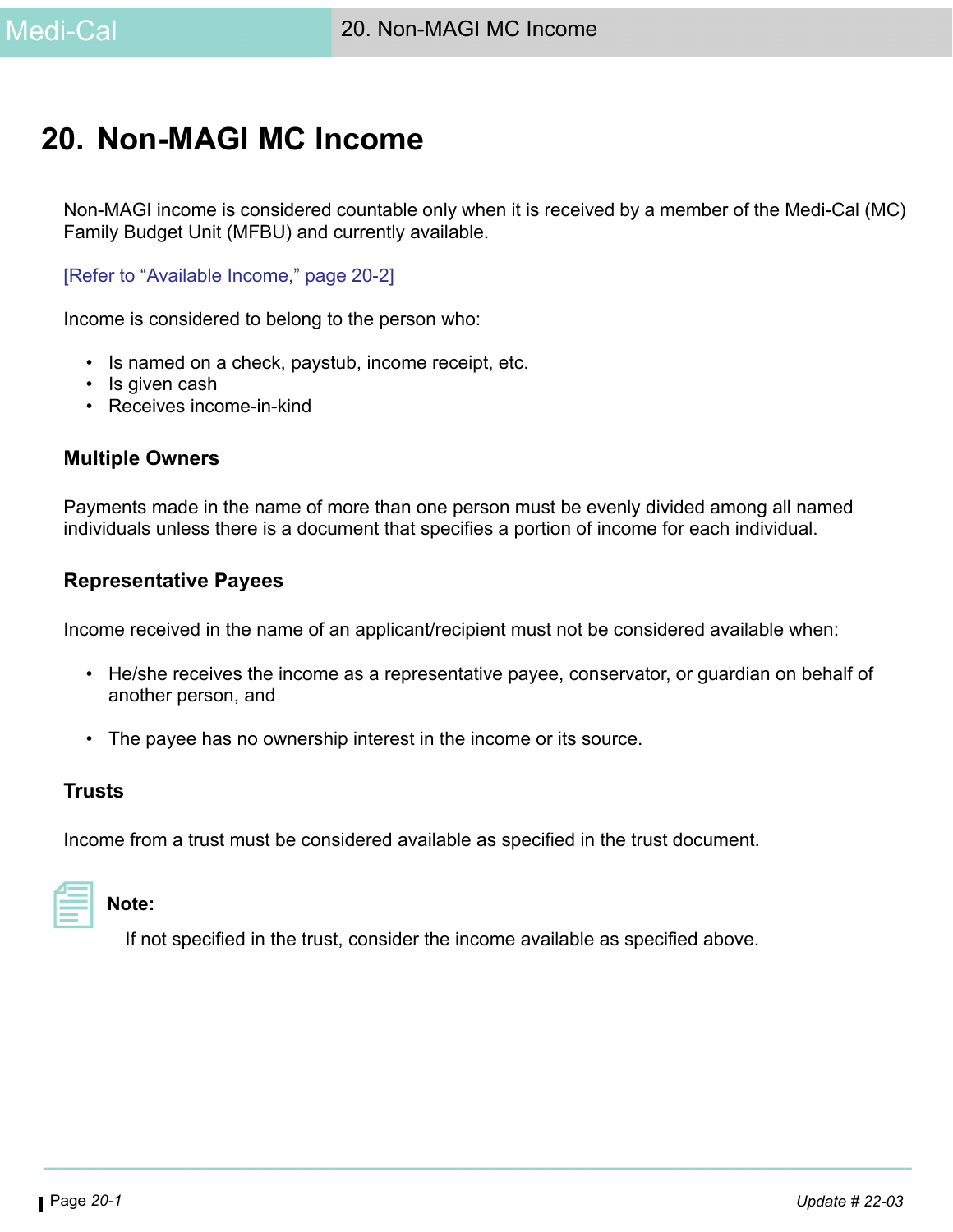

# **20.1 Income Definitions**

# **20.1.1 Unconditionally Available Income**

Unconditionally available income is income that is potentially available to the client if they claim and accept it.The applicant or recipient must, as a condition of MC eligibility:

- Apply for all unconditionally available income, and
- Cooperate with the Eligibility Worker (EW) in providing any necessary verification.

Unconditionally available income types include:

- Disability insurance Benefits.
- Veterans benefits.
- RSDI benefits.
- Other income that is available to the client if they apply for it.
- Unemployment insurance benefits.
- PERS payoff, if client is no longer in PERS employment.

#### **Note:**

Applicants/recipients are not required to apply for early retirement benefits as doing so would require their agreeing to a reduced benefit.

Public Assistance benefits (i.e. CalWORKs, SSI/SSP) are not considered unconditionally available income.

#### **Non-Cooperation**

Individuals that refuse to apply for and accept unconditionally available income are ineligible for MC. Only their eligibility will be affected; the rest of the MFBU can still be eligible if all other eligibility criteria are met.

# <span id="page-1-0"></span>**20.1.2 Available Income**

Income which is actually available to meet the current needs of the MFBU must be considered in the budgeting computations.

Income is considered available in the month it is received. It is considered to be received on the day it becomes available for use by the individual.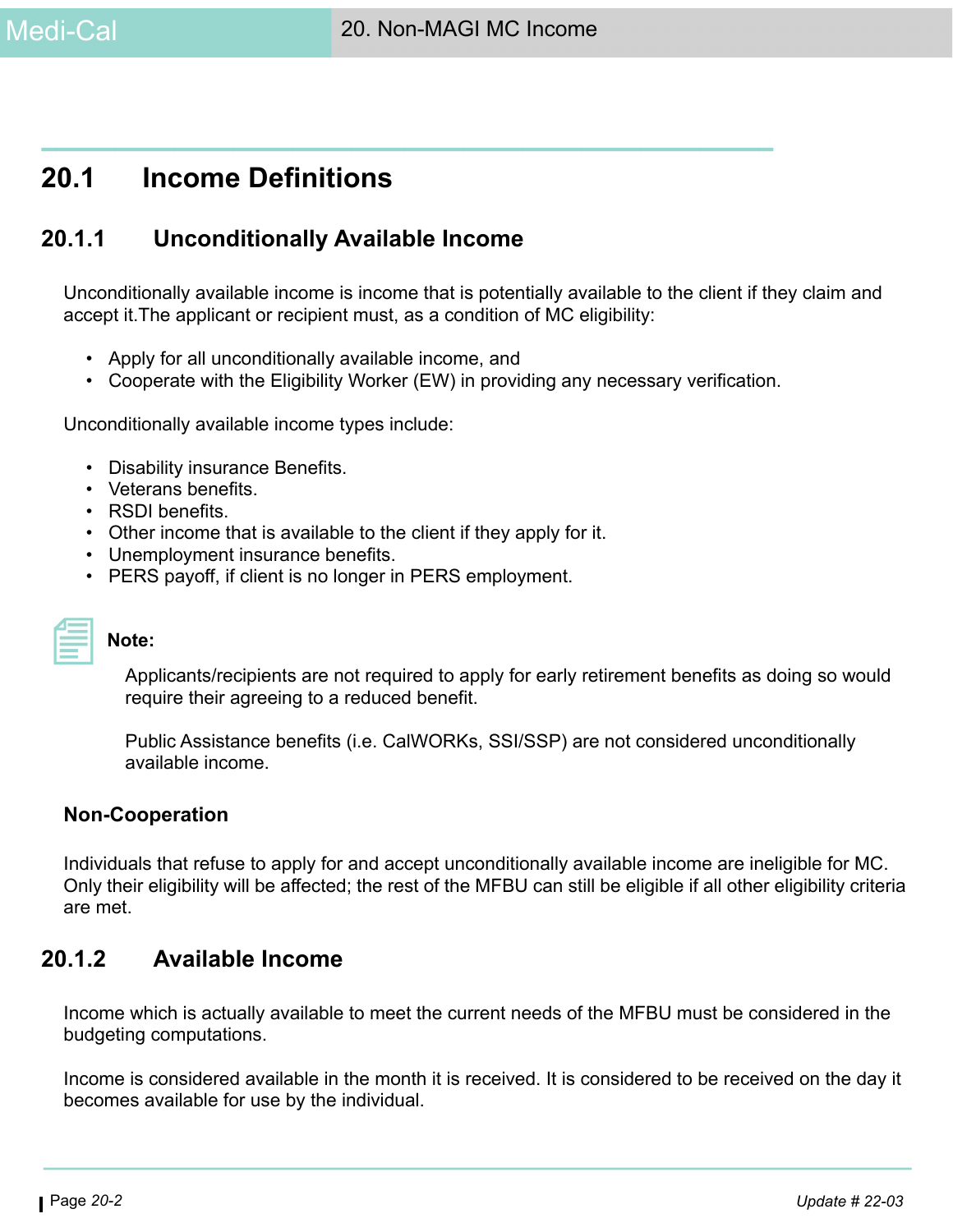**Exception:**

Income apportioned over a period of time is not considered available income. [Refer to aportioned income section 9.2.2]

# **20.1.3 Unavailable Income**

Income which is NOT available to meet the current needs of an MFBU must not be used in the budget computation.



# **Exception:**

Garnishments are considered available income.

Federal and state taxes which are withheld monthly from pensions, annuities, and from other types of deferred income must NOT be considered unavailable income. Count the gross amount of pension benefits as unearned income.

# **Unavailable income includes, but is not limited to:**

#### **Contributions**

The portion of a contribution that is from a person who is living in the household:

- With no legal responsibility to support (for example, an unrelated adult male, adult child, a non-family member, or excluded child) AND,
- Used to meet that person's share of housing, utilities, food and other household costs. If actual costs are unavailable, the generic income-in-kind values will be budgeted in CalWIN.

# Board & Care

Unavailable income includes the portion of monthly income of a Medically Needy person who is residing in a licensed board and care facility which is:

- Paid to the facility for residential care and support, AND
- In excess of the appropriate Maintenance Need Level for individuals living in the home.

The amount allowed is only what the client is actually paying the licensed board and care facility. If the cost equals or exceeds the total income, then: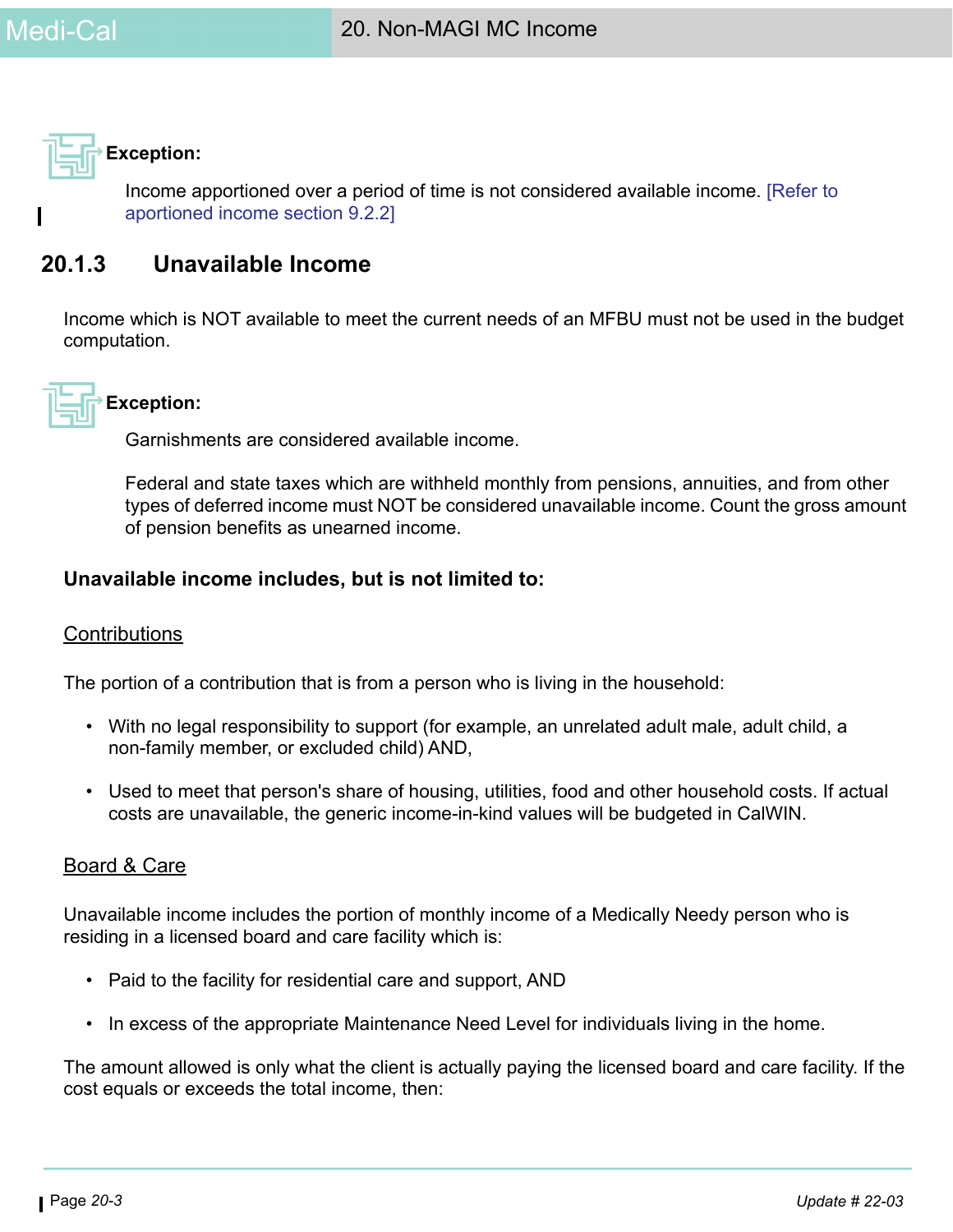- Documentation must be clear as to how the cost is being met and what amount the client actually pays.
- Do not allow that portion of charges that is paid by someone else (relatives, friends, and so on).



### **Example:**

Mr Ace. resides in a Board and Care facility and pays \$700 per month for his care and support in that facility. He receives \$795 per month in Social Security benefits. The Maintenance Need is \$600 per month. The difference is considered unavailable income when computing the share of cost.

| \$700 | Paid to the facility              |
|-------|-----------------------------------|
| -600  | Maintenance Need (effective 6/92) |
| \$100 | Unavailable Income                |

The income deduction is the higher of Unavailable Income or the Standard Personal Care Services Income Deduction of \$315. [\[Refer to "Court Orders," page 40-1\]](#page-0-0)

#### Advance Earnings

An advance or reimbursement from an employer to cover expenses which are necessary for job performance, to the extent that it does not exceed the actual out-of-pocket costs of the employee, is unavailable income.

#### Overpayment Adjustments

Amounts deducted from a client's benefit payment by a public or private agency for the purpose of collecting a previous overpayment of the benefit is treated as unavailable income.

Such benefits include:

- Entitlement payments.
- Payments due to a recipient's impairment, disability, or unemployment.
- Retirement, pension or annuity rights.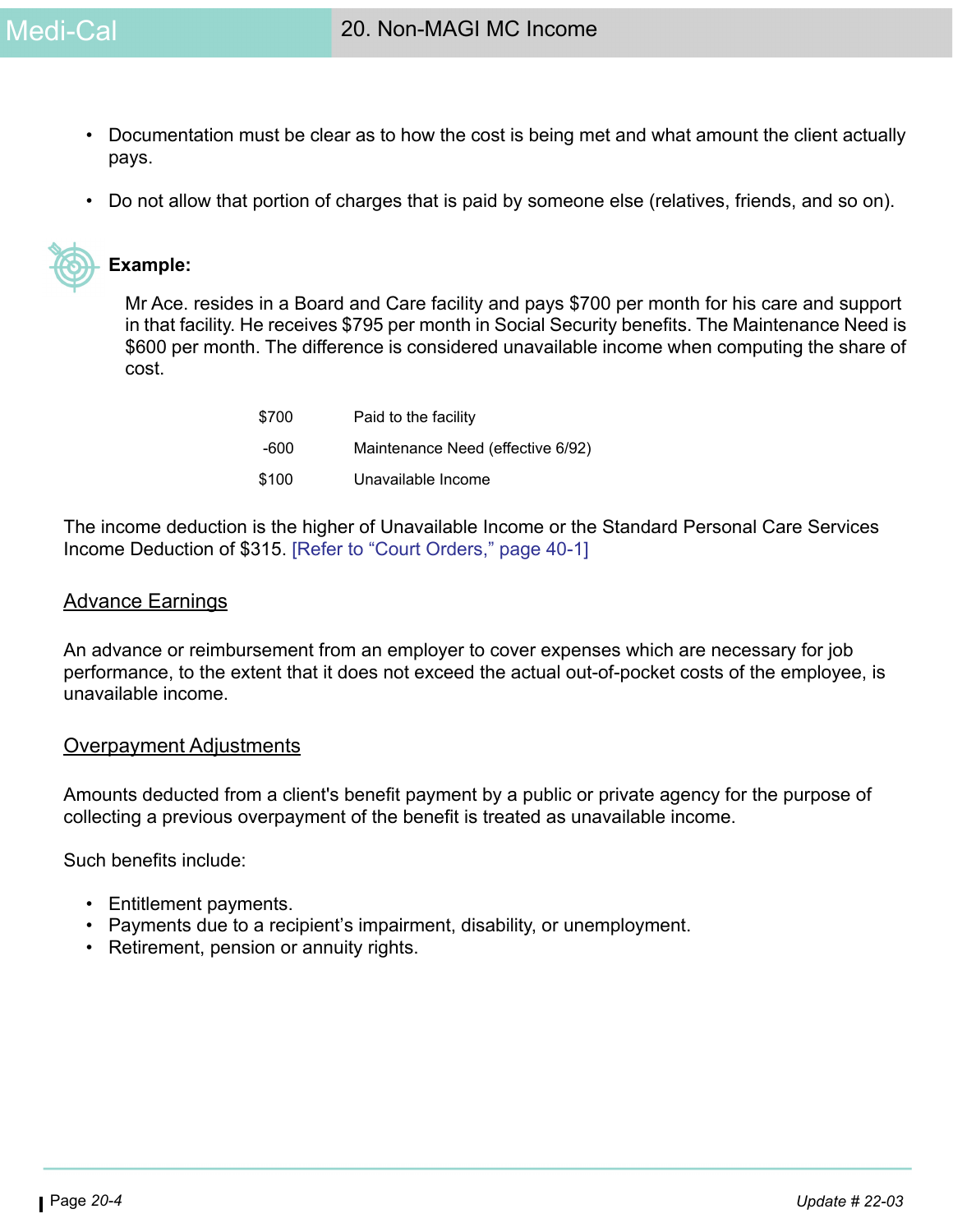# **20.1.4 Exempt Income**

#### <span id="page-4-0"></span>**Irregular or Infrequent**

#### Unearned Income

The first \$60 of sporadic unearned income per calendar quarter is exempt if either of the following conditions are met:

- The income is received not more than twice per quarter, OR
- The income cannot be reasonably anticipated.

#### Earned Income

Earned income not exceeding \$30 per calendar quarter is exempt if either of the following conditions are met:

- The income is received not more than twice per quarter.
- The income cannot be reasonably anticipated.

#### **Temporary Census Income**

All wages paid to an individual by the Census Bureau for temporary employment related to current or future census activities.

#### **Interest**

Interest income from any source, including the client's checking or savings account can usually be estimated and anticipated. However, EWs can exempt the first \$60 of interest which is not received more than twice per quarter.

Use the following chart to determine the treatment of certain interest payments:

| If the interest is                                | Then                                                                                                                                                         |
|---------------------------------------------------|--------------------------------------------------------------------------------------------------------------------------------------------------------------|
| Paid monthly (any amount)                         | Include in budget as unearned income.                                                                                                                        |
| Less than \$60 per quarter and received quarterly | Exempt the entire interest payment as "Irregular or<br>Infrequent" income.                                                                                   |
| More than \$60 per quarter and received quarterly | Exempt the first \$60 of interest as "Irregular or<br>Infrequent" income. Divide the remainder by 3 and<br>include in the monthly budget as unearned income. |

#### **Table 60: Treatment of Interest Payments**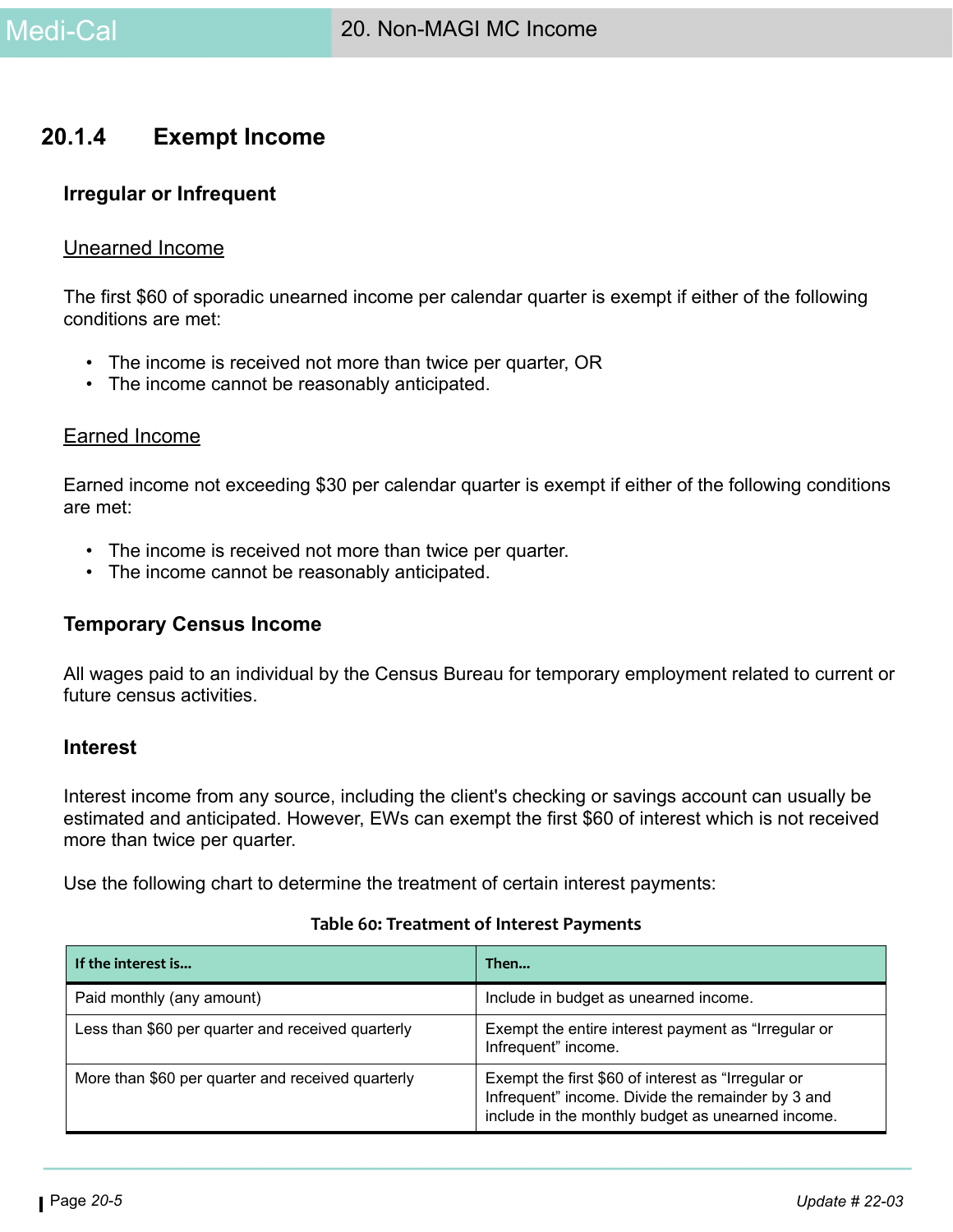

#### **Student Income**

Earned income, including earnings from WIA after the initial six months' exemption has expired, of an AFDC-MN or MI child is exempt if the child is either:

- A full-time student (as defined by the school he/she attends) or
- A part-time student with a school schedule that is equal to at least one-half of a full-time curriculum, and who is not employed full-time.

School attendance is defined as enrollment and attendance in a school, college, university, or in a course of technical or vocational training designed to fit the child for gainful employment. It includes participation in the Job Corps program under the Economic Opportunity Act.

Part-time employment is defined as less than 173 hours per month.

| ___ |  |
|-----|--|
|     |  |
|     |  |
|     |  |
|     |  |
|     |  |
|     |  |
|     |  |
|     |  |

#### **Note:**

A student, 18-21 years old, applying for or receiving MC on their own behalf, is considered an adult and the student exemption is NOT applicable.

#### **Child Under 14 Years**

Earnings of a child under 14 are exempt.

#### **Earned Income Tax Credit**

Any Earned Income Tax Credit received is exempt, whether received as an advance payment or as a tax refund.

#### **Property Tax Refunds**

Refunds or rebates of taxes on real property are exempt.

#### **Child/Spousal Support Disregard**

The first \$50 of each month's child/spousal support, either provided voluntarily or by court order, which is received in the current month and/or paid by the absent parent in the month due, are exempt.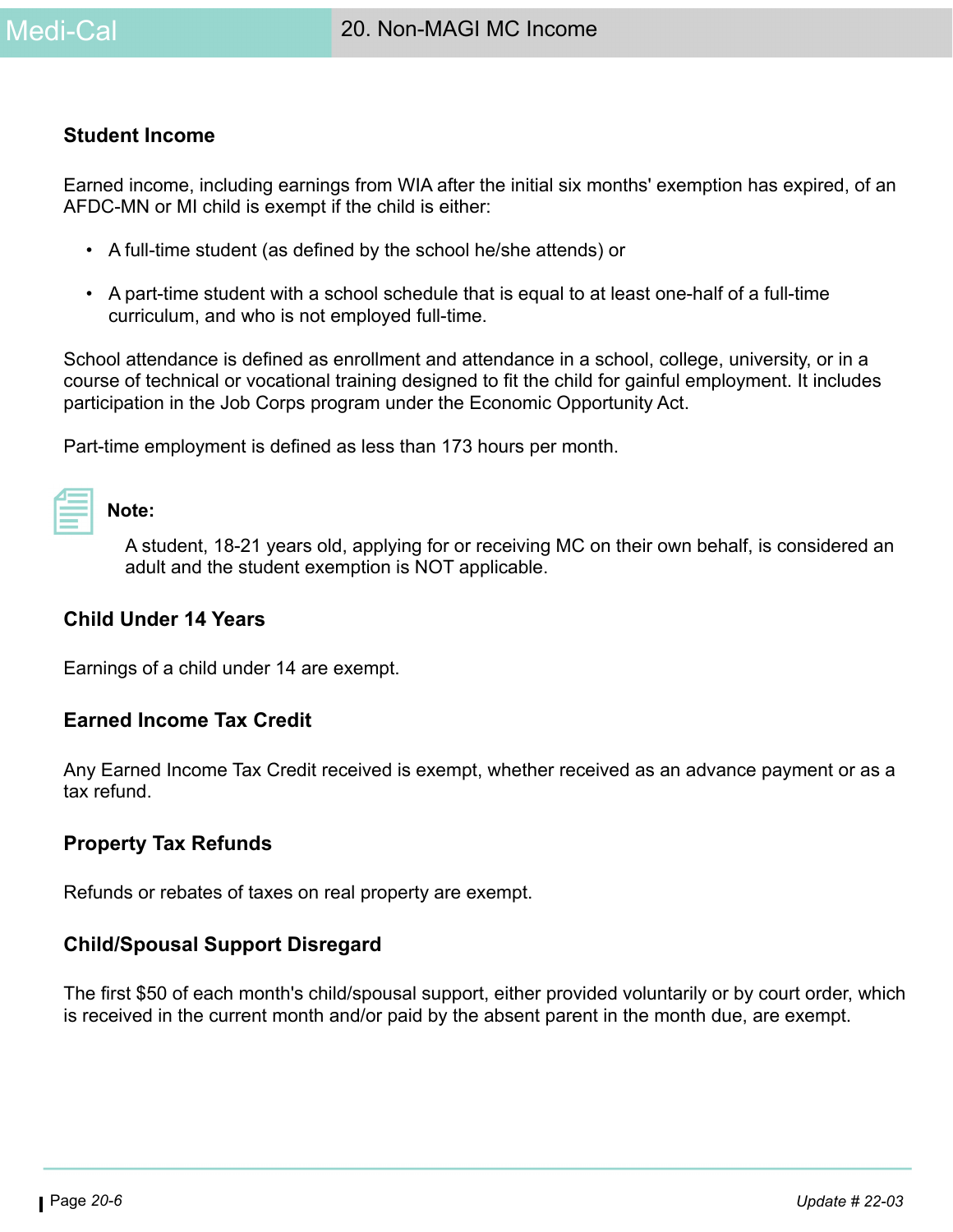

**Note:** 

This will allow individuals to keep \$50 from each month's child/spousal support payment in situations where the absent parent is paying timely, but the custodial parent receives a lump sum due to administrative procedures (e.g., the Family Support Division, garnishments, etc.)

Only one \$50 disregard is allowed from the total child support payments received by the MFBU, even though child support is being received from more than one absent parent.

# **Public Assistance Grants**

The following public assistance grants are exempt:

- CalWORKs (including CWES payments received while eligible for CalWORKs)
- CalWORKs Immediate Need Payments
- Refugee Cash Assistance (RCA)
- Entrant Cash Assistance (ECA)
- Resettlement and Match Grants from a Voluntary Agency (VOLAG)
- *King v McMahon* or *Ball v Swoap* payments (\$100 per month compensatory payment when State Hearing Decision is not timely)
- SSI/SSP
- SSI/SSP Special Circumstances payments
- SSI/SSP Emergency Loan payments
- General Assistance payments
- Cash Value of Food Stamps
- Retroactive Court Ordered payments (for example, *WRL v McMahon*, *Lowry v Obledo*).

#### **Social Services Payments**

Payments received for social services under Title XX of the Social Security Act, whether provided in-kind or as a direct payment to the individual for purchase of designated services, are exempt. This includes, but is not limited to:

• In-Home Supportive Services (IHSS)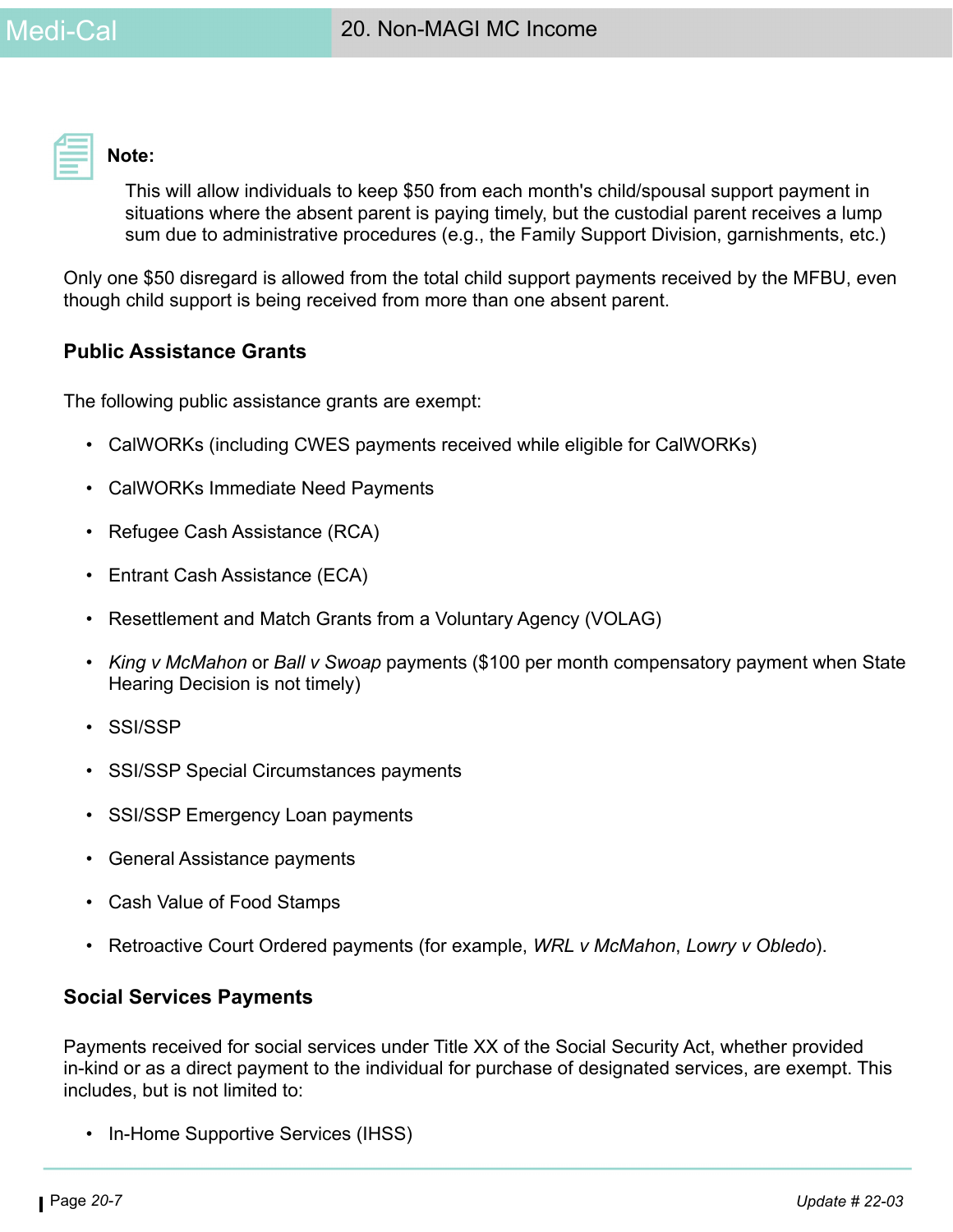- Child care
- Training and rehabilitation services

#### **Needs-Based Assistance**

Payments furnished by the state or any similar political jurisdiction, which meet all the following criteria, are exempt:

- Regularly on a periodic basis at least once a quarter or made to a specific group or class of individuals in similar situations, and
- In cash or any negotiable instrument, and
- In an amount based on the need of the individual

#### **Exempted by Public Law**

Payments made pursuant to public law which are specifically exempted from consideration in eligibility determinations, including:

- Home Energy Assistance
- Disaster Assistance [\[Refer to "Disaster Assistance," page 20-15\]\]](#page-14-0)
- Payments Distributed Under the Maine Indian Claims Settlement Act of 1980

Payments from the following (and similar sources) are exempt:

- Short-Doyle Funds
- Regional Centers for the Developmentally Disabled
- Probation Departments
- Cash Assistance Program for Immigrants (CAPI).

#### **Federal Housing Assistance**

Federal Housing Assistance payments are exempt and may be in the form of rent subsidies, loans, or partial house payments under the:

- U.S. Housing Act of 1937
- National Housing Act
- Title V of the Housing Act of 1949
- Housing and Urban Development Act of 1965.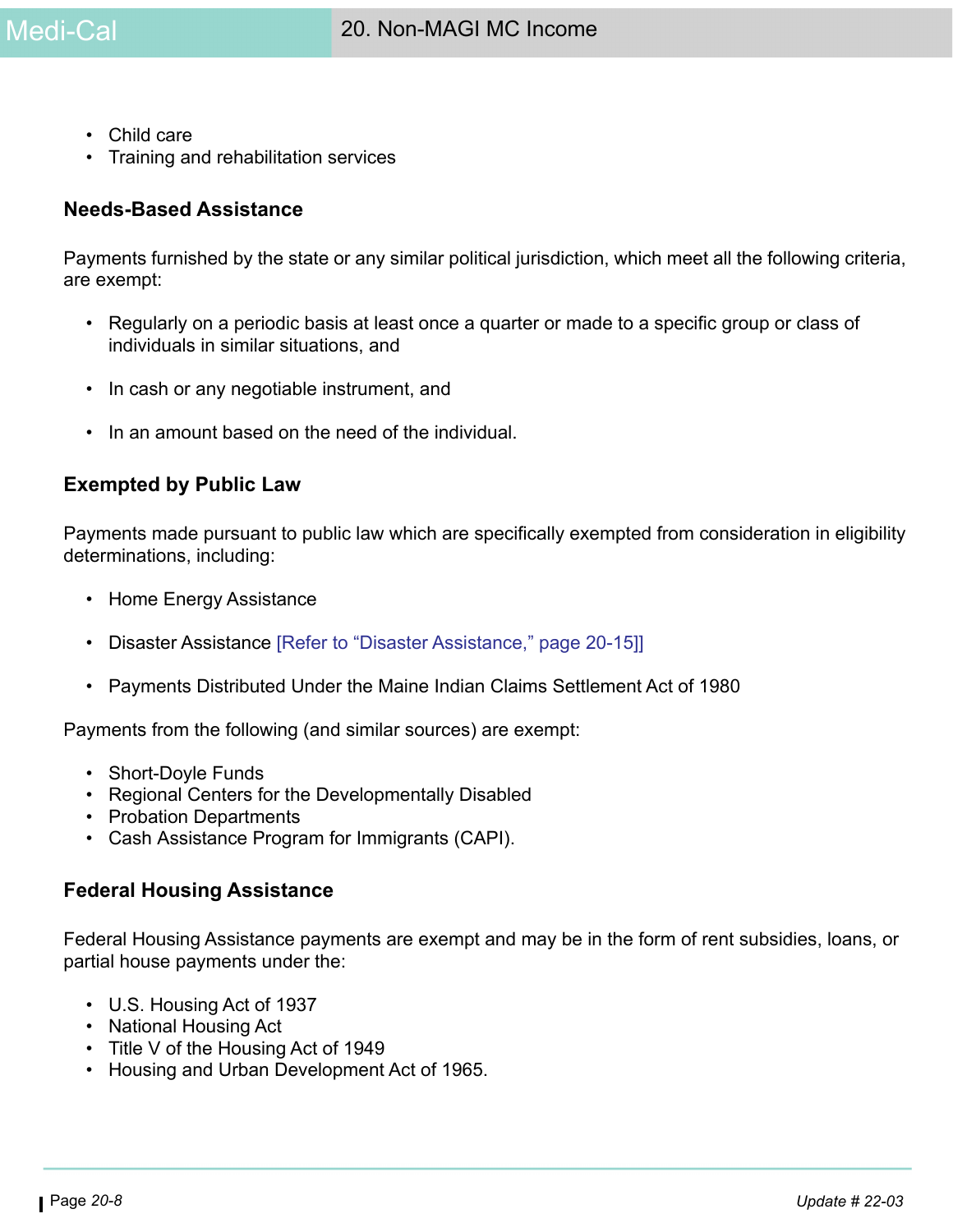

#### **Training Expenses**

Payments for training expenses paid to individuals participating in the Department of Rehabilitation training programs are exempt.

#### **Foster Care Payments**

Payments from any source received by a foster parent for the care of a foster child are exempt, except for:

- Payments made to a foster parent when a foster child is temporarily absent from the foster home for a month or more.
- Payments made to ensure availability of a room or rooms for foster children.

#### **Adoptive Assistance Payments**

Adoptive Assistance Program (AAP) payments are exempt.

#### **Loans, Grants, Scholarships, and Fellowships**

#### Title III Loans

Loans made under Title III of the Federal Economic Opportunity Act, Special Program to Combat Poverty in Rural Areas are exempt.

#### Title IV Student Assistance

Educational loans and grants awarded to graduates or undergraduates under Title IV of the Higher Education Act, are exempt as income, including the following student assistance programs:

- PELL Grants (formerly Basic Educational Opportunity Grants (BEOG)
- Federal Supplemental Educational Opportunity Grants (SEOG)
- Perkins Loans (formerly National Direct Student Loans)
- Stafford Loans (formerly called the Federally Insured Student Loan Program; includes subsidized and unsubsidized loans; the latter are also called Federal Unsubsidized Loans.)
- California State Scholarships (Cal Grant A)
- College Opportunity Grants (Cal Grant B)
- Occupational, Educational Training Grants (Cal Grant C)
- College Work Study
- Federal Parent Loan for Undergraduate Students (PLUS) Loans
- Federal Direct Loan Demonstration Program (phase in program, commencing in 1994; will replace Stafford Loan Program)
- Federal Supplemental Loans for Students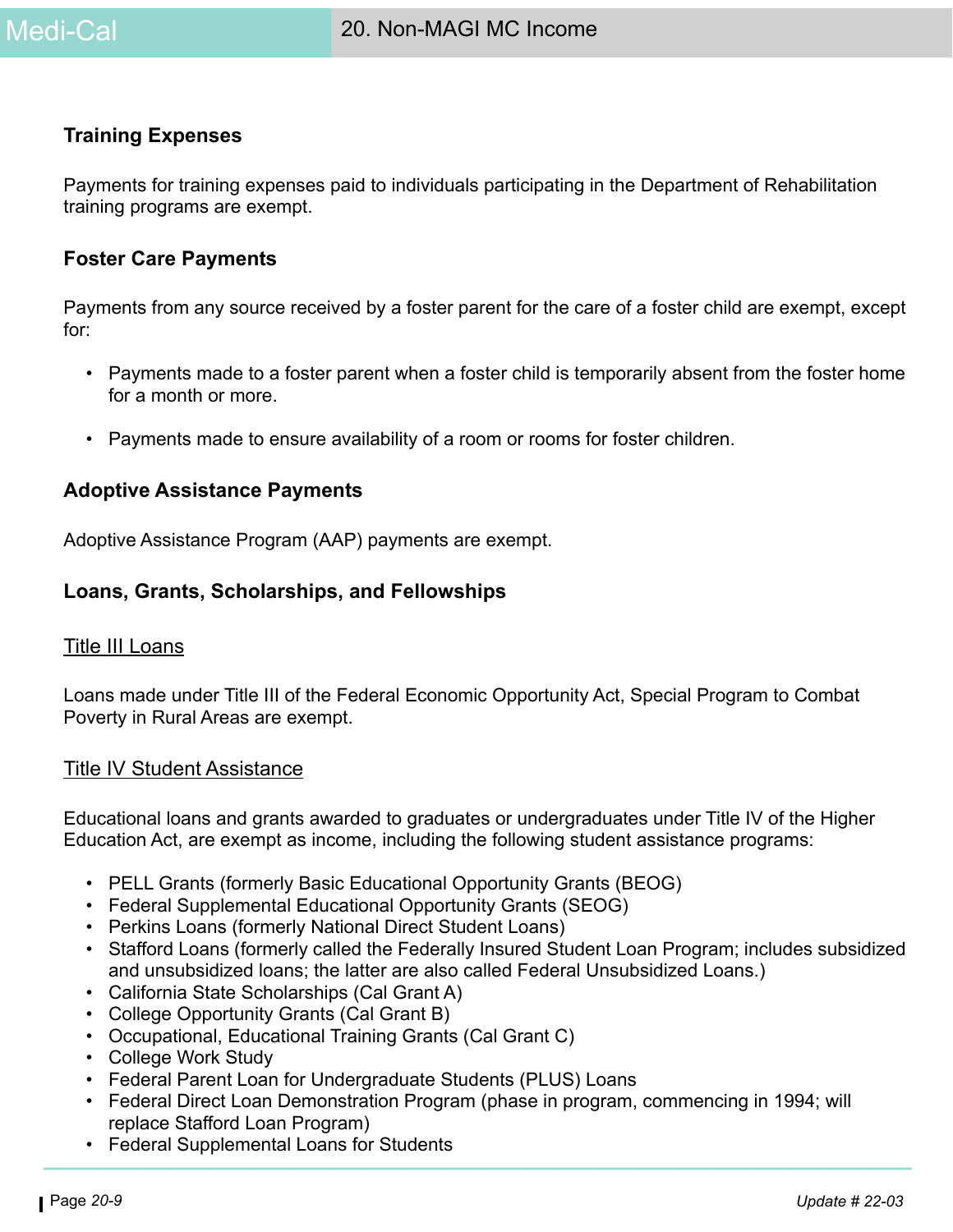- Byrd Honors Scholarships
- Income Contingent Direct Loan Demonstration Program
- Special Programs for Students whose Families are Engaged in Migrant and Seasonal Farm Work (CAMP)
- Bureau of Indian Affairs Educational Assistance
- Upward Bound
- Presidential Access Scholarships
- National Student Savings Demonstration Program
- Federal Consolidation Loans
- Paul Douglas Teacher Scholarship Program
- Special Child Care for Disadvantaged
- Model Program Community Partnership and Counseling Grants

#### **Other**

Other loans, grants, scholarships, or fellowships awarded to undergraduate or graduate students, are exempt if:

- The award specifically limits the use of the funds for purposes other than current living needs, and
- The funds would not be available if used for any purpose other than the one specified.

#### **Victims of Violent Crimes Program**

Victims Compensation payments made by ANY state are considered exempt property for nine (9) months following the month of receipt.

Clients who report the receipt of a Victim Compensation Program payment must provide verification of the source of the payment.

#### **Relocation Assistance**

Exempt payments made by a public agency to a person who has been relocated due to:

- Redevelopment
- Urban renewal
- Freeway construction
- Any other public development involving demolition or condemnation of existing housing.

# **Indian Claims**

The following payments to Indians and to Alaskan natives are exempt: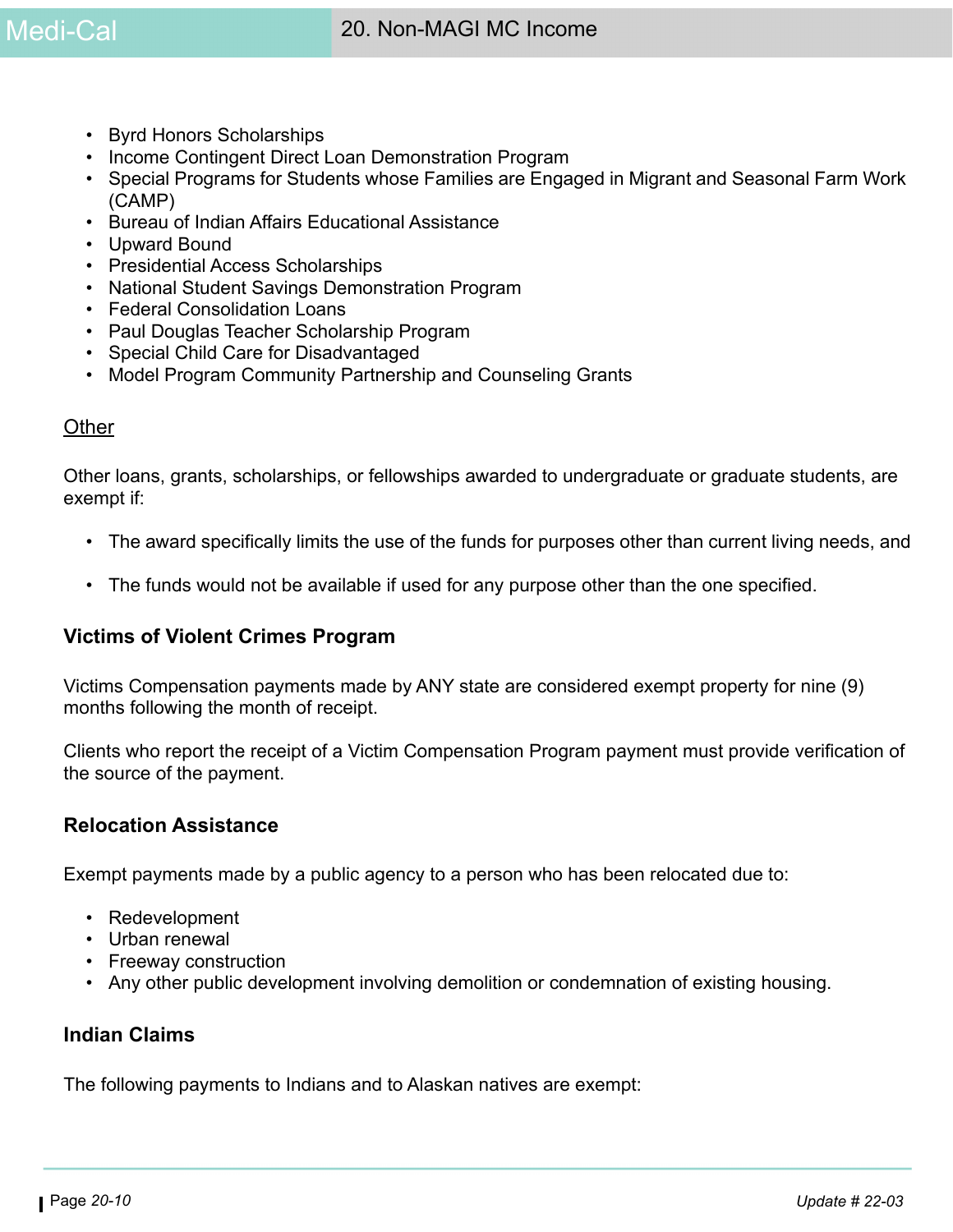- Payments made under Public Law 90-507 (these payments are considered personal property rather than income)
- Per capita payments made under Section 6 of Public Law 87-775 and 92-254
- Per capita payments distributed pursuant to any judgment of the Indian Claims Commission or the Court of Laws in favor of any Indian Tribe
- Payments made to Alaskan Natives under the Alaskan Native Claims Settlement Act

#### **Note:**

Income obtained from stock investments under the Alaskan Native Claims Settlement Act is not exempt.

Income derived from lands held in trust and distributed by the federal government to members of the following Indian tribes are exempt. There is no limit to the amount of income which may be exempted.

- Bad River Bank of the Lake Superior Tribe of Chippewa Indians of Wisconsin
- Blackfeet Tribe, Blackfeet, Montana
- Cherokee Nation of Oklahoma, Oklahoma
- Cheyenne River Sioux Tribe, Cheyenne River, South Dakota
- Crow Creek Sioux Tribe, Crow Creek, South Dakota
- Lower Brule Sioux Tribe, Lower Brule, South Dakota
- Devil's Lake Sioux Tribe, Fort Totten, North Dakota
- Fort Belknap Indian Community, Port Belknap, Montana
- Assinboine and Sioux Tribes, Fort Peck, Montana
- Lac Courte Oreilles Band of Lake Superior Chippewa Indians, Lac Courte and Oreilles, Wisconsin
- Keweenaw Bay Indian Community, L'Anse, Michigan
- Minnesota Chippewa Tribe, White Earth, Minnesota
- Navajo Tribe, Navajo, New Mexico
- Oglala Sioux Tribe, Pine Ridge, South Dakota
- Rosebud Sioux Tribe, Rosebud, South Dakota
- Shoshone-Bannock Tribe, Fort Hall, Idaho
- Standing Rock Sioux Tribe, Standing Rock, North and South Dakota
- Seminole Indians, Florida
- Pueblos of Zia and Jemez, New Mexico
- Stockbridge Munsee Indian Community, Wisconsin
- Burns Indian Colony, Oregon

Income derived from lands held in trust and distributed by the federal government to members of any other Indian tribe not listed above are exempt, up to \$2,000 of income per year.

#### **VISTA Payments**

Payments made under the Domestic Volunteer Services Act of 1973, to VISTA volunteers are exempt.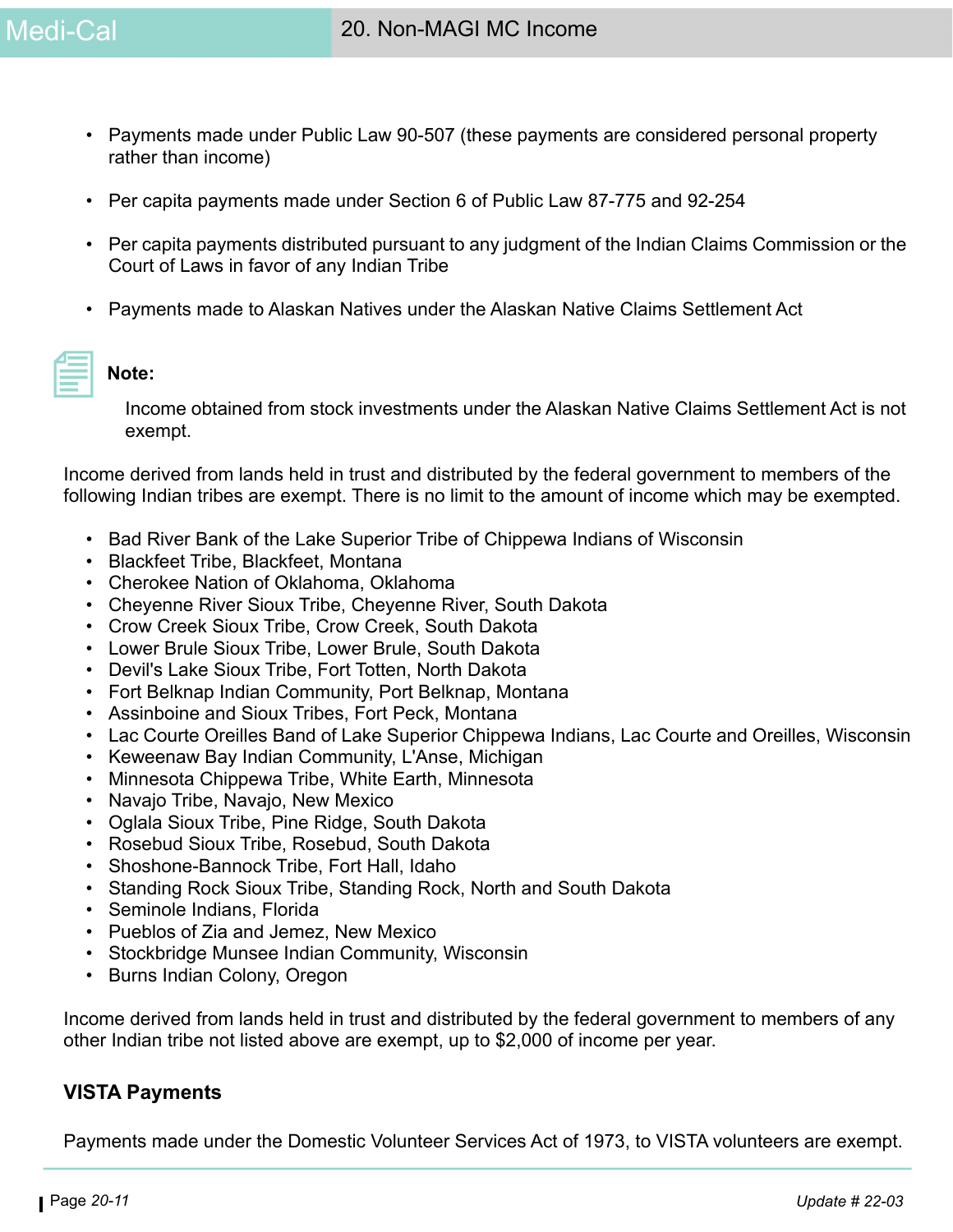#### **WIA Payments**

Workforce Incentive Act (WIA) (replaced the former Job Training Partnership Act [JTPA]) payments, which include Job Corps, SPEDY and Targeted Assistance, must be treated as follows:

#### **Adults**

Payments to adults specifically identified as incentive payments or training allowances must be considered exempt, as long as such reimbursements do not exceed actual training expenses.

- If these payments exceed actual training expenses, treat the difference as unearned income.
- Earnings under WIA are treated as Nonexempt Earned Income.

#### Children

All WIA earnings of a child are exempt for up to six months per calendar year.

The child's WIA earnings may continue to be exempt after the six month's exemption if the child is either:

- A full-time student, or
- A half-time student and the child is not employed full-time.

Other WIA payments made to a child are exempt at all times.

#### Verification/Information

Contact the WIA office for information concerning the program in which the client is participating to determine if criteria is met to exempt all or a portion of the income.

#### Job Corps In-Kind Income

Job Corps in-kind income must be treated as follows:

- If the individual is receiving a Job Corps training allowance (unearned income), then any in-kind income received is considered unearned income-in-kind.
- If the individual is in the work portion of the program and receiving earned income, then the in-kind income is considered earned income-in-kind.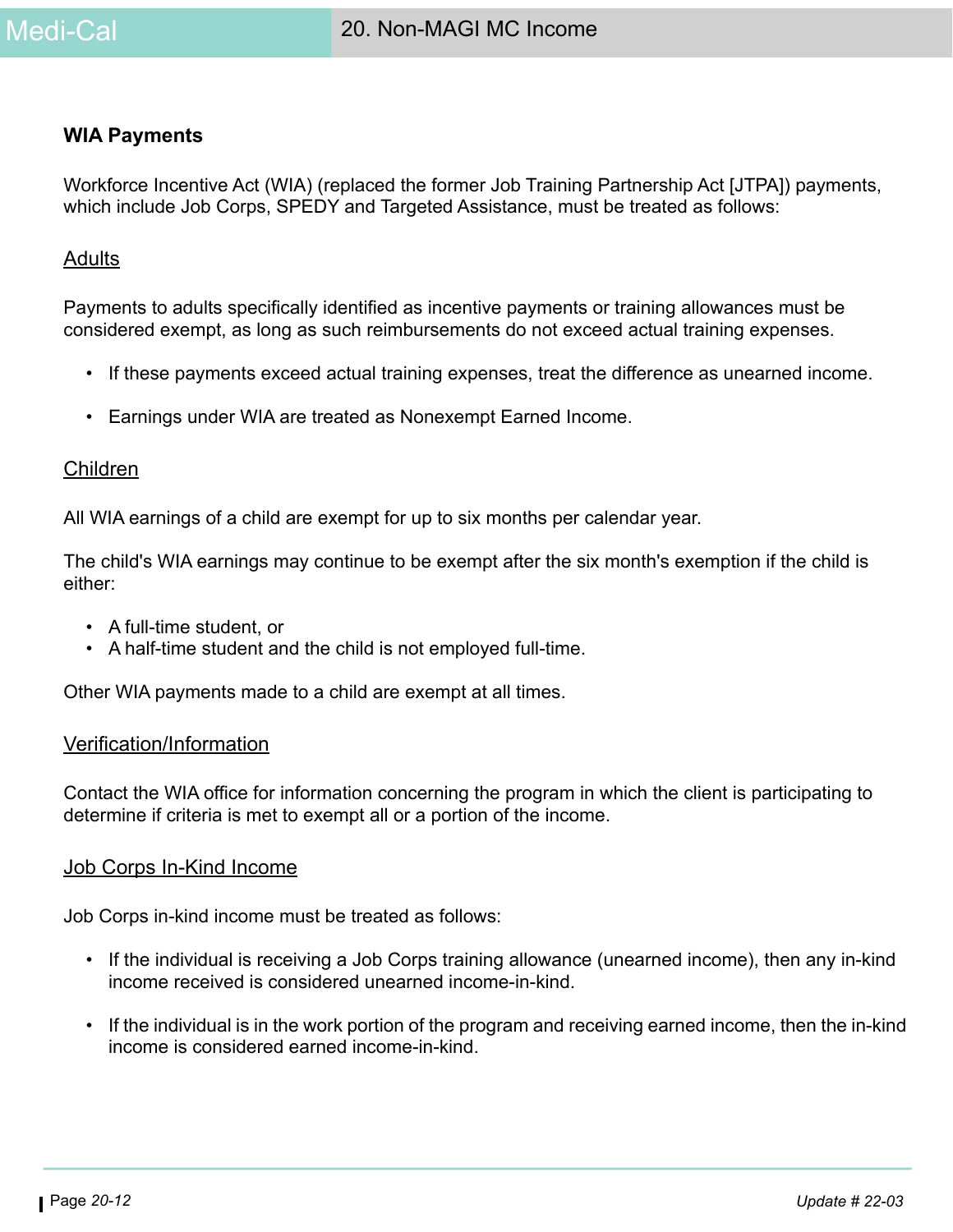#### **Executive Volunteers**

Exempt payments for supportive services or reimbursement of out-of-pocket expenses made to individuals serving in:

- Service Corps of Retired Executives (SCORE), or
- Active Corps of Executives (ACE).

### **Senior Citizen Volunteers**

Exempt compensation received by individuals who are 60 years of age or older or for volunteer services performed under the:

- Retired Senior Volunteer Program
- Foster Grandparents Program
- Older Americans Assistance Act of 1965 "other payments"

**Note:**

Compensation from the Older Americans Assistance Act of 1965 that is categorized as "free or reduced price meals" is countable for Non-MAGI. Compensation categorized as "wages" (earned or unearned) is countable for Non-MAGI and MAGI.

If there is a question concerning the funding source, contact the agency paying the individual for further information or clarification.

# **Senior Citizens Rent Assistance**

Rebates issued according to the Senior Citizen's Property Tax Assistance Law to a renter who is 62 or older, blind or disabled is exempt income in the month received. If not used, it becomes property on the first of the following month. The amount of the rebate is based on the renter's household income.

# **Victims of National Socialist Persecution**

Payments received from the Federal Republic of Germany as reparations from the National Socialist (Nazi) Party are exempt.

Verify that the payment is a reparation payment. Some individuals receive other pensions or monies from Germany that are NOT exempt.

#### **Japanese-American and Aleutian Restitution/Reparation/Redress Payments**

Restitution/reparation/redress payments made to Japanese-Americans and to Aleuts (or if deceased, to their survivors) who were interned or relocated during World War II are exempt. Interest resulting from these funds is counted as unearned income in the month the interest is posted. Verification is required.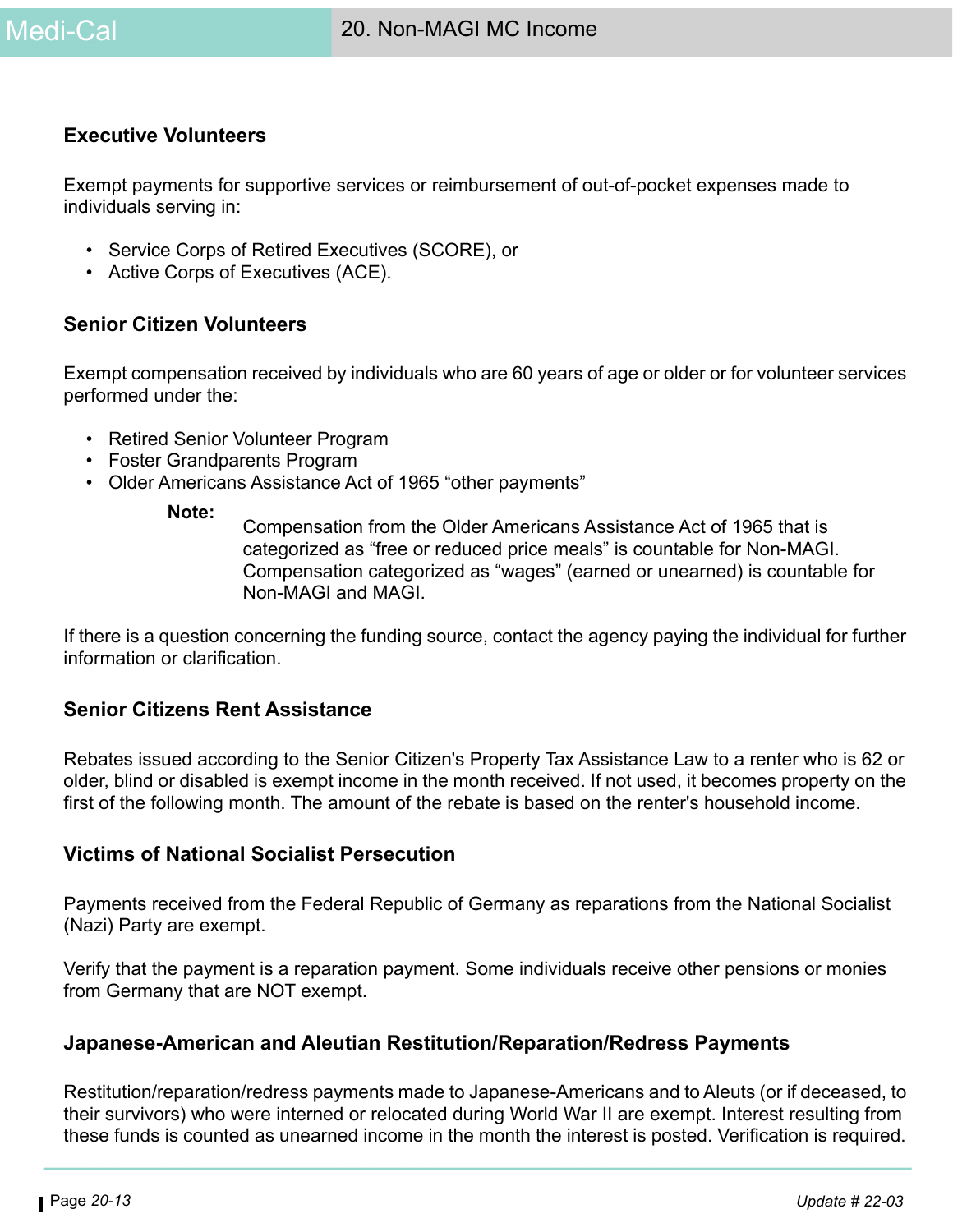The exemption includes any Japanese Reparation payments made by the Canadian government.

#### **Austrian Social Insurance Payments**

Payments made according to the Austrian General Social Insurance Act (GSIA), paragraphs 500-506, are exempt. Paragraphs 500-506 authorize payments to persons who suffered a loss resulting from imprisonment, flight from Austria, or other reasons related to political, religious or ethnic persecution, during the period from March 1933 through May 1945.

#### **Note:**

Austrian social insurance payments received for other reasons are not exempt.

#### **Interest**

Interest accrued from retained GSIA payments are not exempt, unless another income exemption applies, such as irregular or infrequent income.

#### **Verification**

To exempt an Austrian GSIA payment, the client must provide:

- A copy of the check or check stub showing an Austrian pension payor, and
- An award letter from an Austrian pension insurance agency which includes the following or equivalent language, "the regulations which give preferential treatment for persons who suffered because of political or religious reasons or reasons of origin were applied (Section 500FF ASVG)", or
- If the client is unable to provide an award letter with the above language, obtain an SC 101 from the client stating that he/she was imprisoned or unemployed in, or forced to flee from Austria during the period 1933-1945 because of political or religious reasons, and that the Austrian check represents compensation according to Section 500FF ASVG of the GSIA

#### **Veterans' Aid and Attendance - Not In Long Term Care (LTC)**

Veteran's Aid and Attendance (A&A) benefits paid to veterans who are NOT residing in LTC must NOT be treated as income. A&A payments are considered to be a "third party payment" for in-home care and are exempt as a reimbursement. A&A benefits paid to veterans who are not in LTC are not counted when determining the Share of Cost.



A&A payments which are retained after the month of receipt are considered property.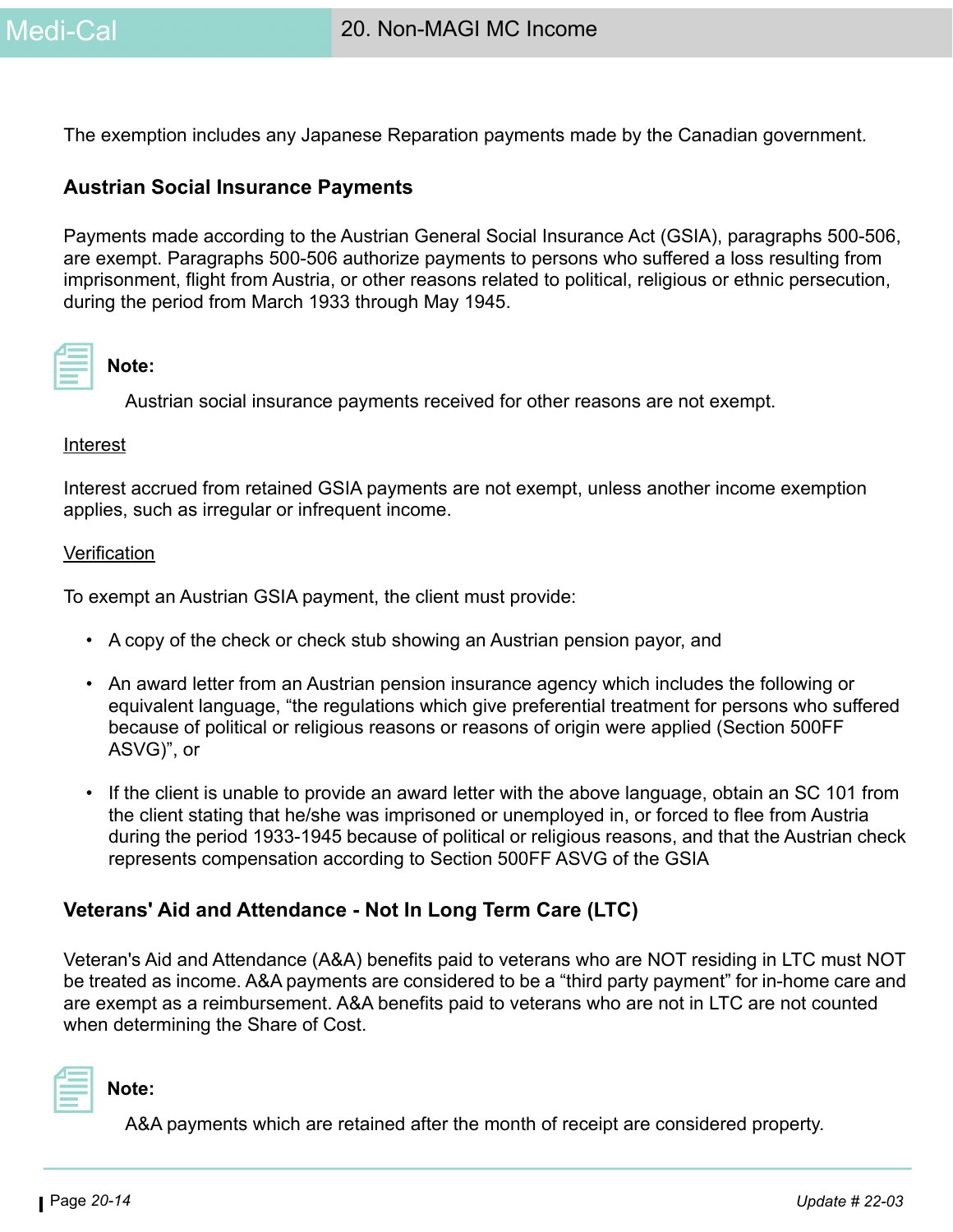### **Post 9/11 GI Bill Books and Supplies Stipend**

Under the provisions of the Post 9/11 GI Bill, the annual books and supplies stipend of \$1,000 is paid directly to the veteran based on enrolled units. If the client is eligible for Aged Blind and Disabled Medically Needy program (ABD MN), this income is exempt.

### **Agent Orange**

Payments made to veterans who have illnesses resulting from their exposure to Agent Orange are exempt.

- Verification is required.
- Interest resulting from these funds is nonexempt unearned income.

#### [\[Refer to "Property," page 21-1\]](#page-0-0)

#### <span id="page-14-0"></span>**Disaster Assistance**

Disaster assistance payments are exempt. Additionally, any interest earned from such payments is exempt. If the exempt funds have been combined with non-exempt funds, interest accruing on the account(s) must be prorated for the Non-MAGI MC budget.

#### *Susan Walker v. Bayer Corporation* **Payments**

*Susan Walker v. Bayer Corporation* payments are a result of a class action lawsuit and are paid to individuals who received contaminated blood products in the process of medical treatments and are exempt.

- Verification is required.
- Interest resulting from these funds is nonexempt unearned income

[\[Refer to "Property," page 21-1\]](#page-0-0)

#### *Quilling v. Belshe* **Payments**

*Quilling v. Belshe* payments were distributed between July 1, 1992 - June 30, 1994.

*Quilling v. Belshe* payments are reimbursements (not income) and are treated as property. [Refer to "Property," page 21-1] for property information.]

Interest resulting from these funds is nonexempt unearned income.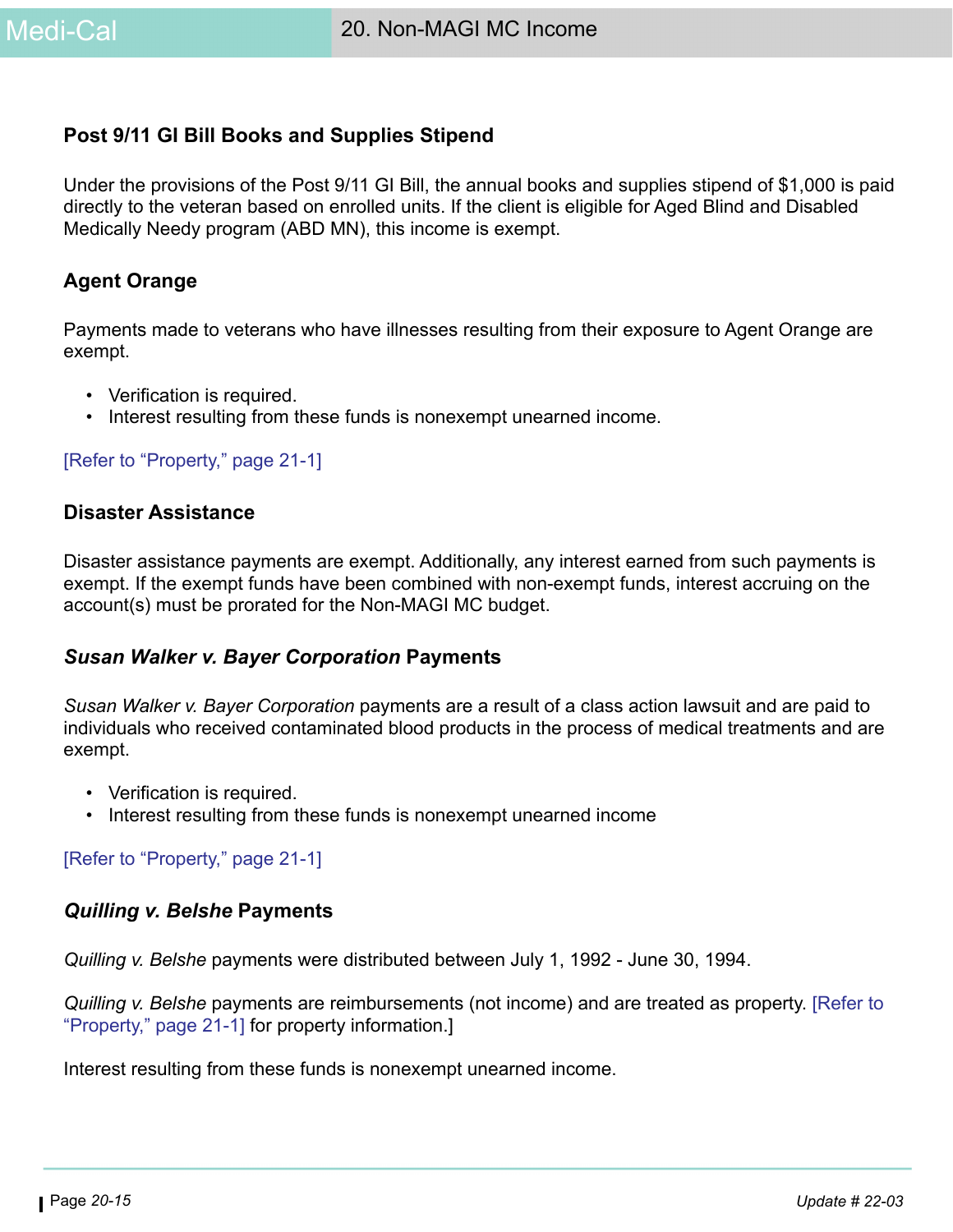### **Compensation in Accordance with the National Defense Authorization Act of 1997**

Payments made in accordance with the National Defense Authorization Act of 1997 to individuals captured and interned by North Vietnam is exempt as income in the month of receipt. Interest earned from these funds is counted as unearned income in the month the interest is posted. Refer to Section 46 for treatment of property.

These payments may be made in the form of a check from "The Lost Army Commando Trust Fund" and the recipient should also have a letter from the Office of the Assistant Secretary of Defense that identifies the payment as having been made in accordance with the National Defense Act of 1997.

#### **Ricky Ray Hemophilia Relief Fund Act Payments**

This act provides for compassionate payments with regards to individuals with blood-clotting disorders such as hemophilia and those who contracted the human immunodeficiency virus due to contaminated blood products in the process of medical treatment.

Payments made from this fund are exempt as income in the month of receipt. Interest earned from these funds is counted as unearned income in the month the interest is posted. [Refer to "Property," page 21-1]

#### **Gifts to Children With Life-Threatening Conditions**

In-kind gifts of any amount or cash gifts up to \$2,000 in a calendar year are exempt as income in the month of receipt if given by a tax-exempt organization to a child under 18 who has a life-threatening condition. For purposes of this exemption, a child under 18 is a child who has not yet reached his/her 18th birthday at the time of gift issuance. [Refer to Section 46 for treatment of property.]

To verify the life-threatening condition, clients statement is sufficient.If the information is questionable the EW may request verbal or written corroboration from a physician.

To verify if the organization making the gift meets the requirements of a tax-exempt organization, the EW must obtain a copy of the organization's IRS 501(c) exemption certification.

#### **Radiation Exposure Compensation Payments**

The Radiation Exposure Compensation Act of 1990 provides payments to some individuals who were exposed to radiation during nuclear testing in Nevada.

Payments from this fund are treated as exempt lump-sum income in the month of receipt. Interest income from these payments is counted as unearned income in the month the interest is posted. [Refer to Section 46 for treatment of property.]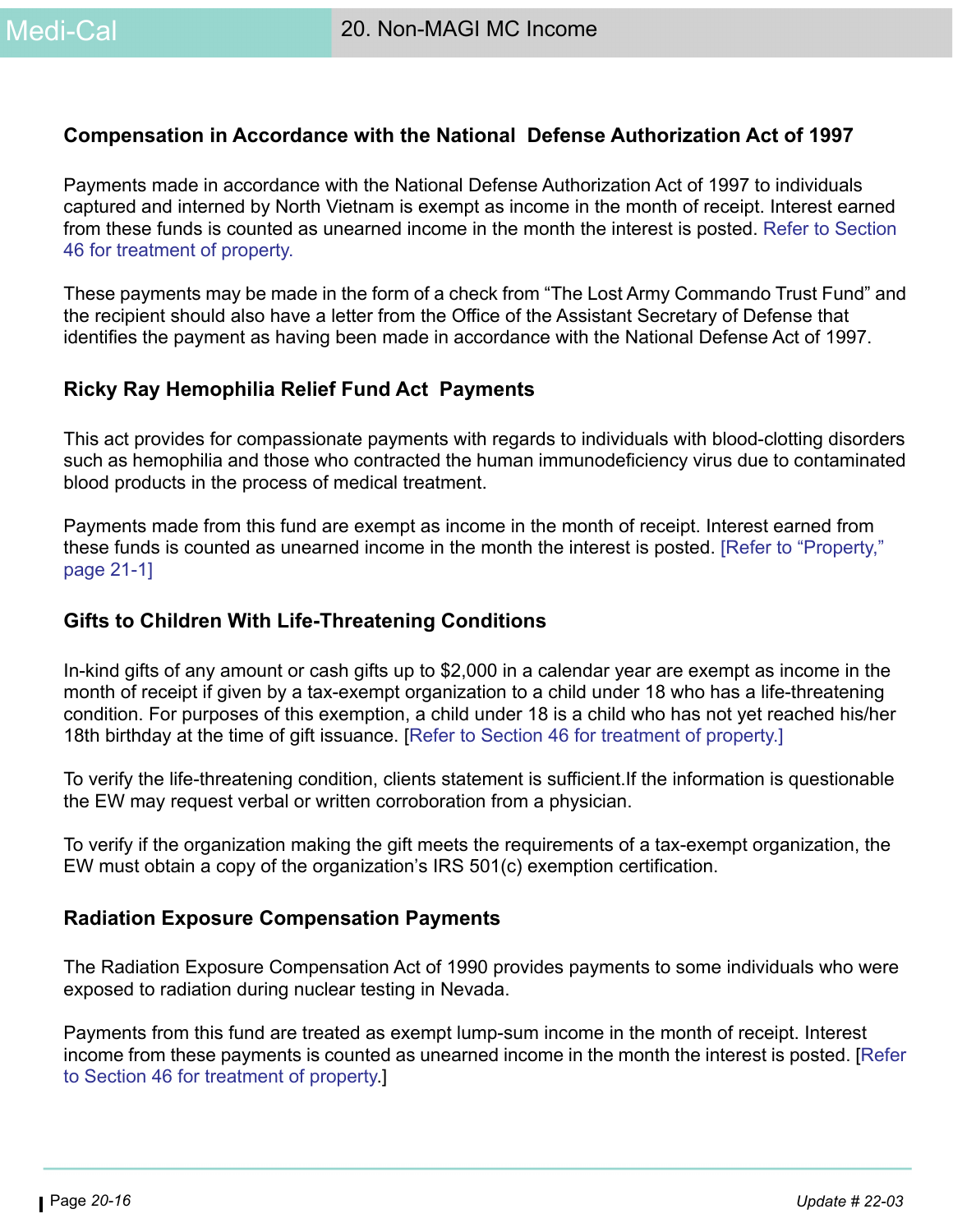# **Compensation for Participating in Clinical Trials**

The first \$2,000 per year of compensation received by the client and/or his/her spouse for participating in clinical trials must not be counted as income and property.

| and the state of the state of the state of the state of the state of the state of the state of the state of th |  |
|----------------------------------------------------------------------------------------------------------------|--|
|                                                                                                                |  |
|                                                                                                                |  |
|                                                                                                                |  |
|                                                                                                                |  |
| ________                                                                                                       |  |

#### **Note:**

Any compensation over \$2,000 per year should be treated as unearned income. Interest income earned from these payments is counted as unearned income in the month the interest is posted.

The trial must meet ALL three criteria in order for the income to be exempt:

- It must be reviewed and approved by an Institutional Review Board (IRB)
- It must involve research and testing of medical treatments
- It must target a rare disease or condition

#### **Verification**

Individuals participating in the trial will receive an informed consent form which provides most of the information needed to determine whether the income exclusion applies. The informed consent form must be requested from the clinical trial participant. If the participant does not have the informed consent form, instruct him or her to obtain a copy from the clinical trial administrator.

Some clinical trial participants may submit an official letter from the administrator of the clinical trial which provides all the relevant information of the informed consent in a summarized format. This letter can be used in lieu of the informed consent form.

If the informed consent form is unavailable, request any of the following information from the clinical trial participant:

- Name and location of the clinical trial,
- Name of disease or condition, or
- Name, phone, and address of the clinical trial administrator.

Use the information provided by the participant to locate the clinical trial in the <http://clinicaltrials.gov> website, a registry of federally and privately supported clinical trials conducted in the United States and around the world. It provides information about a trial's purpose, who may participate, locations, and phone numbers.

If the clinical trial appears in the website, assume it is IRB approved. All clinical trials in the United States, involving human subjects, must meet federal regulations by having an IRB review and approve the research.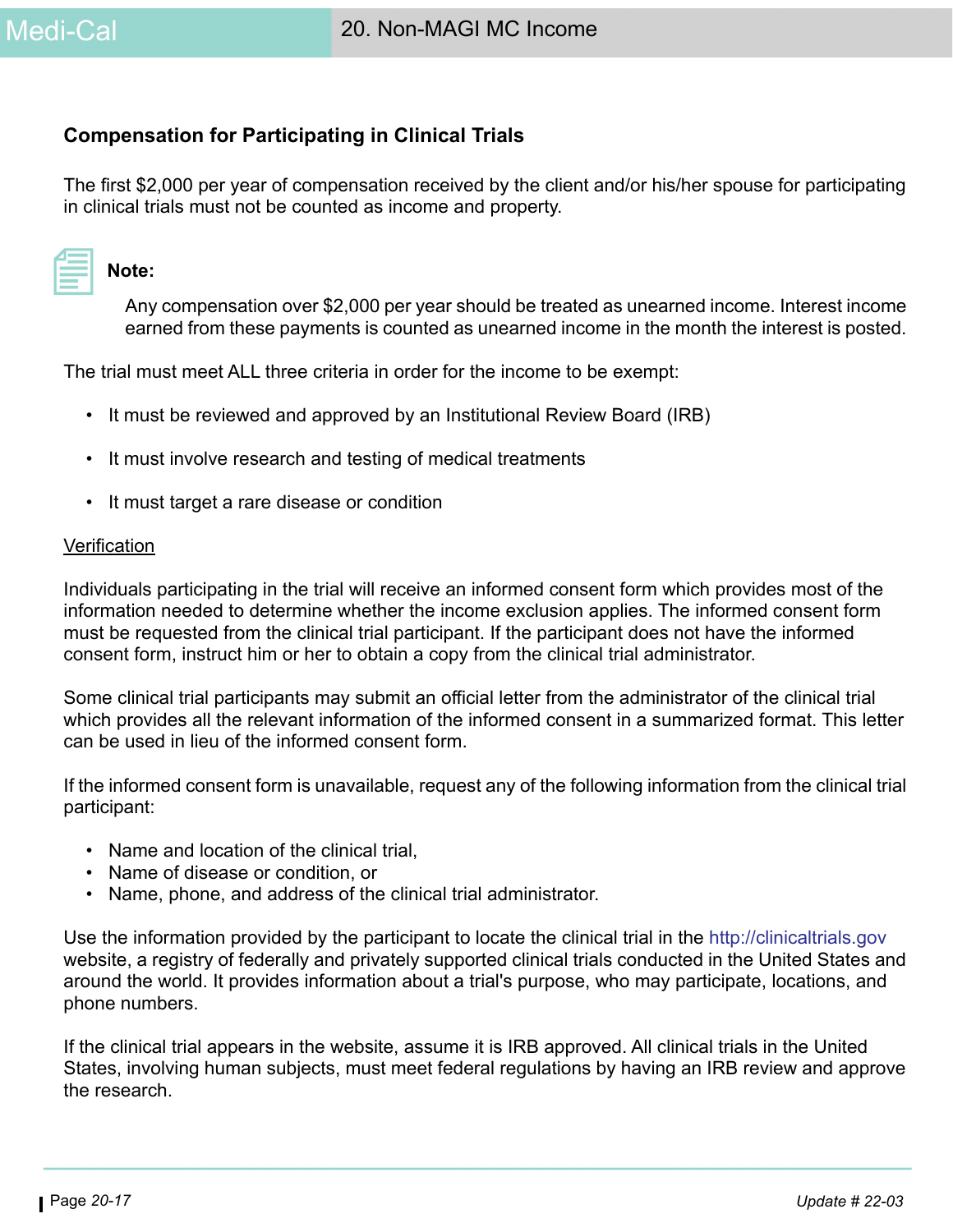Once it is established that clinical trial is approved by IRB, look for the following details in the clinical trial information to determine if the clinical trial meets the other two exclusion requirements:

- Name of the condition, and
- Type of clinical trial, which is usually listed under the primary purpose, the title, or stated in the purpose summary.

### **In-Home Care Payments**

Wages paid to a household member is exempt income and property when both of the following conditions are met:

- The caregiver is being paid for providing the in-home care to his/her spouse or minor child (i.e., under 21) living in the home, and
- The spouse or minor child is receiving those in-home services through any federal, state or local government program.

#### **IHSS Plus Waiver Payments**

The IHSS Plus Waiver program is a federal waiver that provides in-home services to federally funded full scope MC recipients that were previously provided through the IHSS Residual program.

Payments made under the waiver are exempt as income for all MC programs. The exempt payments include:

- Caretaker wages paid to a parent for providing in-home services to a minor child under age 21
- Wages paid to a spouse who provides in-home services to his/her spouse
- Restaurant meal allowances made to the IHSS Plus Waiver recipient
- Advance payments made to the IHSS Plus Waiver recipient to pay the caregiver directly

#### **Medicare Set-Aside Accounts**

A Medicare Set-Aside Account (MSA) is a financial agreement that allocates a portion of a workers compensation settlement to pay for future medical services related to the workers compensation injury, illness or disease.

MSA funds are considered unavailable income for Non-MAGI.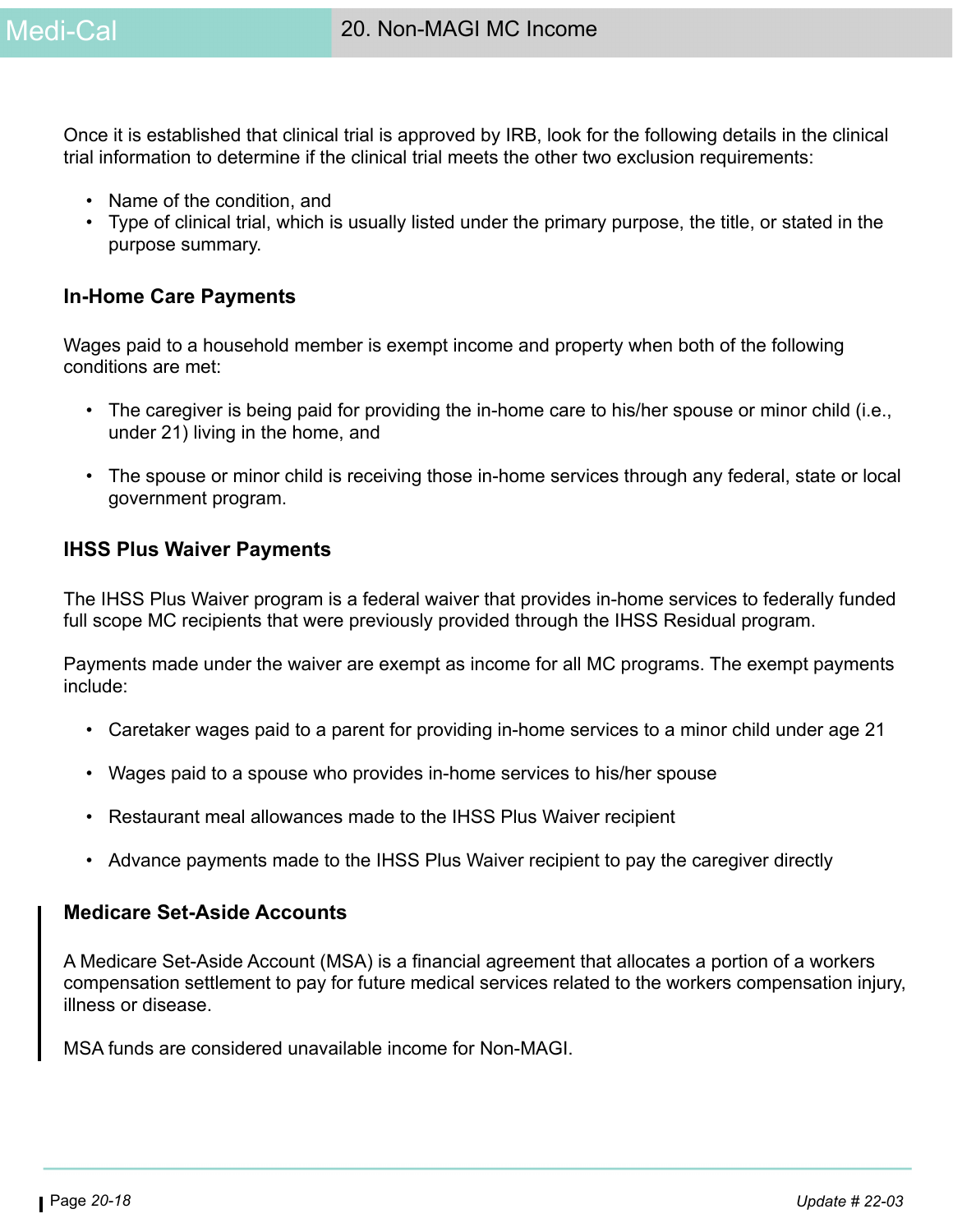#### **Interest and Dividend Income**

#### Exempt

Interest or dividends paid to an individual from his or her MC countable property is exempt income for MC programs that uses SSI methodology such as:

- ABD-MN
- TB program
- 250% Working Disabled Program
- Pickle (including DAC, Disabled Widower, etc.)
- Medicare Savings Program (QMB, SLMB, QI-1)
- Aged and Disabled Federal Poverty Level (A&D FPL) program.

#### **Nonexempt**

Interest or dividends paid to an individual using any other methodology are counted as unearned income.

# **20.1.5 Nonexempt Income**

Nonexempt income includes:

- Wages (including amounts designated for meals provided by the employer or business), salaries, bonuses, and commissions from an employer or business.
	- Businesses that employ eight or more individuals in positions that normally receive tips are to allocate eight percent of the gross receipts of the restaurant as tip income. This eight percent amount is to be disregarded.
	- Tips ARE to be counted when actually received.
	- The client must attempt to get a statement from the employer verifying the actual amount of tips received. If the employer cannot or will not provide this information, the client's sworn statement will be accepted.
- Earnings under Title I of the Elementary and Secondary Education Act.
- Earnings of an adult under the Workforce Incentive Act (WIA).

#### **Note:**

Payments to adults specifically identified as incentive payments or training allowances are considered exempt, as long as such reimbursements do not exceed actual training expenses. If payments exceed actual training expenses, treat the difference as unearned income.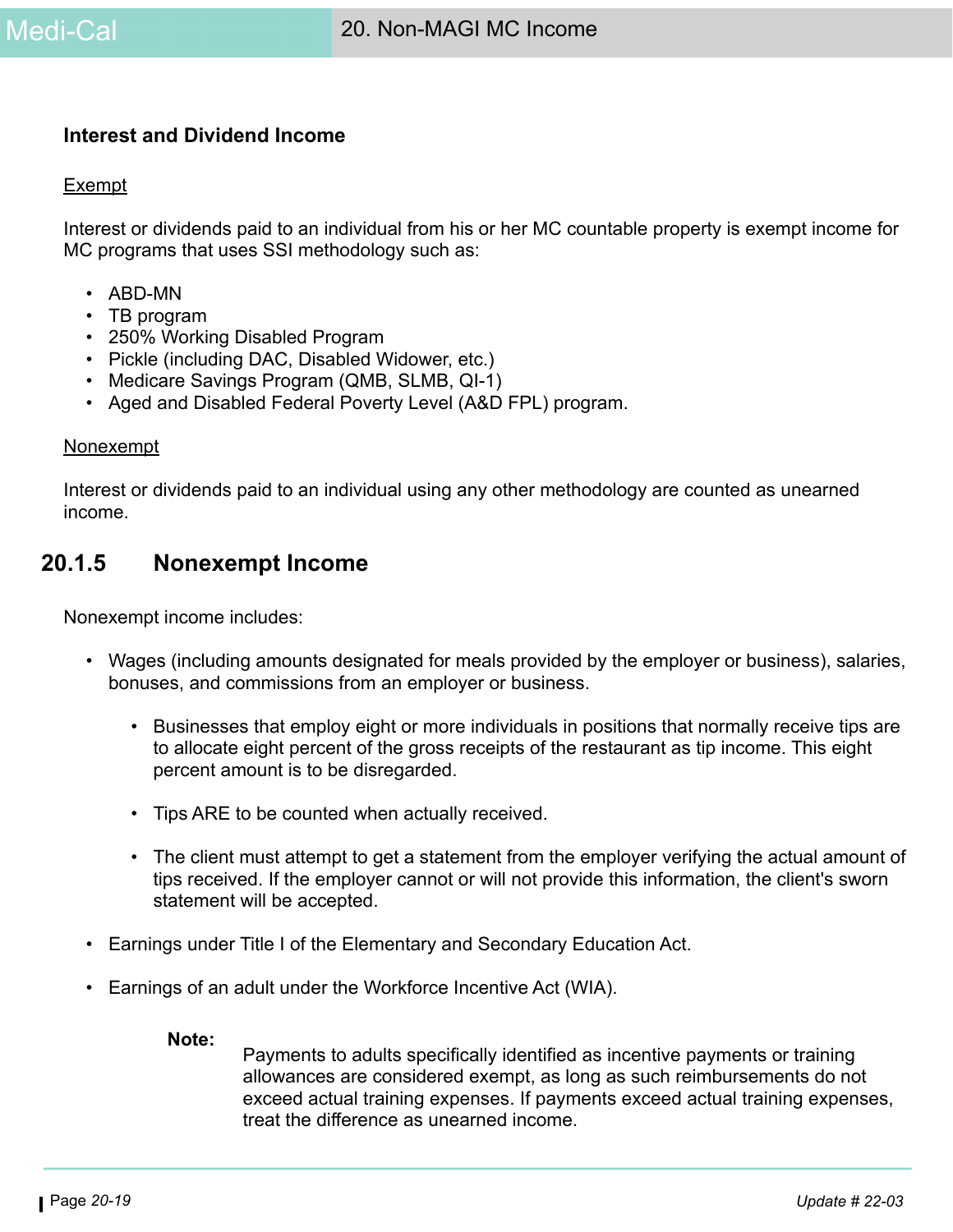[Refer to WIA Payments section 25.4.17] for treatment of WIA payments to a child.]

- Training incentive payments and work allowances under ongoing manpower programs other than WIA.
- Payments under the Economic Opportunity Act.
- Income received for providing In Home Supportive Services.
- Net income from real or personal property including:
	- Room and board. (Use 10% of gross income as net income.) [\[Refer to "Self-Employment](#page-21-0)  [Income," page 20-22\].](#page-21-0)]
	- Room rent requiring daily work on the part of the recipient. (Use 10% of gross income as net income.)
	- Business enterprises. (Use self-employment procedures.) [\[Refer to "Self-Employment](#page-21-0)  [Income," page 20-22\].](#page-21-0)]
	- Sale of livestock, produce, dairy products, or other items. (Use self-employment procedures.) [\[Refer to "Self-Employment Income," page 20-22\]](#page-21-0).]
- Earned Income In-Kind
- Temporary Worker's Compensation (TWC) or Temporary Disability Indemnity (TDI) payments when:
	- Received by an AFDC-MN/MI recipient whose income is counted in the MC budget, and
	- The individual continues to be employed by the employer for whom they were working when the injury incurred.

**Note:**

TWC and TDI become unearned income when:

-The person was notified in writing by the employer that they will no longer be able to offer employment to that person or that employment was being terminated, or

-The person notified the employer that the person does not intend to resume employment with that employer, or

-There is other evidence indicating that the employer-employee relationship no longer exists, or

-The TWC/TDI becomes Permanent Worker's Compensation.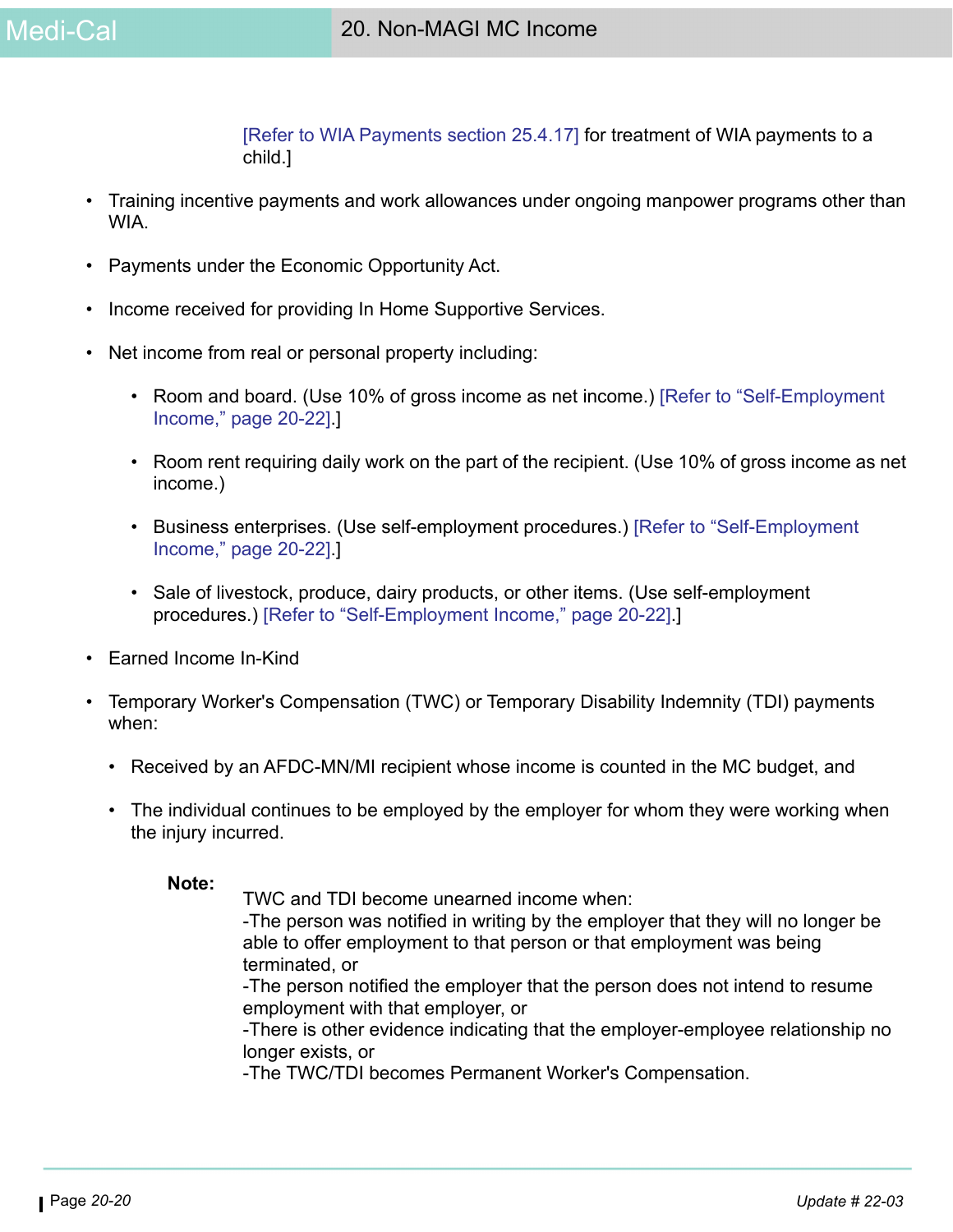• State Disability Insurance (SDI) Benefits are counted as earned income for AFDC-MN/MI individuals only. Eligibility for the work related disregards must be explored. This includes the \$90 Work Related Expenses (WRE), and dependent care. If the client is eligible for any of these disregards, they must be allowed as deductions to the SDI income.

SDI is considered unearned income for ABD Individuals. [Refer to Unearned Income]

When there is both an AFDC-MN/MI person and an ABD-MN person in the MFBU, the EW must look at the of the individual who is receiving the benefit to determine how to treat the SDI.

#### **Note:**

Enter all SDI income in the **Display Unearned Income Summary** window. CalWIN is programmed to treat the income as earned unless the client is aged, blind, or disabled.

- Retirement, Survivors, and Disability Insurance (RSDI) payments from the Social Security Administration.
- Annuities; an amount received at regular intervals (usually monthly or quarterly) based upon an initial investment by the recipient. Example: The client invests \$8,986.00 with a brokerage firm. In return she will receive \$70.81 per month for the remainder of her life. This amount (\$70.81) is considered unearned income.

The annuity must be evaluated for a property determination. [Refer to "Trusts and Annuities," page 21-59]

- Pensions and Retirement Payments. The gross amount of monthly unearned income must be budgeted. There is no deduction allowed for federal or state taxes.
- Veteran's payments, including:
	- Pensions based on need (The flat \$90 pension benefits of a single veteran or their surviving spouse in LTC is exempt income.)
	- Compensation payments
	- Educational assistance, except for the veteran's contribution to the Veterans' Educational Assistance Plan. [\[Refer to "Veterans Educational Benefits," page 20-32\].](#page-31-0)]
	- The monthly housing allowance paid under the Post 9/11 GI Bill. [Refer to "Veterans [Educational Benefits," page 20-32\].](#page-31-0)]
	- Aid and Attendance (A&A) payments to individuals residing in LTC facilities.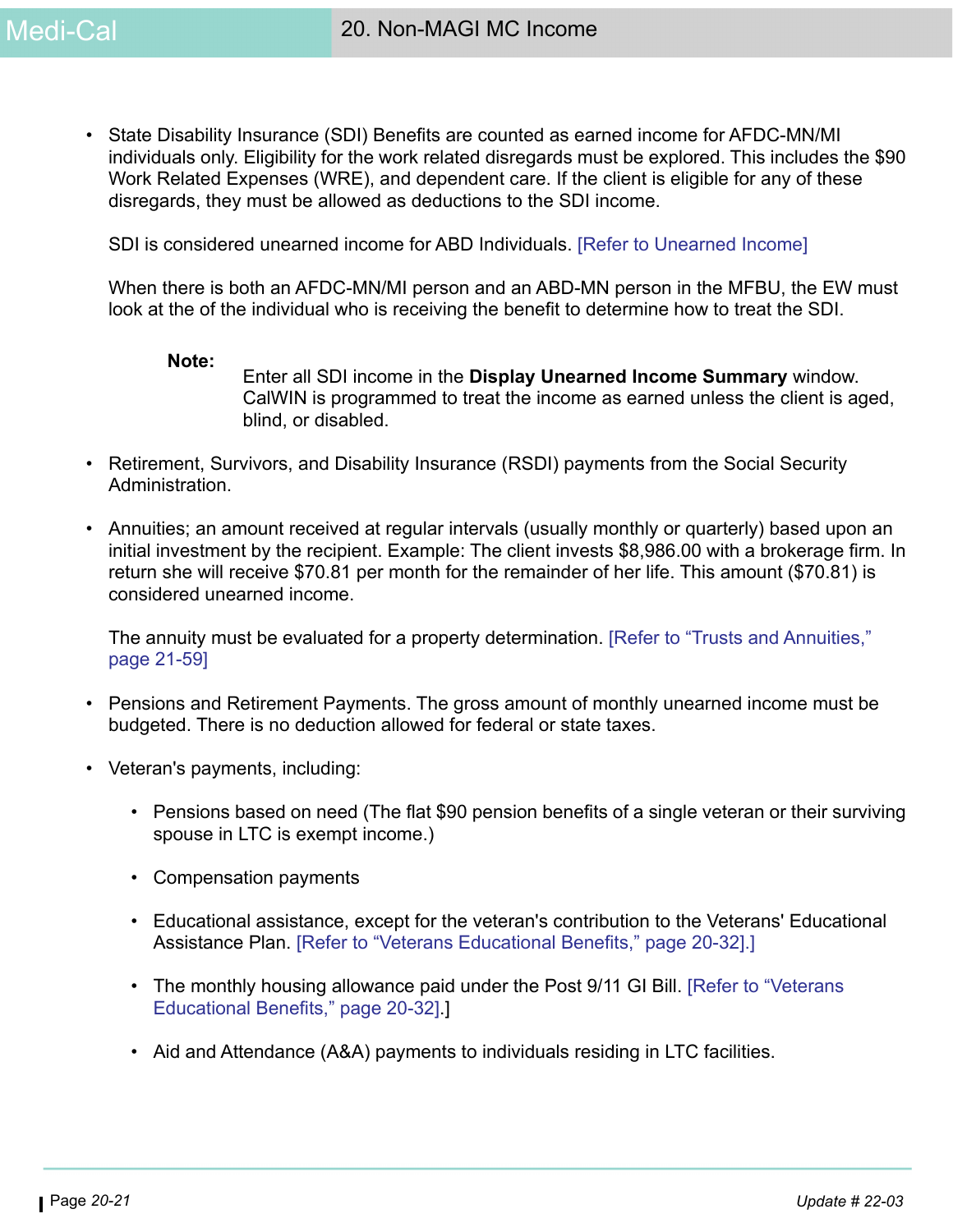

**Exception:**

A&A payments to a veteran NOT residing in LTC are exempt.

The entire A&A payment to a veteran in LTC who has a spouse and/or minor child(ren) at home is exempt.

Only the first \$90 of an A&A payment to a veteran in LTC who does NOT have a spouse and/or minor child(ren) at home is exempt.

# <span id="page-21-0"></span>**20.2 Self-Employment Income**

A self-employed person has direct control over their work and the services they provide. Generally, Social Security taxes and income taxes are paid by the self-employed person, and there is no Worker's Compensation coverage.

Typically, the following are indicators of self Employment:

- The person or entity paying the individual for his/her goods or services does not deduct Social Security taxes or federal withholding from the compensation payment.
- The individual determines the scope and nature of his or her work and daily work activities, including work duration; and such activities are not supervised or determined by another person.
- The individual or entity files an income tax return declaring that they are self-employed (i.e. files a Tax Form Schedule C).



#### **Note:**

Self-employed individuals can have contractual agreements to complete work for other companies, but still be considered self-employed. Example: A landscaper holds contracts to complete work for several companies, but he is still considered self-employed because he is solely responsible for determining his own schedule and the companies do not deduct Social Security taxes or federal withholding.

# **Verification**

Self-employment income can be verified using the following IRS Forms:

- 1040, U.S. Individual Income Tax Return
- Schedule C, Profit or Loss from Business or Profession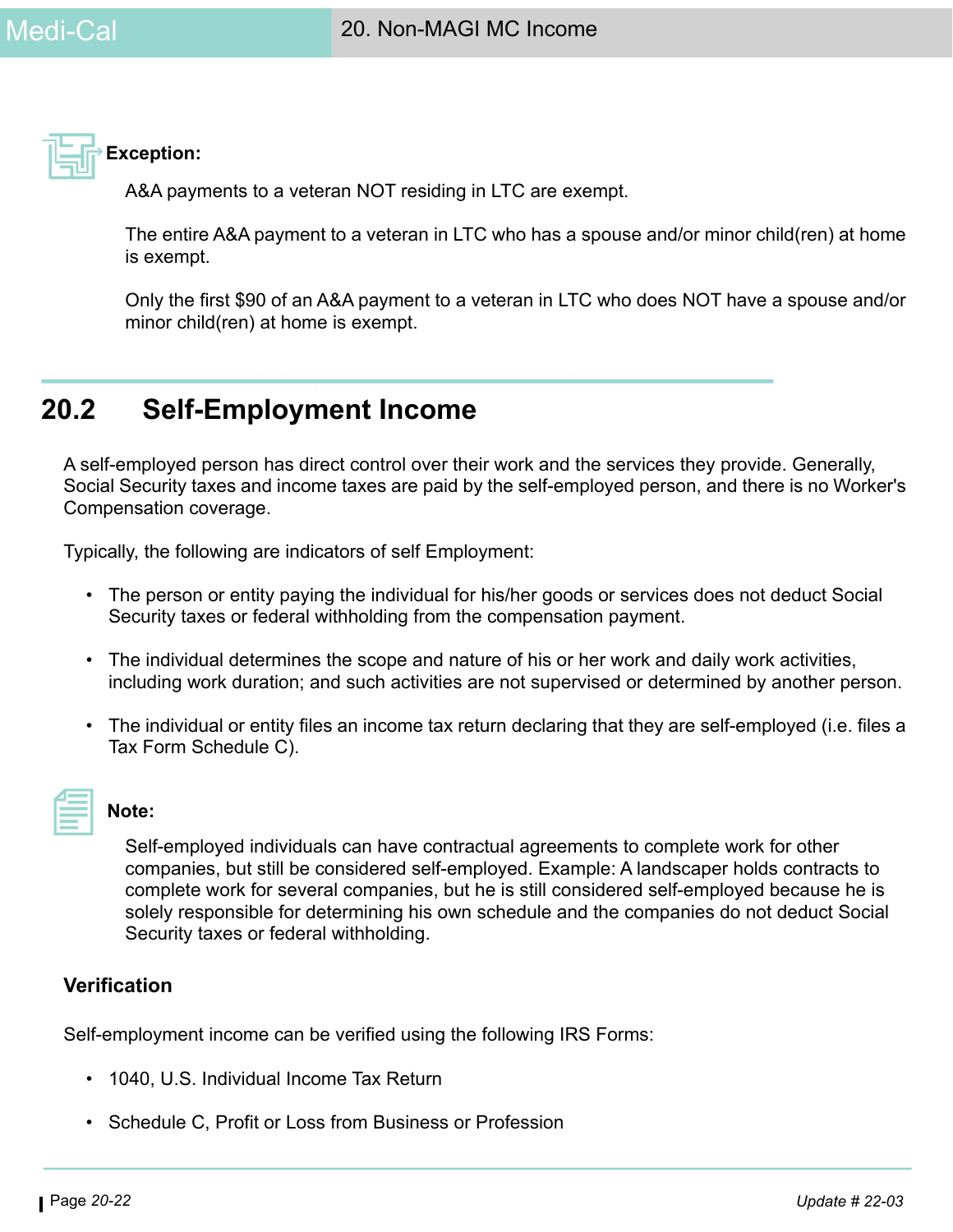- Schedule D, Capital Gain or Loss
- 4797, Supplemental gains (or losses)
- 1065, U.S. Partnership Return of Income
- Reports of rents, royalties, estates, trust, etc.
- Schedule F, Farm income

Follow these guidelines when using tax return forms in determining self-employment income:

| If the business was                                                                              | Then                                                                                                                                                                                                                                                                                                                                                                                                                                                                                                                                                                                                                      |
|--------------------------------------------------------------------------------------------------|---------------------------------------------------------------------------------------------------------------------------------------------------------------------------------------------------------------------------------------------------------------------------------------------------------------------------------------------------------------------------------------------------------------------------------------------------------------------------------------------------------------------------------------------------------------------------------------------------------------------------|
| Operating throughout the<br>previous year,                                                       | The EW may use the previous year's net self-employment income to estimate the<br>current year anticipated income by dividing the previous year's net self-employment<br>amount by 12.                                                                                                                                                                                                                                                                                                                                                                                                                                     |
| Not operating throughout the<br>entire previous year but it is<br>expected to be operational for | The EW must divide the previous year's net self-employment income by the number<br>of months the business was operating from the previous year to get the net monthly<br>self-employment income for the current year.                                                                                                                                                                                                                                                                                                                                                                                                     |
| the entire current year,                                                                         | Example:<br>The individual provided a tax return from the previous taxable year 2016. The EW<br>determined that the previous net self-employment income is \$12,000. The EW was<br>informed that the business was operational for eight months in the year 2016.<br>To estimate monthly net business income for the current taxable year (assuming the<br>business is expected to be operational for the entire year of 2017,) divide \$12,000 by<br>eight months. The resulting amount is \$1,500 (12,000 divided by 8) which becomes<br>the anticipated net monthly self-employment income for the current year (2017). |

#### **Table 61: Self Employment Income**

#### **No Tax Information Available**

Where there is no tax return for the previous year, or there is evidence that using the tax return would give an inaccurate estimation of income, compute the budget using:

- Current business records,
- Documents and forms,
- Any other clear and accurate record-keeping statement provided by the client.



#### **Note:**

A client must not be required by the EW to file a tax return and to provide copies of such.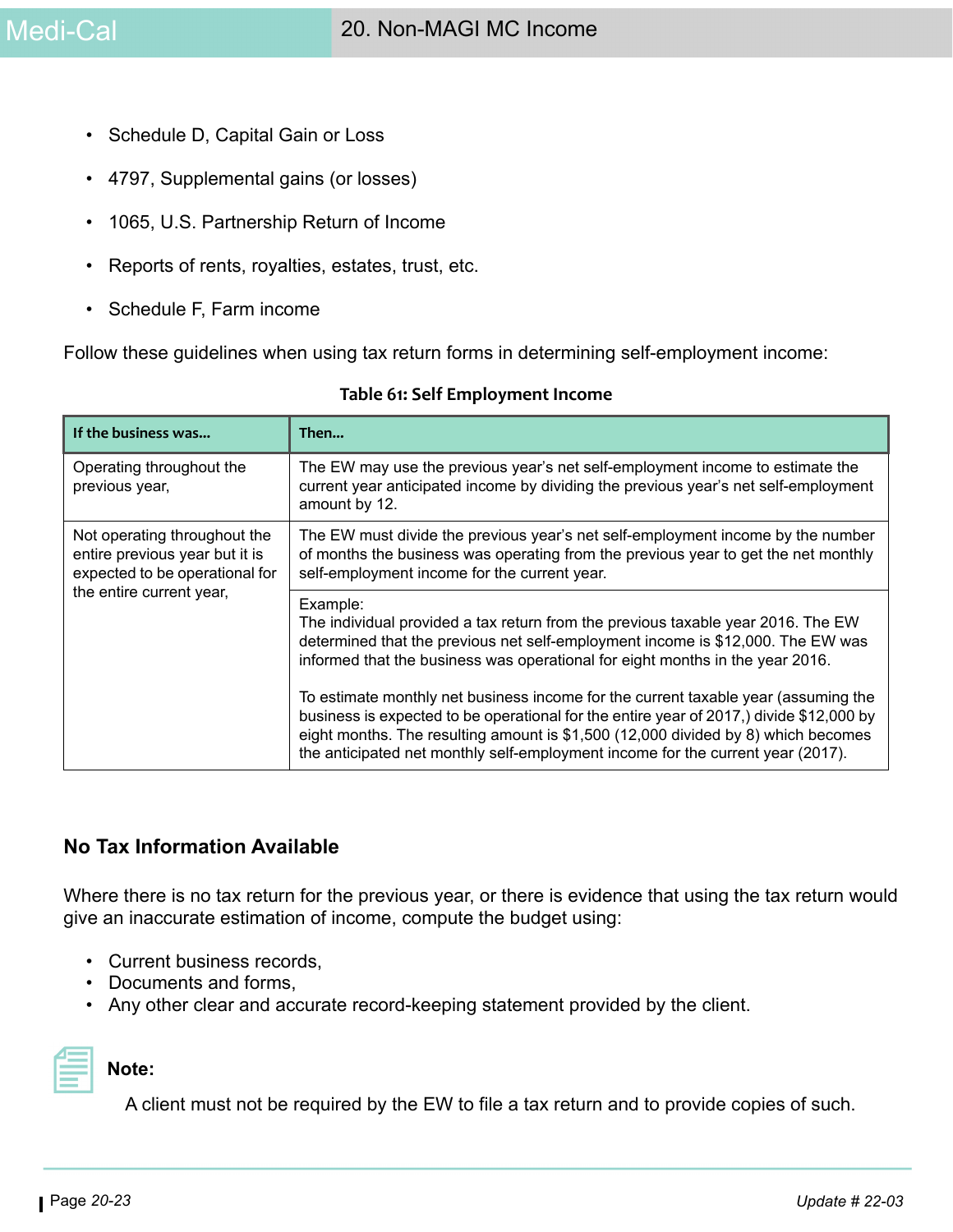If none of the above are available, or last year's taxes do not accurately reflect the current year's income, the client must provide verification of the previous three months worth of Income and Expenses. The EW must average the three months and use the resulting amount as Income and Expenses in CalWIN.

#### Allowable Expenses

To determine net profit, subtract any allowable business expense from the gross business income. Allowable business expenses are as follows:

- Federal and State Income Taxes Withheld for Employees—The actual amount paid is deductible as a mandatory business expense. Taxes are paid quarterly on the calendar quarter.
- Social Security—A deduction is allowed for the amount actually paid.
- State Disability Insurance—A deduction is allowed for the paid amount.
- Union Dues/Association Fees—When membership in a labor union or association is a requirement for self-employment, the actual cost is allowed as a business expense.
- The cost of all licenses required for business operation.
- The cost of business advertising.
- The cost of providing business-related surety and performance bonds is allowed as a deduction.
- Equipment and supplies.
	- Principal and interest payments
	- Sales tax
	- Interest or finance charges

**Note:**

If a capital-asset item is commonly used for both business and non-business purposes (for example, an automobile), the household must provide adequate information to determine what portion of the expense is allowable to the business.

- The cost of business-related maintenance and repairs (i.e. janitorial supplies, janitorial services, mechanical repairs of equipment, periodic servicing of machinery, etc.).
- The actual amount of all business-related taxes are allowed, including (but not limited to) sales taxes, property taxes, etc. Those taxes collected from customers (federal excise tax, sales tax) and forwarded to government agencies are a business expense.
- The cost of insurance for business property, including fire, theft, public liability and workman's compensation.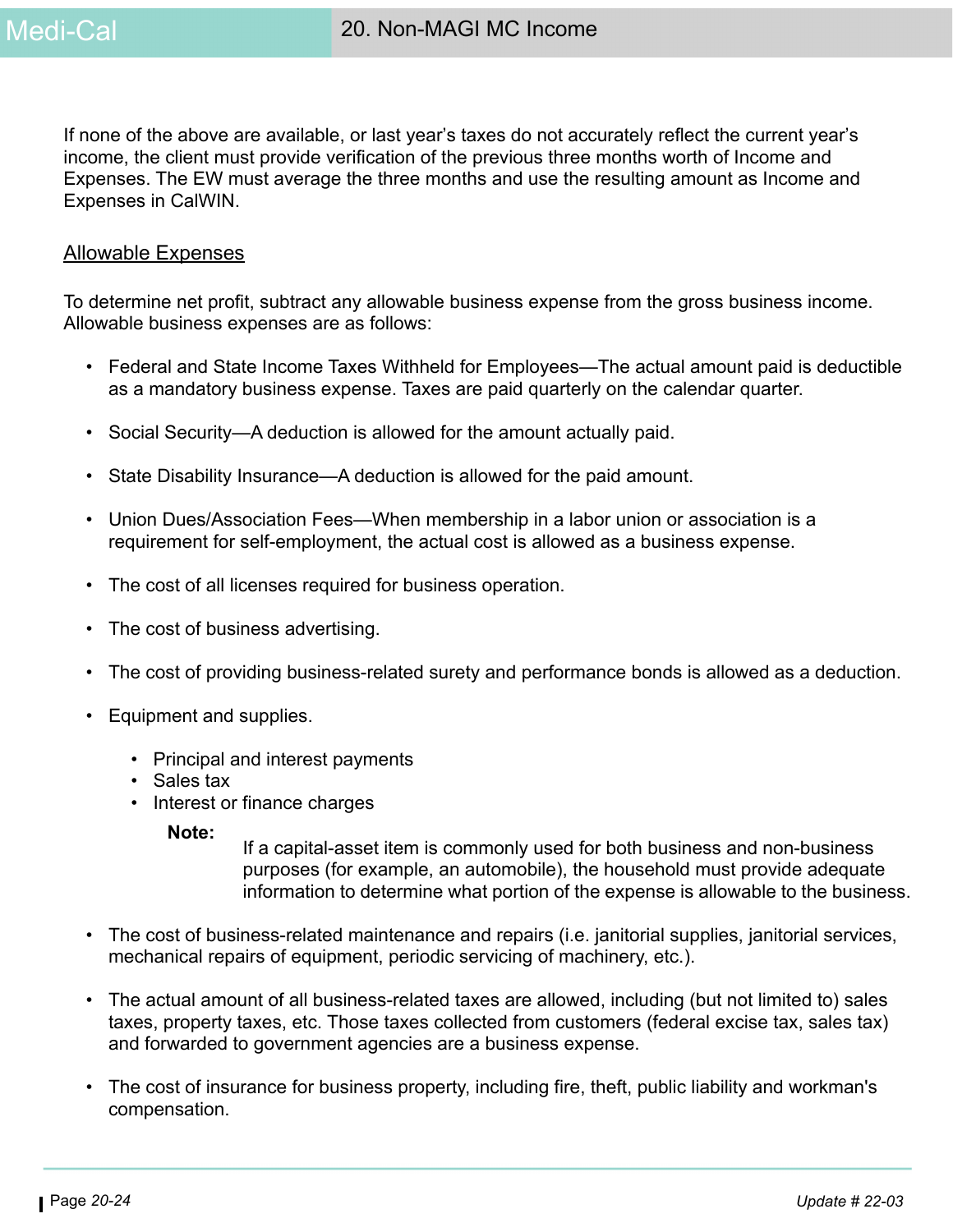• The expense of operating motor vehicles for business-related transportation (not including transportation to and from work).

#### **Note:**

Follow the IRS guidelines in determining the allowable per mileage cost. The client must own or be purchasing the motor vehicle. It cannot be leased or borrowed.

- The actual cost of business-related legal or professional services (i.e. attorney's fees, tax preparation or consultant fees, etc.)
- The cost of merchandise, stock, or raw materials, plus interest or finance charges (if any).
- The cost of renting or leasing land, office, shop or warehouse space, equipment, automobiles/trucks, furniture, etc., used exclusively for the business is allowed. The lease, rental agreement or mortgage payment for space for the business must be reviewed. In order for this expense to be allowed this space must have been initially rented or purchased for the business.
- The prorated share of rent/mortgage payment for a room in the recipient's home specifically intended to be used for self-employment.

**Example:** The client owns a 4 bedroom house and has a \$1600 mortgage payment. One of the bedrooms is used specifically for manufacturing items related to their self-employment. The client is allowed a \$400 deduction.

• Rental property expenses (see below for exceptions and rules)

#### **Rental Income Expenses**

If the income is from the rental of real property, subtract the following expenses:

- Taxes and assessments
- Interest on encumbrances (the principal portion is not an allowable deduction)
- **Insurance**
- Utilities
- Upkeep and repairs, using the greater of:
	- The actual amount expended during the month (not a yearly average), or
	- Fifteen percent of the gross monthly rental plus \$4.17 per month.

If the income is from a deed of trust or a mortgage: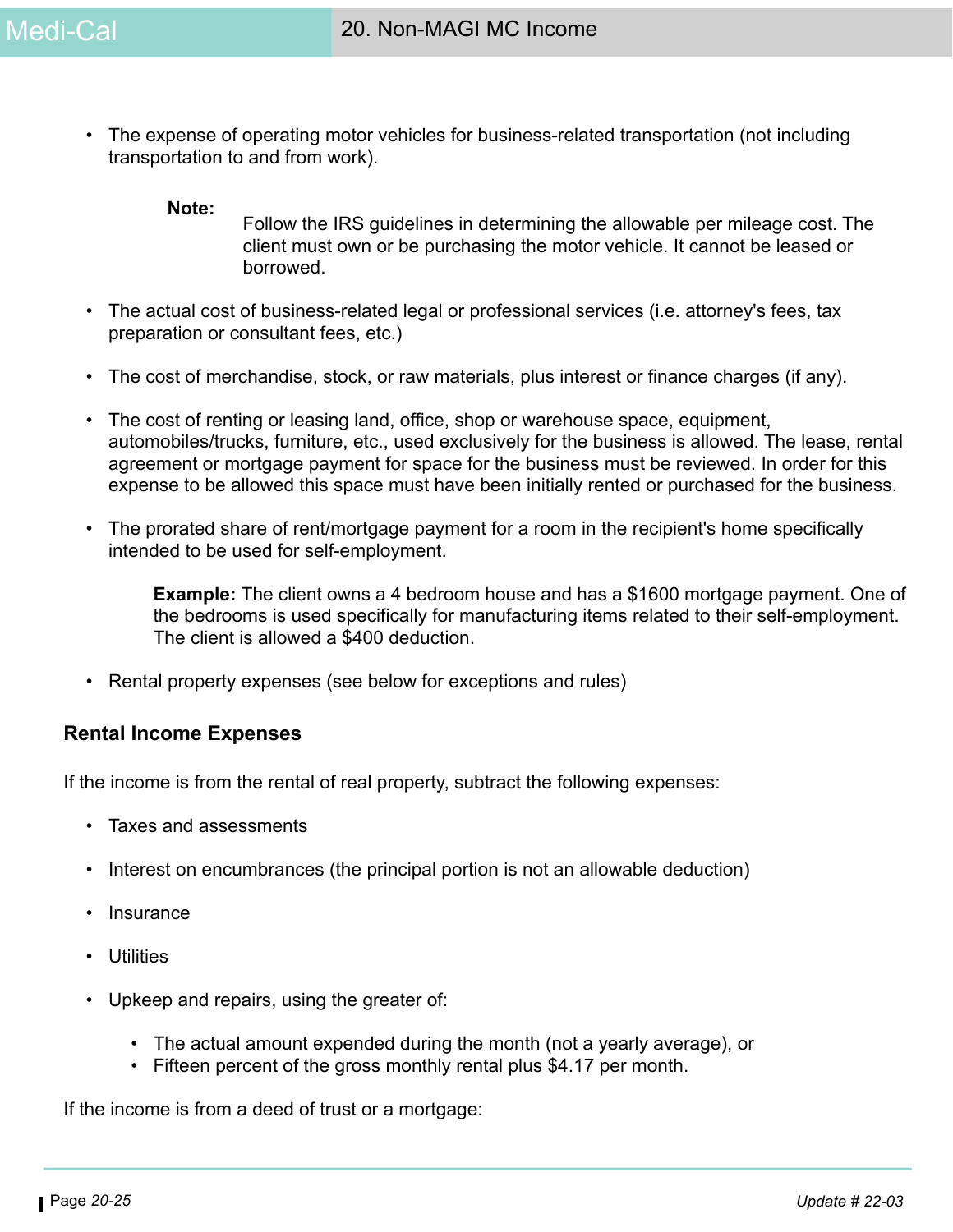- The principal portion must be treated as property, and
- The interest portion must be unearned income.

If the income is from the rental of a multiple unit dwelling or other dwellings on property that is exempt as the principal residence and the applicant or recipient is living in a portion of the property, the expenses must be prorated as follows:

- 1. Determine the number of rooms in the building. If more than one building, determine the total number of rooms. Include any room other than bathrooms, hallways, closets, unfinished basements, lofts, or attics.
- 2. Determine the number of rooms producing the rental income.Based upon the number of rooms, determine the percentage of the property which is producing the rental income.
- 3. Apply the percentage determined in step 2 to the expenses which are common to the property as a whole. This is the amount which must be subtracted from the gross income.

Income received for rental of rooms, room and board, or board and care must be determined by one of the following methods.

#### Ten Percent of Gross

This method is used when:

- A business license is not required, and
- The individual who receives the income routinely provides lodging, board, etc. to non-family members for additional income.

**Example:** Mr. and Mrs. A are Medi-Cal applicants. They live near a college and routinely rent their spare room to students. They do not have a business license and do not report the income as self-employment. At time of application, however, their adult daughter (considered to be not a family member under the Medi-Cal eligibility determinations) is using the room and is paying them \$80 per month. The A's state that if the daughter were to leave, they would try to find someone else to rent the room.

The net monthly income in this instance is \$8.00 (10 percent of \$80).

#### Net Profit from Self-Employment

This method is used when:

• The individual who receives the income has a business license, or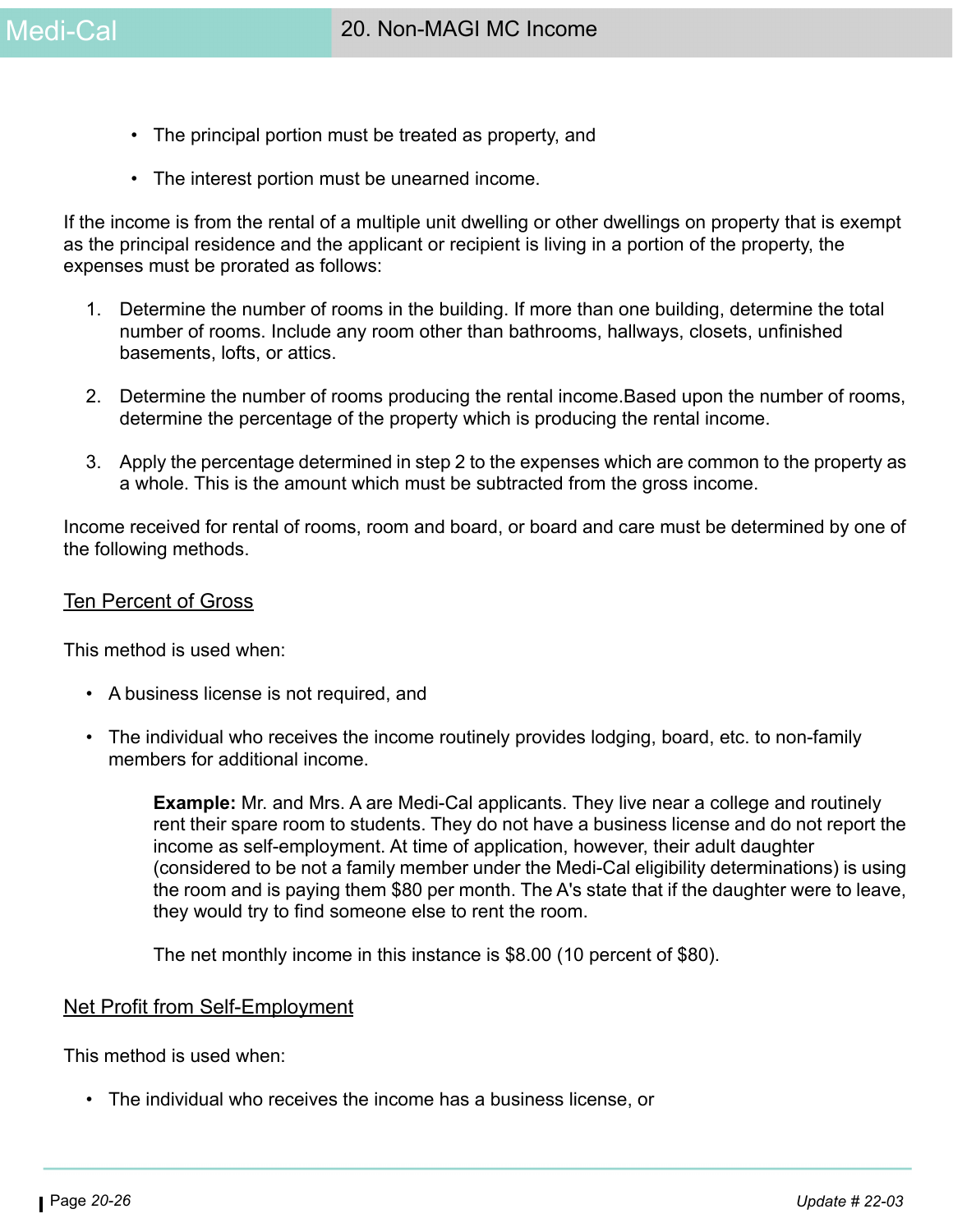• The individual reports the income for tax purposes as self-employed, or considers the income as income from self-employment.

**Example:** Mrs. B has converted her house into a boarding home. She has a business license, but her yearly total income is so low that she has never bothered completing an income tax return. Her annual gross receipt from the boarding home is \$7,000; her annual allowable expenditures are \$5,800.

The net monthly income in this instance is \$100 (\$7,000 - \$5,800 = \$1,200/12).

#### Income in Excess of Contributor's Share of Actual Costs

This method is used when:

- A business license is not required, and
- The individual who receives the income does not routinely provide lodging, board, etc., to non-family members for additional income.

**Example:** Mr. and Mrs. C apply for Medi-Cal on behalf of themselves and their one minor child. Mr. C's mother lives with them and gives Mr. C \$100 per month to use toward meeting those household costs which directly benefit her. If the mother were not in the home, the C's would not seek another person to move into the home. The C's monthly costs are as follows:

| Rent      | \$250 |
|-----------|-------|
| Utilities | 50    |
| Food      | 200   |
| Total     | \$500 |

Since there are four individuals in the home, the mother's share of the actual costs is \$125 (\$500/4). Since her \$100 contribution is less than her share of the actual costs, there is no net income to the C's.

If she instead were contributing \$130 per month, then the net income to the C's would be \$5.

If the mother lived in a room with its own kitchen, and bought and prepared all her own food, then the mother's share of actual costs would be 1/4 of \$300 (rent and utilities) or \$75. If the mother were contributing \$100/month to the C's, the C's net income would be \$25.

#### **Non-Allowable Expenses**

Certain expenses, although connected to business activities, are not considered to be directly related to the production of goods or services, and cannot be subtracted from business income for purposes of determining net business income. These non-allowable expenses include: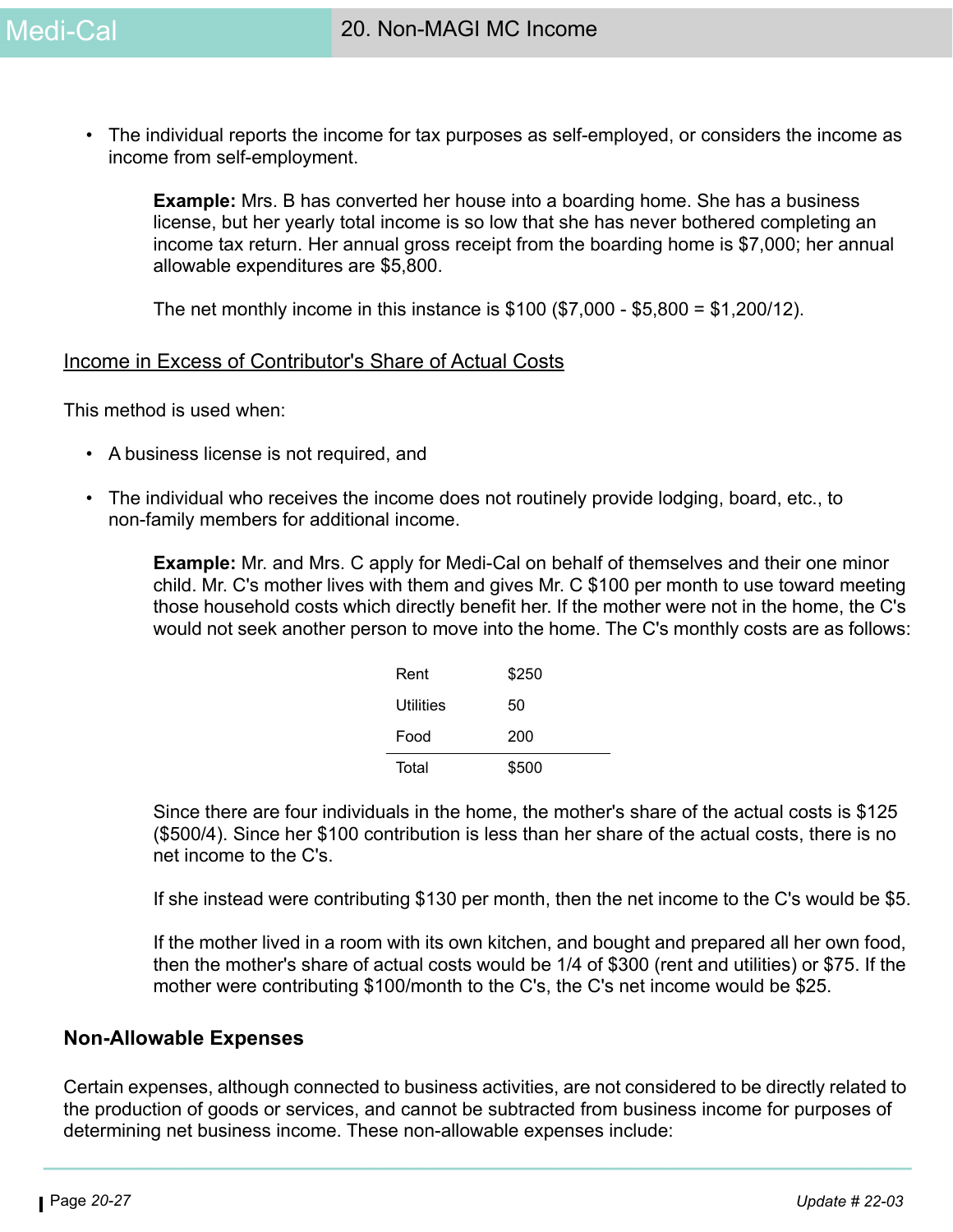- Entertainment costs
- Depreciation
- Personal expenses such as income tax payments, meals and transportation **to** and **from** work.

# **20.3 Workers' Compensation**

Permanent Workers' Compensation is considered to be unearned income.

Temporary Workers' Compensation (TWC) and Temporary Disability Indemnity (TDI) become unearned income when the EW discovers that:

- The person receiving TWC/TDI was notified in writing by the employer that they will no longer be able to offer employment to that person or that employment was being terminated, or
- The person notified the employer that the person does not intend to resume employment with that employer, or
- There is other evidence indicating that the employer-employee relationship no longer exists, or
- The TWC/TDI becomes Permanent Workers' Compensation.

Otherwise, TWC/TDI are considered earned income.

#### **Unavailable Workers' Compensation**

A portion of Workers' Compensation is considered unavailable when it:

- Is designated for legal or medical expenses,
- Is not controlled by the applicant, recipient, or person acting on their behalf,

# **20.4 State Disability Insurance**

State Disability Insurance (SDI) is considered unearned income for ABD-MN individuals only.

SDI is considered earned income for AFDC-MN/MI individuals. All SDI income must be entered in the **Display Unearned Income Summary** window. When there is both an AFDC-MN/MI person and an ABD-MN person in the MFBU, CalWIN will count it as earned income for the AFDC-MN/MI individuals and unearned for ABD individuals.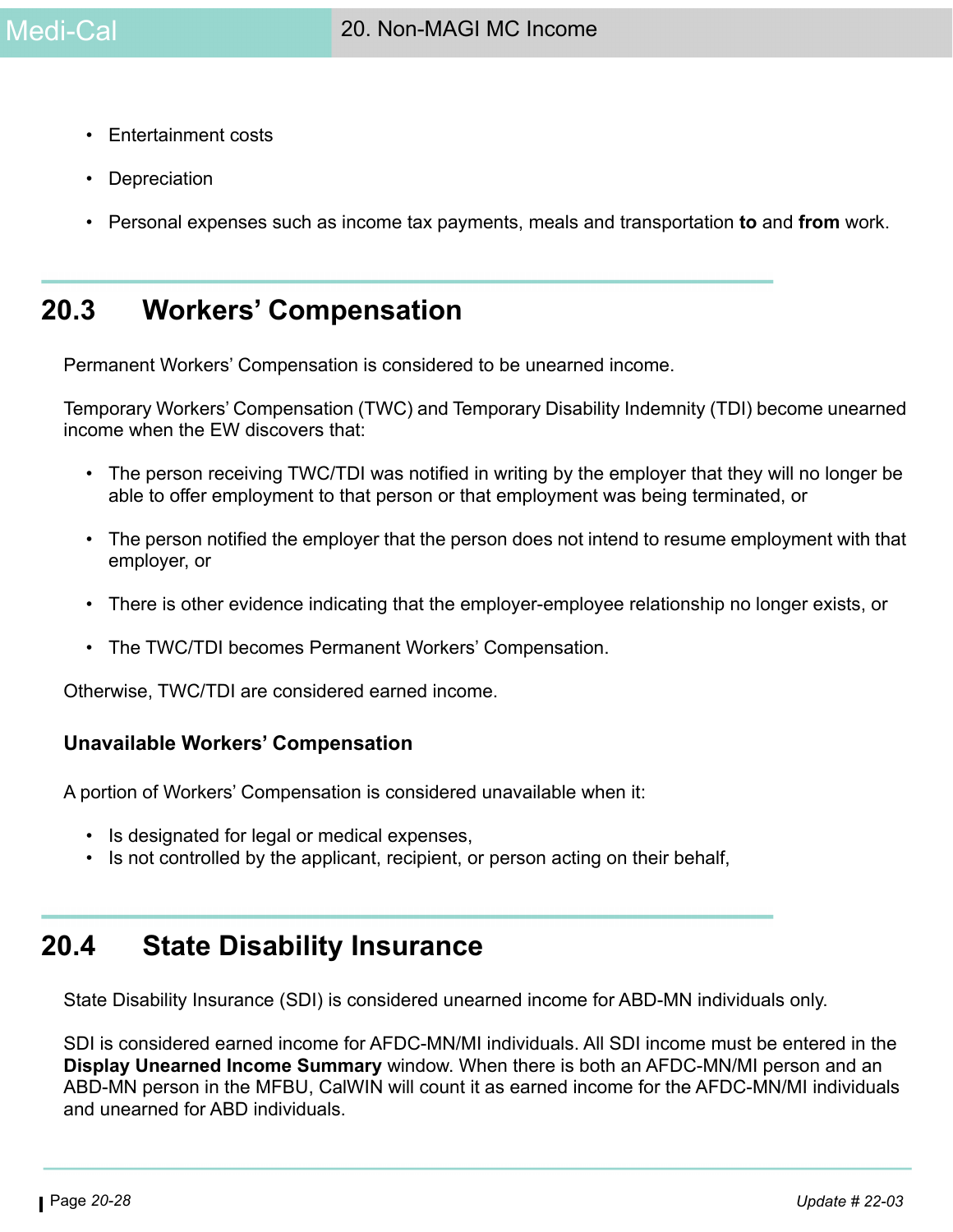# **Disability Benefits Other than State**

Disability payments from any source, other than State Disability Insurance Benefits (SDI/DIB) are to be considered unearned income. This includes private disability plans, Social Security benefits, etc.

# **20.5 Veterans' Benefits**

The County Veterans Service Office (CVSO) provides information and assistance for filing with the Veterans Administration claims for:

- Pension
- Compensation
- Educational benefits
- Aid and Attendance
- Payments for Unusual Medical Expense (UME)

For information on who is considered a Veteran or Veteran's dependent, refer to CP HB Section 8.4

#### <span id="page-28-0"></span>**Aid and Attendance**

Aid and Attendance (A&A) is provided to veterans and their dependents who are in LTC or who are unable to care for themselves at home. These benefits are:

- Cash benefits (counted as unearned income)
- Medical devices
- Medical equipment

#### Treatment of A&A Income

A&A cash benefits received by a veteran NOT in LTC are:

- NOT treated as unearned income in the month of receipt.
- Property if retained after the month of receipt.

#### **Unusual Medical Expenses**

Veterans may apply for and be eligible to receive payments for Unusual Medical Expense (UME). Payments for UME are not treated as unearned income.Verification of UME may include a VA award letter issued at the time the UME are awarded or by completing the MC 05 Procedures. See [\["MC](#page-29-0)  [eligibility must be granted while the MC 05 is being processed, as long as the client meets all other](#page-29-0)  eligibility criteria. When the MC 05 is returned from the CVSO, eligibility can be re-evaluated as [necessary.," page 20-30](#page-29-0)]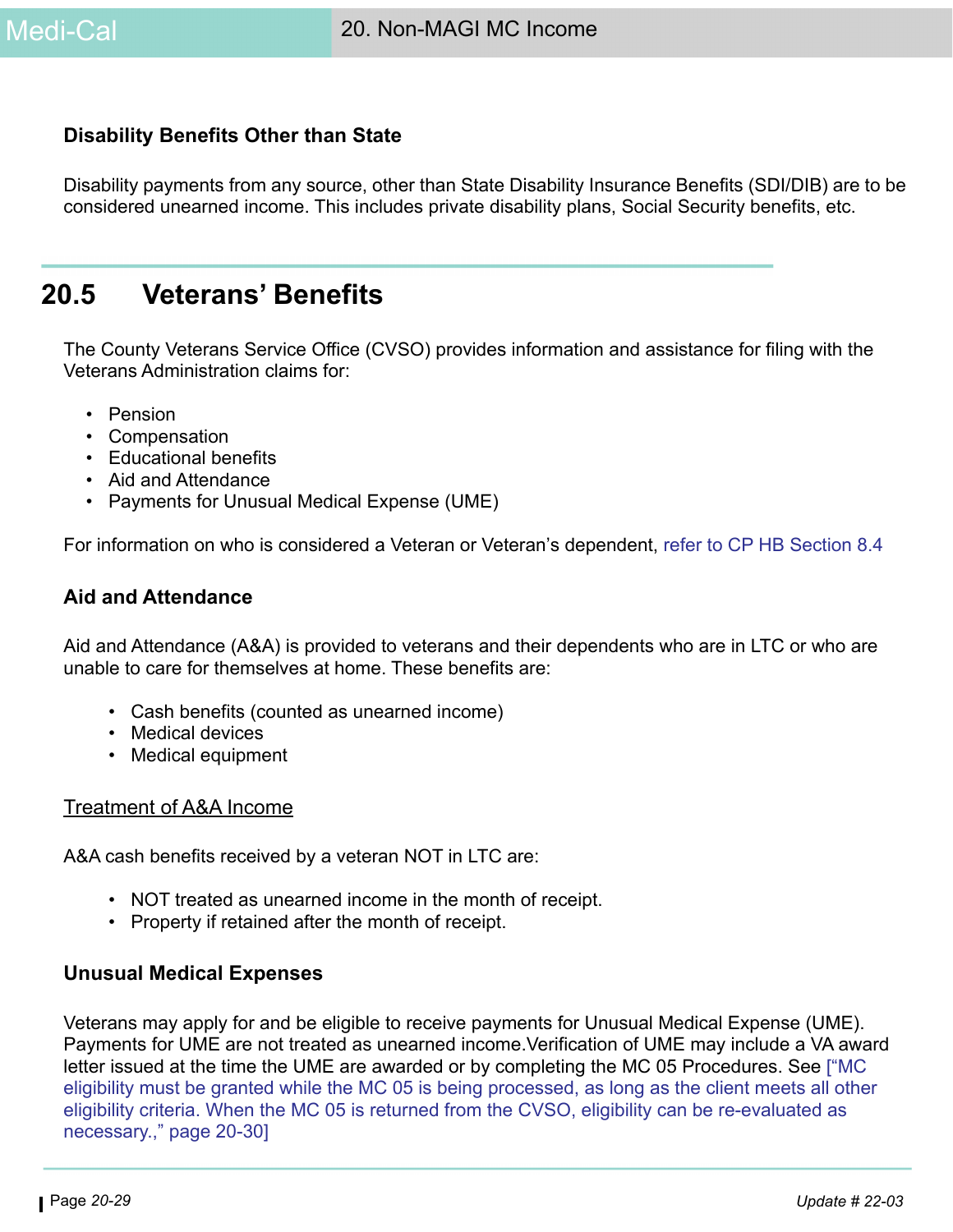### **Client Responsibility**

Veterans Benefits are considered unconditionally available income. If an individual identified as a Veteran fails to apply for these benefits, he/she would be denied/discontinued for failure to apply for unconditionally available income.

#### **EW Responsibility**

The EW must complete a "Military Verification and Referral Form" (MC 05) when:

- The client indicates (verbally or on their application) they may be eligible for or have applied for veteran's payments.
- The veteran or veteran's dependent enters LTC.

<span id="page-29-0"></span>MC eligibility must be granted while the MC 05 is being processed, as long as the client meets all other eligibility criteria. When the MC 05 is returned from the CVSO, eligibility can be re-evaluated as necessary.

#### MC 05 Procedures

- 1. The EW must manually generate the MC 05 in CalWIN from the **Print a Form/Other Correspondence Manually** window.
- 2. The EW will email the MC 05 to the CVSO at vets@vets.sccgov.org with the subject "MC 05"and send a copy to IDM.

**Important:** The MC 05 must no longer be faxed, mailed, or hand-delivered.

- 3. The CVSO will use VA resources or contact the veteran to confirm VA benefit eligibility (if any), complete Section B of the MC 05, and email it to the verifications inbox (verifications@ssa.sccgov.org).
- 4. Designated staff will monitor the verifications inbox and create a TMT for processing when the CVSO returns the MC 05.
- 5. The EW will review the form to determine MC eligibility. Any income reported should be budgeted and the Share of Cost (SOC) should be adjusted, if applicable.

If the MC 05 has not been returned by the time the case is transferred out of Intake, the Continuing worker will be responsible for processing once the form is received from the CVSO. If the form is not returned, it must be sent again at Redetermination.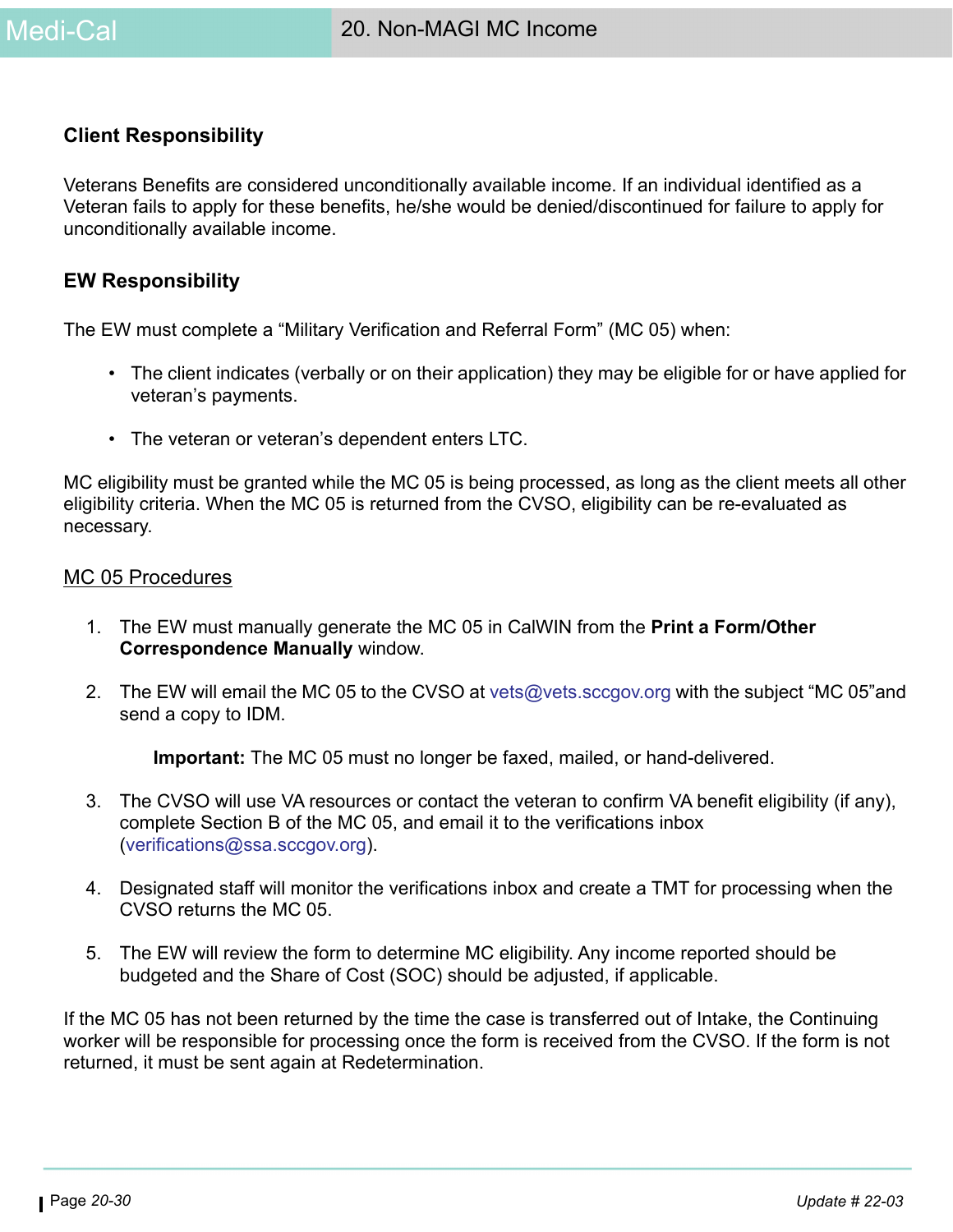#### Follow-Up Procedures

- 1. If the MC 05 is returned by the CVSO indicating a claim has been initiated, the EW must follow-up within 90 days.
- 2. If no disposition is received after 90 days, the EW will:
	- Contact the CVSO to determine what, if any, communication has been received from the VA regarding the claim, or
	- If the CVSO has no information regarding the claim, contact the recipient to determine if they have received a determination from the VA.
- 3. If there is evidence that the client had not complied with the VA in providing necessary information or verification, then the client must be denied or discontinued due to failure to apply for unconditional income until the necessary action has been completed.
- 4. If neither the CVSO or the recipient has received any information regarding the claim, set up a case alert for follow-up again in 30 days.
- 5. Repeat the steps in this section as often as necessary until a decision has been received.
- 6. Once the decision on the claim has been received, verified and documented on the **Maintain Case Comments** window, the EW can take appropriate action.

#### When an MC 05 Referral is Not Necessary

The MC 05 does not have to be completed when:

- The person is currently on active duty in the Armed Forces, or if his/her only service was in the Merchant Marine or National Guard.
- The divorced spouse does not have the veteran's legal dependent in his/her custody.
- The veteran's Social Security Number and date of birth, Military Serial Number or Veterans Administration Claim Number is not available.
- There is no legal relationship between the claimant and the veteran, and it has been determined that paternity cannot be established.



#### **Note:**

California is not a "common-law" state. An alleged wife must produce a marriage certificate to support her claim. An alleged widow who does not have a marriage certificate must provide evidence that a marriage was established in a "common law" state.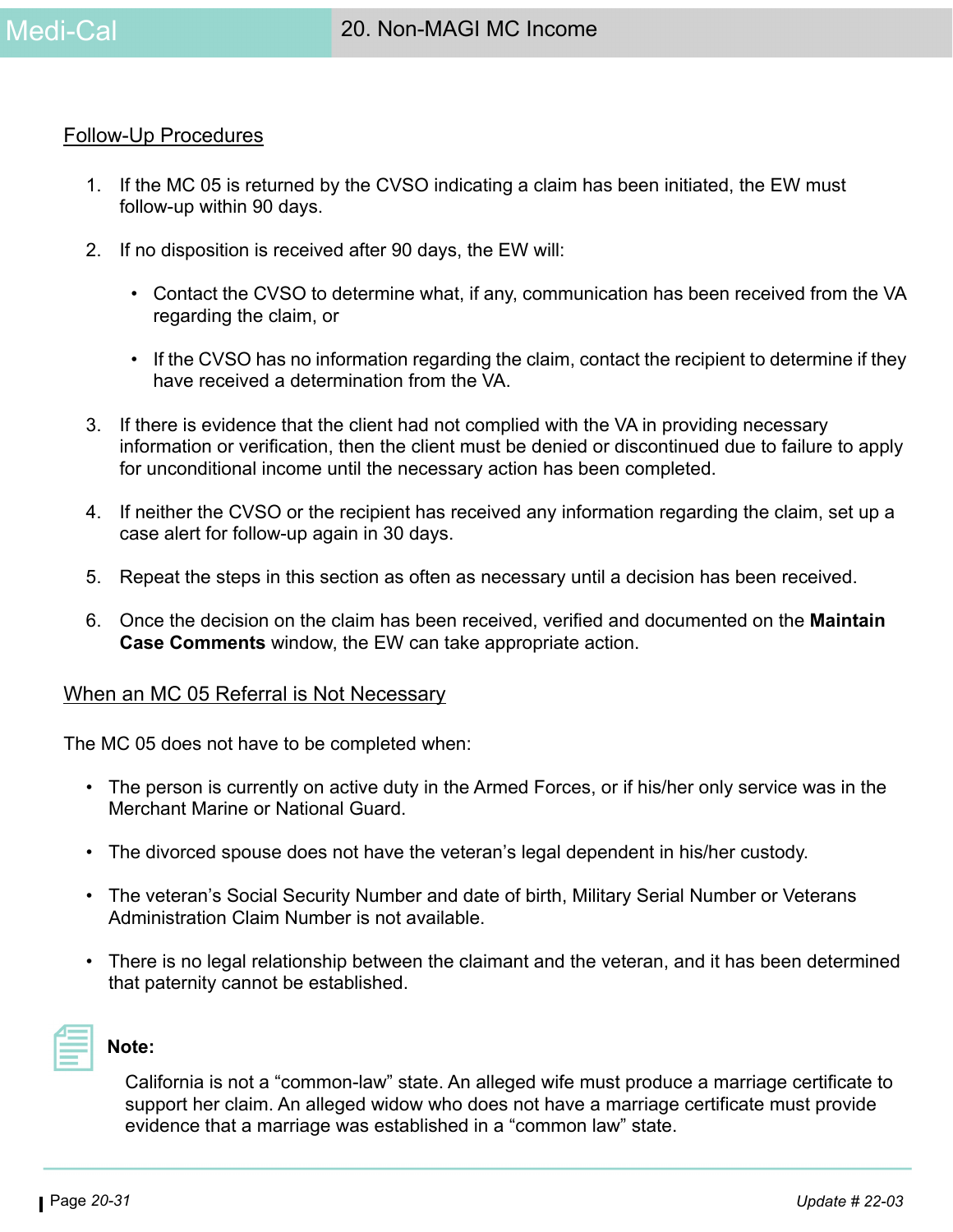An illegitimate child can be recognized as a dependent or surviving child of a veteran only if the veteran acknowledged paternity in writing or if paternity was established by a court order. In the case of a deceased veteran, paternity can be established by secondary evidence. A referral to CVSO for assistance in developing secondary evidence should be completed.

#### **Budgeting Information**

- A retroactive payment (except A&A) is considered a nonrecurring lump sum and must be counted as property.
- Recurring monthly payments are unearned income.
- Aid and Attendance payments are treated differently depending on the veterans' situation. [\[Refer](#page-28-0)  [to "Aid and Attendance," page 20-29\].](#page-28-0)]

#### <span id="page-31-0"></span>**Veterans Educational Benefits**

The Veterans Administration (VA) currently provides educational benefits under three educational assistance programs; GI Bill, the Post 9/11 GI Bill and Veterans Educational Assistance Program (VEAP).

#### GI Bill

Veterans who served on active military duty prior to 1/1/77 may receive up to 45 months of educational assistance through the GI Bill.

Educational benefits received through the GI Bill are treated as unearned income for educational purposes. The educational expense deduction may be applied. [\[Refer to "Educational Expenses," page](#page-42-0)  [20-43\].](#page-42-0)]

#### Post 9/11 GI Bill

Veterans who served on active duty after 09/10/01 are eligible for the Post-9/11 GI Bill if the veteran:

- Served for a cumulative period of at least 90 days.
- Served at least 30 continuous days and received a disability discharge.

There are three payments associated with the Post 9/11 GI Bill:

• **Tuition and fees** are paid directly to the educational institution and, therefore, these payments are not counted as income to the veteran.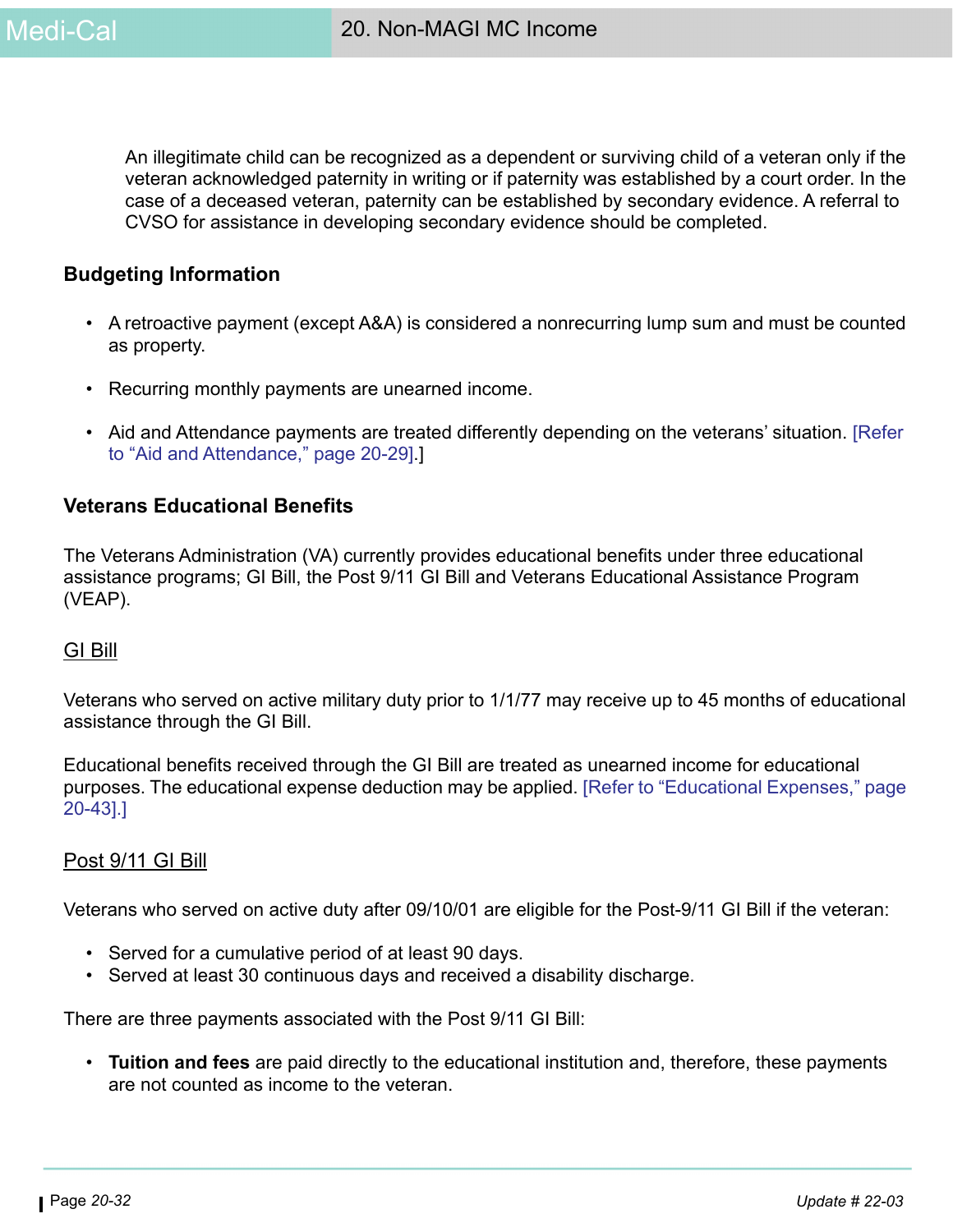- **The monthly housing allowance** is paid directly to the veteran on a monthly basis. The monthly housing allowance is treated as unearned income.
- **The annual books and supplies stipend of \$1,000** is paid directly to the veteran based on enrolled units.
	- If the client is eligible for AFDC-MN, the annual books stipend used for educational expenses other than tuition is exempt income. [\[Refer to "Educational Expenses," page](#page-42-0)  [20-43\]\]](#page-42-0)
	- If the client is eligible for ABD-MN, the annual books stipend is excluded as income.

The VA award letter is used to verify type, amount, and frequency of payments.

### **Veterans' Educational Assistance Program (VEAP)**

Veterans who have voluntarily contributed to the VEAP educational fund while on active duty after 12/31/76 may receive up to 36 months of educational assistance.

Benefits received from VEAP are treated as follows:

- The portion of VEAP benefits provided by the VA (two-thirds of the benefit) is unearned income for educational purposes (educational expenses may be deducted). [\[Refer to "Educational](#page-42-0)  [Expenses," page 20-43\].](#page-42-0)]
- The portion of VEAP benefits contributed by the veteran (one-third of the benefit) is exempt income.

These regulations apply while the veteran is pursuing an education, even if the veteran is not currently in school or training.

• The veteran may elect to withdraw his/her contribution, and forfeit entitlement to matching funds from the VA. The veteran's contribution to VEAP is considered non-exempt property upon withdrawal.

# **20.6 Unemployment Insurance Benefits/Disability Insurance Benefits**

Unemployment Insurance Benefits (UIB) and Disability Insurance Benefits (DIB) are both considered unconditionally available income.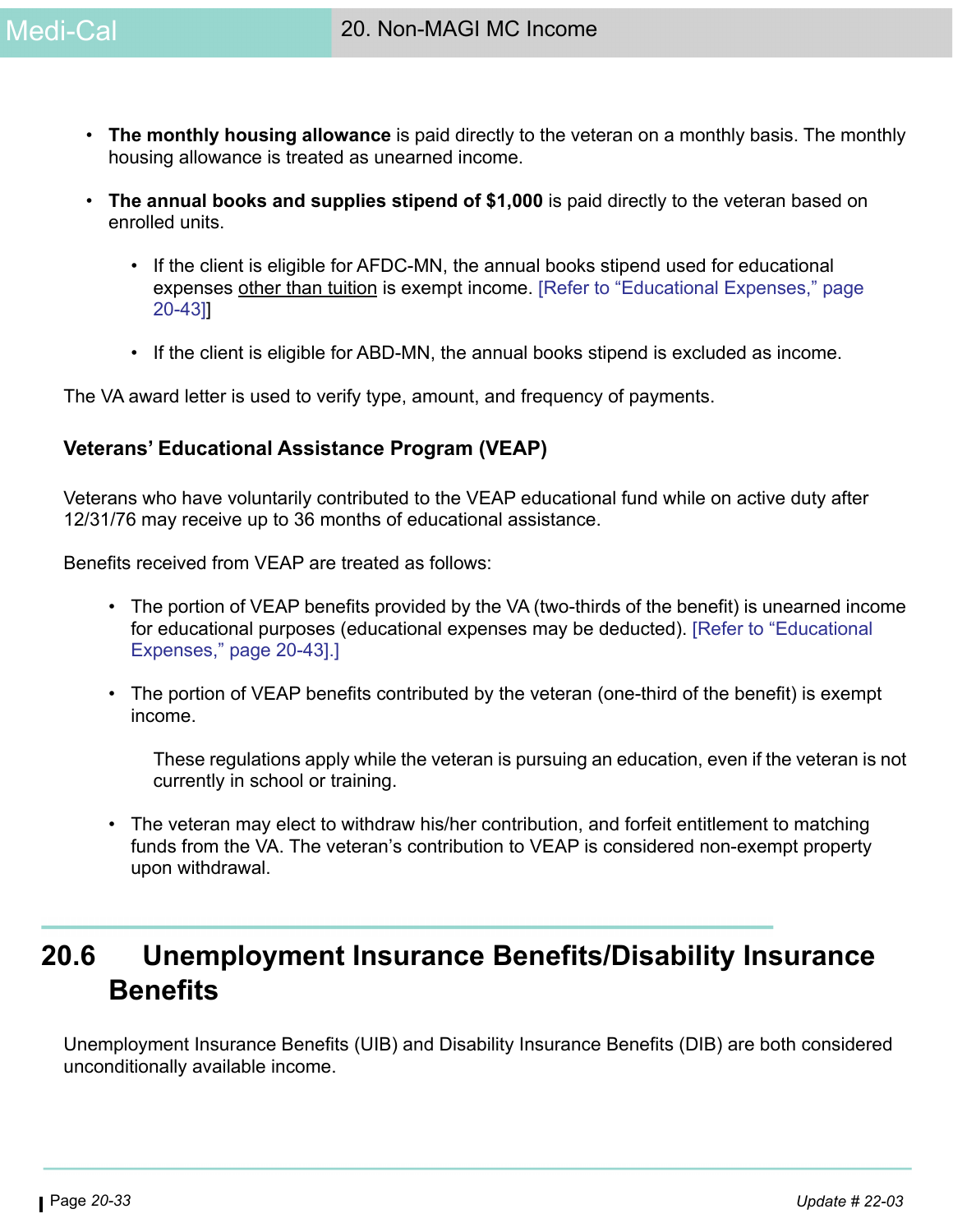#### **EW Responsibility**

The EW must follow these procedures:

- Explain to the client that failure to apply for and accept UIB/DIB, will result in their ineligibility for Medi-Cal.
	- Refer for UIB, all individuals who:
	- Have a work history in the past 19 months, and
	- Are currently unemployed, and
	- Earned at least \$1200 in a 12-month period, or at least \$900 if accumulated in at least 8 separate weeks of at least \$20 each.
- Refer for DIB, all individuals who:
	- Have a work history in the last 19 months, and
	- Are currently disabled or unable to work due to pregnancy/childbirth, and
	- Earned at least \$300 in a 12-month base period.
- Do not refer to UIB/DIB an individual who:
	- Is currently receiving UIB/DIB.
	- Has exhausted their benefits for current claim period (must be verified).
	- Is currently employed full-time.
	- Has not worked in employment covered by the UI Compensation Law in the last 19 months.
	- Is only eligible for or requesting restricted MC.

UIB/DIB can be verified by a Notice of Computation, Denial of Benefits letter, current benefit check, letter from UI/DI office stating client has pending application, or any other communication from the appropriate UI/DI office showing the application status.

# **20.7 Retirement Survivors Disability Insurance (RSDI)**

Retirement, Survivors, Disability Insurance (RSDI) is only available from the Social Security Administration (SSA) to individuals with the required work history and/or their dependents. These may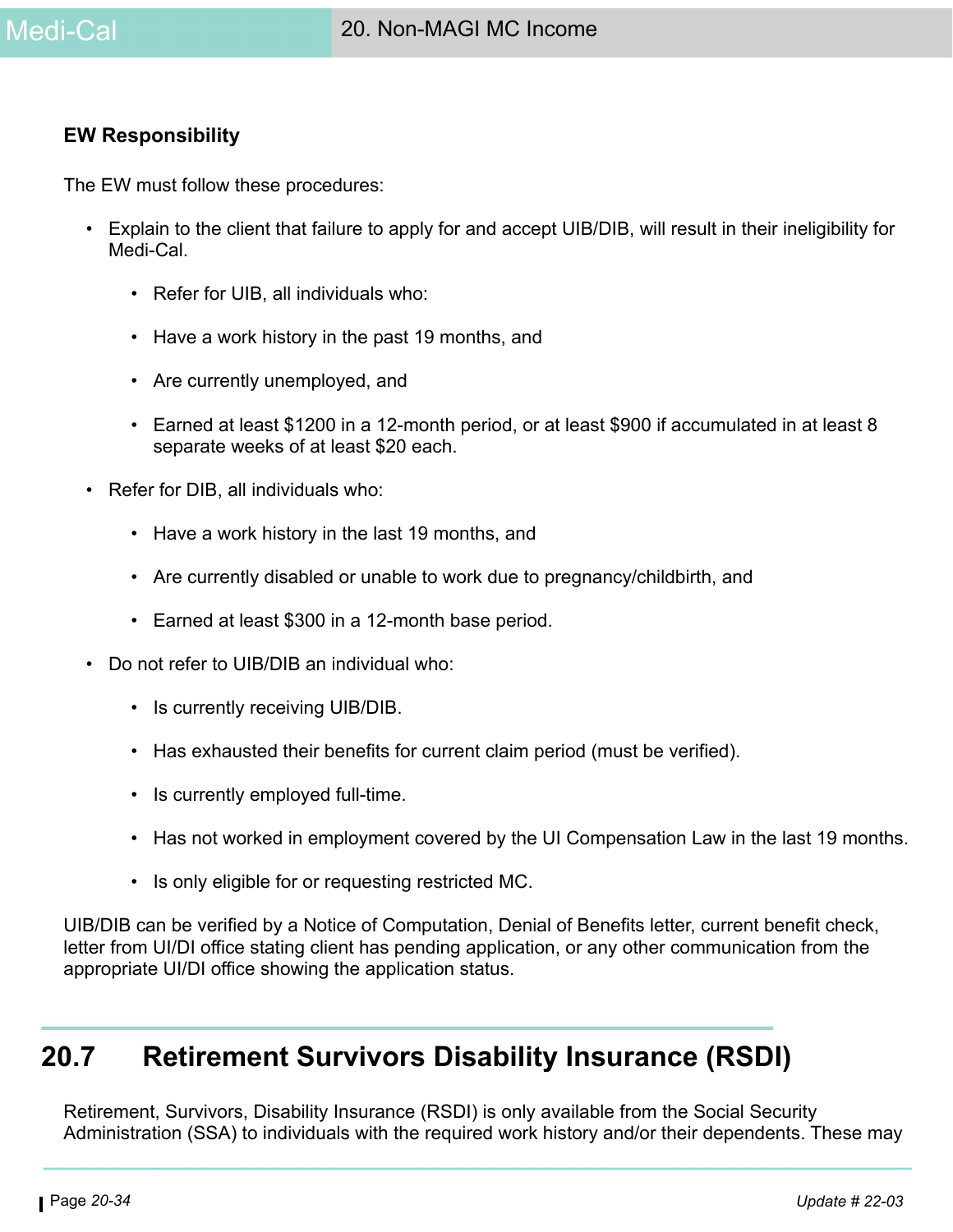be in the form of primary benefits for the wage earner, or auxiliary and survivors benefits available to the dependent. There is also a burial benefit paid upon the death of the primary wage earner, if there is a surviving spouse and/or a dependent or disabled child.

RSDI is only considered unconditionally available income when the individual reaches their full retirement age.

| <b>Birth Year</b> | <b>Full Retirement Age</b> |
|-------------------|----------------------------|
| 1943 - 1954       | 66                         |
| 1955              | 66 and 2 months            |
| 1956              | 66 and 4 months            |
| 1957              | 66 and 6 months            |
| 1958              | 66 and 8 months            |
| 1959              | 66 and 10 months           |
| 1960 and later    | 67                         |

#### **Table 62: Full Retirement Ages for RSDI**

#### **EW Responsibility**

The EW must:

- Refer the client to the Social Security Administration website to apply for benefits online.
- Explain to the client that failure to apply for and accept RSDI will result in their ineligibility for MC.
- Complete the "Social Security Information Request and Referral" (SCD 1955) when referring individuals to apply for potential RSDI benefits. The client will be given a copy of the SCD 1955 completed by the Social Security Office showing an application for RSDI benefits was made.
- The SSA information can also be viewed on the MEDS [INQT] screen.
- Verify the application for RSDI by:
	- SCD 1955 completed by the SSA.
	- Current RSDI benefit check.
	- Letter from SSA stating client has a pending application.
	- Notice for Approval or Denial of RSDI benefits.
	- MEDS [INQT] screen.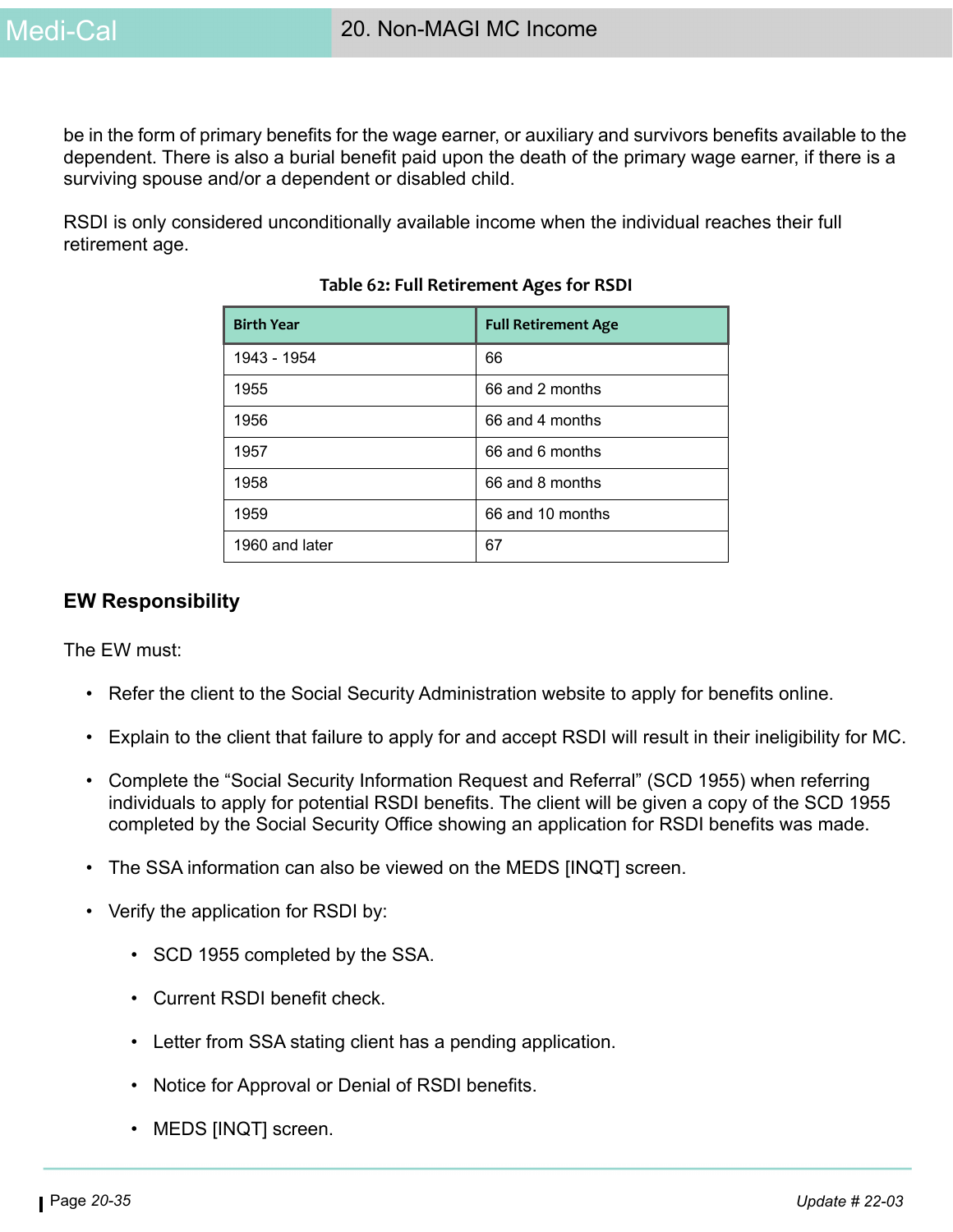• Any other communication from SSA showing the status of the RSDI application.

#### **Budgeting**

A nonrecurring RSDI lump sum payment is treated as exempt property for a period of nine (9) months following the month of initial receipt for Pickle, Disabled Adult Child, Disabled Widow and MN/MI programs.

An RSDI overpayment adjustment amount is to be treated as unavailable income.

An individual may be employed and still receive RSDI. The maximum yearly earnings amount varies depending upon the age of the recipient. SSA should be contacted when more information or clarification is needed.

# **20.7.1 Supplemental Security Income (SSI)**

An individual may be eligible for SSI if they are:

- Age 65 or older, or
- Legally blind at any age, or
- Disabled at any age when the impairment:
	- Is expected to last at least 12 months and prevents any substantial work, or
	- Is expected to result in death.

Individuals are not required to apply for SSI as a condition of MC eligibility, however, if the individual meets any of the above requirements, the EW can refer the person to the nearest Social Security Office using a "Referral to/from Social Security" (SCD 169).

Receipt of SSI may be verified by:

- The award letter
- MEDS [INQX] Screen
- A statement from financial institution clearly indicating SSI direct deposit
- Completed SCD 169 from SSA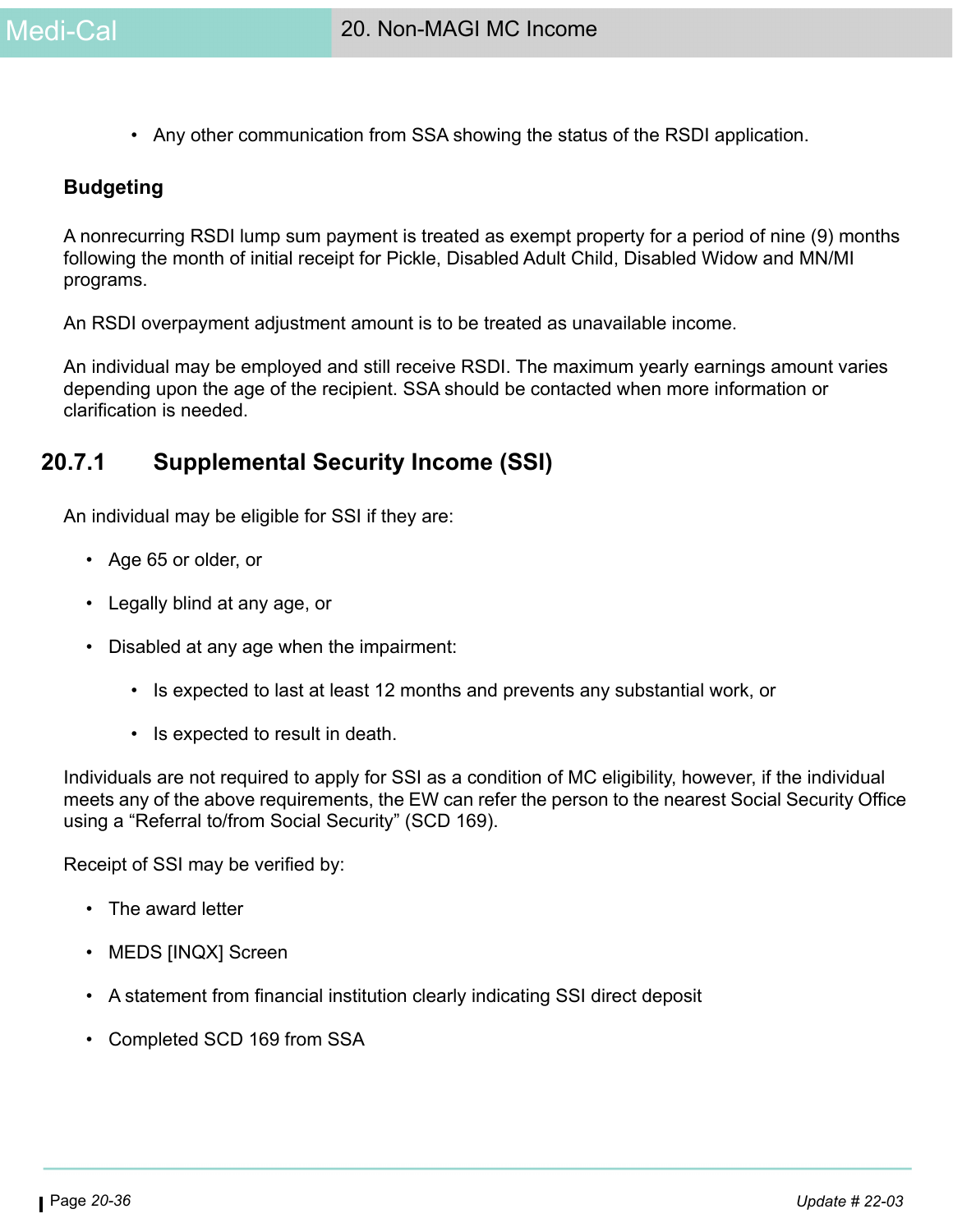#### **Budgeting**

- Retroactive SSI lump sum payments are considered exempt for a period of nine months following the month of initial receipt for Pickle, Disabled Adult Child, and Disabled Widow(er)s programs.
- Retroactive SSI lump sum payments are exempt without a time limit and not considered income or property for Medically Needy/Medically Indigent (MN/MI) programs and other programs following MN/MI rules.

# **20.7.2 Other Unearned Income**

- Railroad Retirement and any other payments made by the Railroad Retirement Board.
- Unemployment Insurance Benefits. (Disaster Unemployment Insurance Benefits are **exempt** for MC)
- Proceeds from a life insurance policy in excess of the lesser of:
	- \$1,500, or
	- The amount expended on the insured person's last illness and burial expense.
- Loans which require no repayment. [Refer to "Exempt Income," page 54-1 for listing of exempt loans.]
- Gifts.
- Nonexempt child/spousal support, whether provided voluntarily or by court order.
- Inheritances which are in the form of cash, securities or other liquid assets.
- Contributions from any source.
- Prizes and awards.
- Net income from the rental of real property which does not meet the definition of earned income.
- Net income from personal property which does not meet the definition of earned income; for example, the interest portion of income from a deed of trust.
- Dividends paid to the owner of a life insurance policy. Dividends accruing to the policy must be counted in the cash surrender value of the policy.
- Interest payments from any source (i.e., interest bearing checking and savings accounts, trust deeds, sales contracts, etc. unless it can be exempted as Irregular or Infrequent Income). [\[Refer](#page-4-0)  [to "Irregular or Infrequent," page 20-5\]](#page-4-0).]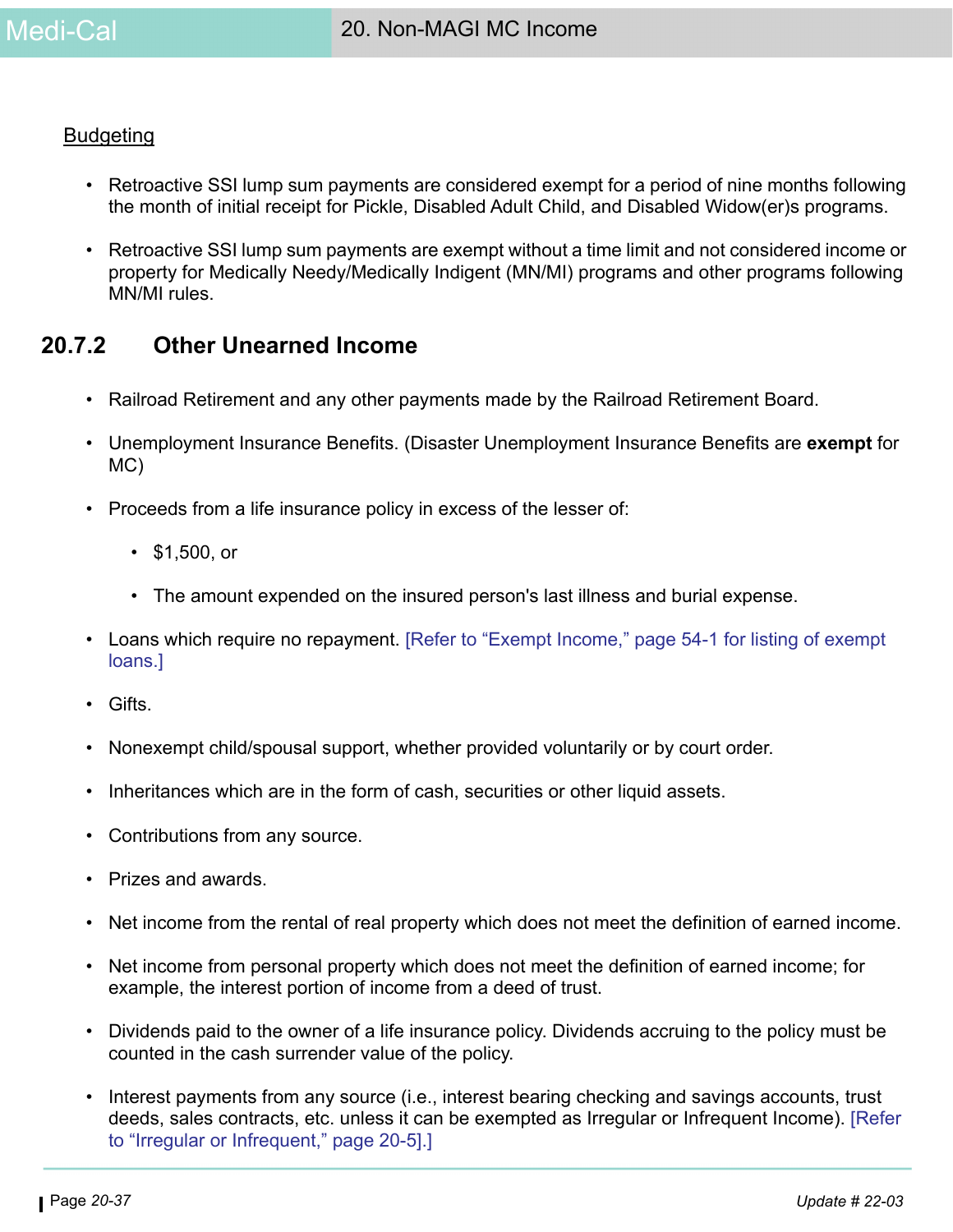- Royalties which include, but are not limited to, payments received by:
	- The owner of a patent or a copyright.
	- A person for the use of their invention.
	- The owner of a mine, oil well, or other similar holdings, for the extraction of the product or other use.
- The portion of a Public Assistance recipient's income which was NOT used to determine their own grant.
- That portion of incentive payments or training allowances made to an adult under WIA which exceeds actual training expenses.

# **20.8 PARIS Federal Match**

The Public Assistance Reporting Information System (PARIS) Federal Match is a quarterly report which identifies discrepancies in unreported income. Information from the report is to be treated as verified federal income as it is taken directly from the U.S. Department of Defense (DOD) and the U.S. Office of Personnel Management (OPM). DHCS will send a quarterly list sorted by income amount, eligibility status, and aid code. The EW will compare the federal income on the list to the income the client reported and record the findings on the spreadsheet provided with the listing. If the income information does not match then eligibility must be reevaluated and appropriate NOA(s) should be sent. [\[Refer to](https://ssaconnect.sccgov.org/ssa_departments/debs_program/Documents/handbooks/medical/mcchap07.pdf#page=5)  [MC HB 7.2.4 for PARIS Interstate Match\]](https://ssaconnect.sccgov.org/ssa_departments/debs_program/Documents/handbooks/medical/mcchap07.pdf#page=5).

# **20.9 PG&E Settlements**

Payments received from PG&E's settlements may or may not be included as income or property depending on the terms of the settlement. These payments may be in the form of an insurance payment, a settlement payment, or payments dispersed through a Fire Victims Trust that was established to assure the claims of individual wildfire victims. The terms of the settlement must be discussed with the applicant/recipient to determine whether or not the payment is countable.

# Payments or funds intended to be used for replacement of lost, damaged, or stolen excluded resources,

These payments or funds are exempt as property for a nine-month initial period plus any applicable extension periods.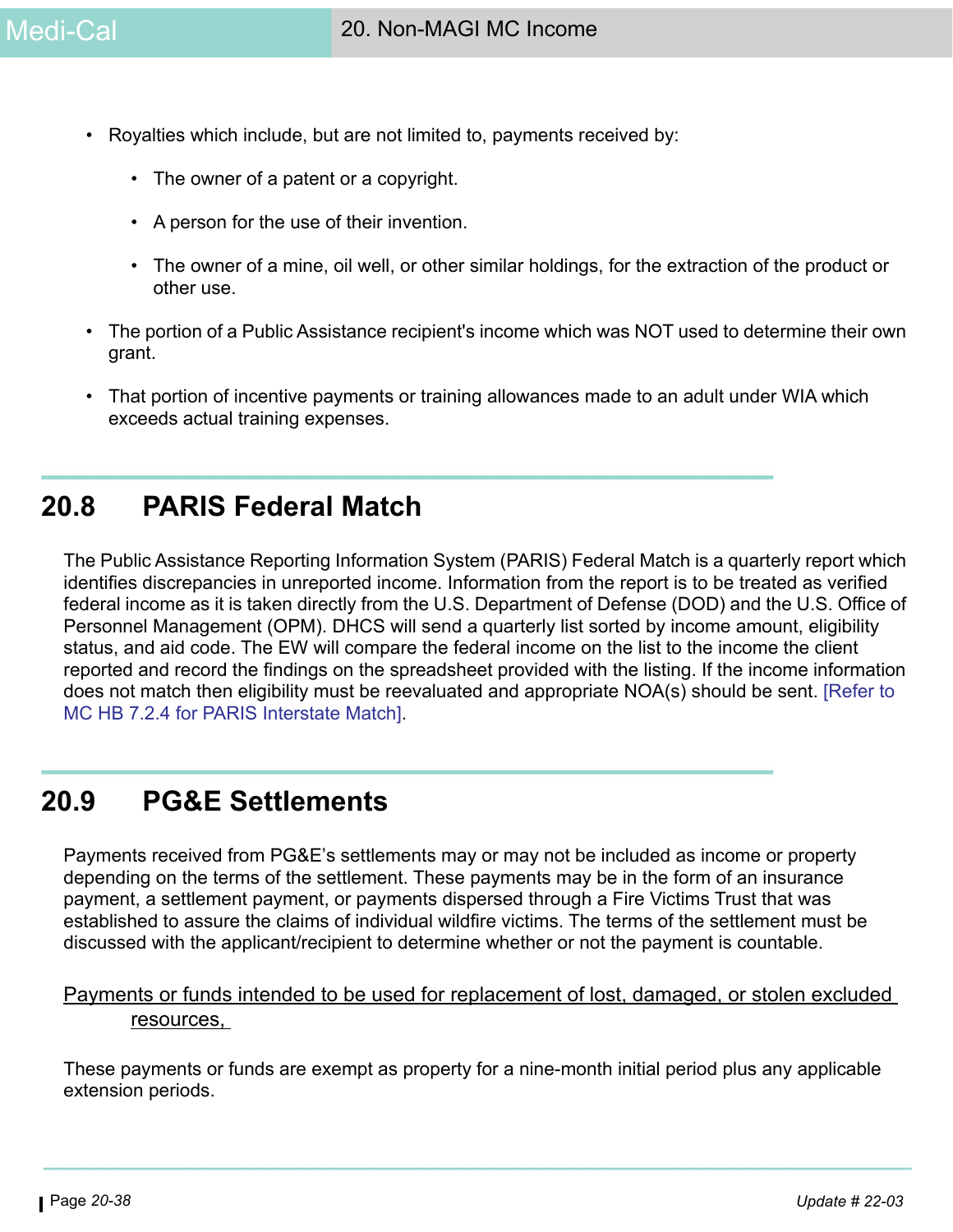**For example**, if the applicant/recipient has good cause when circumstances beyond their control prevents the repair or replacement of the exempt property, the initial nine-month period can be extended for up to an additional nine-months, for a total of eighteen-months, only if the applicant/recipient intends to use the funds for the designated purpose.

#### Settlement payments in multiple disbursements

Each payment must have its own initial nine-month exemption period that will begin from the month of receipt.

#### Payments or funds received for Non-exempt property damage

Payments are considered property in the month of receipt

#### Lump Sum Income or Property

Lump sum payments, such as payments for pain and suffering, or for basic needs, are considered income in the month received, and, if not spent down before the end of the following month, the payment would be countable property in that following month.

# **20.9.1 Reported Non-exempt PG&E Settlement Payments**

When an applicant/recipient reports the receipt of a nonexempt payment, the EW must take the following actions with the applicant/recipient:

- Ask them what they plan to do with the payment,
- Advise them that their case may be terminated for excess property at the end of the following month,
- Explain options for them to maintain eligibility by spending down, transferring or taking actions to make the payment unavailable,
- Inform them that they need to provide receipts or other verifications such as bank and credit card statements to establish what they did with the payment (payment of any legal debt is considered a transfer for adequate consideration), and
- Inform them that if the spend-down or allocation sufficiently reduces the household's non-exempt property below the property limit before the end of that following month, then the Medi-Cal benefits will be rescinded and that there will be no break in coverage.

# **20.10 Income In-Kind**

Income In-kind is any support or maintenance received from a person other than a responsible relative specifically for: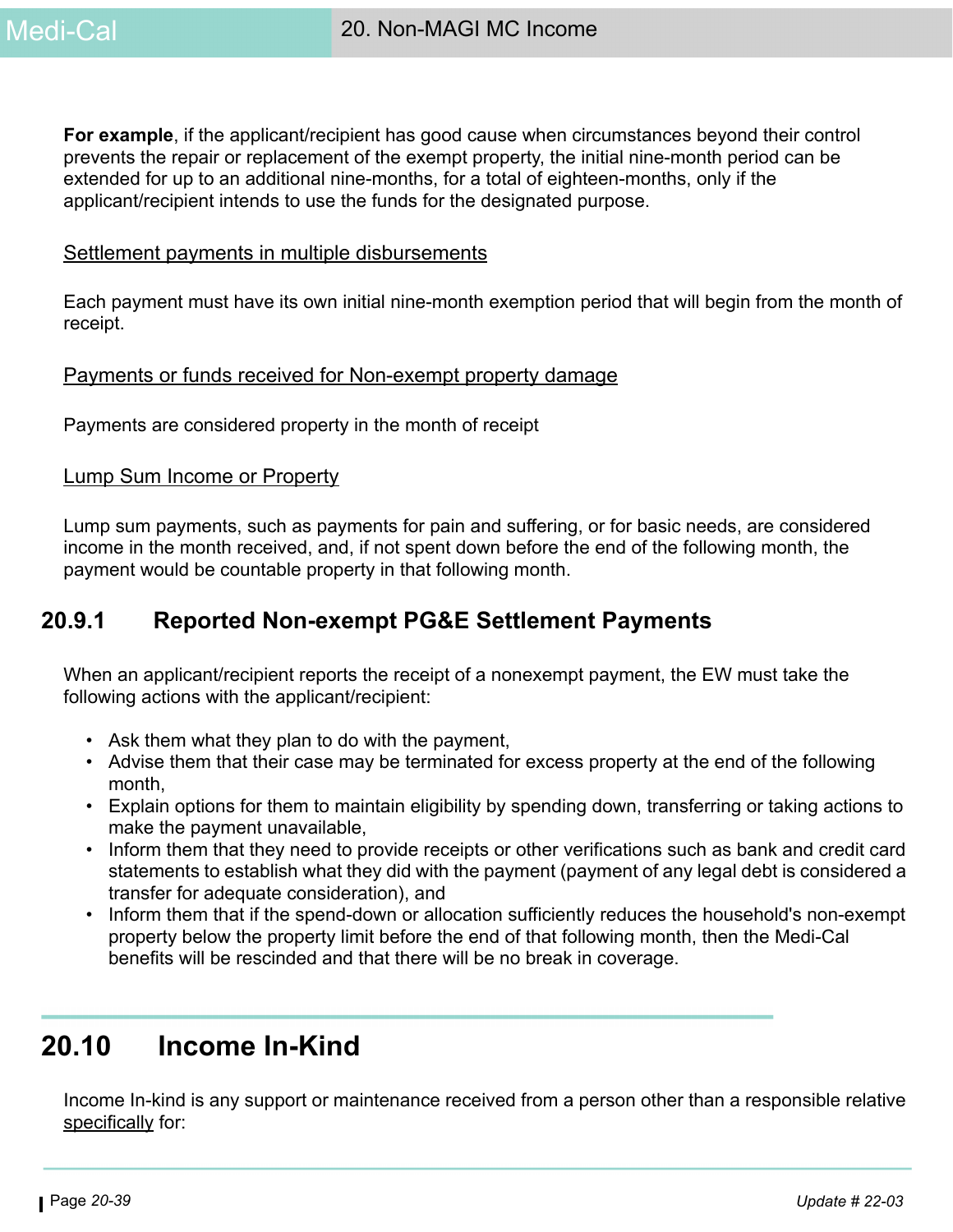- Housing
- Utilities
- Food

If the client pays any portion of item it is not considered income in-kind.

Income In-kind may be earned or unearned and is subject to all appropriate income exemptions and deductions.

### **Treatment of Income In-Kind**

For earned or unearned income in-kind, use the actual cost or net market value of the item, or value per chart, whichever is less.

[Refer to "Income In Kind," page 25-46 for verification instructions of income in-kind.]

If the item of need is shared with individuals who are not in the MFBU and who are not responsible for members of the MFBU, then the value of the item to MFBU member is their share of actual cost or net market value of item, or value per chart whichever is less.



#### **Example:**

Adult client and her sister share an apartment and their parents pay the rent. Total rent is \$600 and client's share is \$300.The actual cost to client is \$139 and this amount is compared to the chart value of \$300.00.

Use \$139.00 in budget computation as it is the lesser amount.

#### **Exceptions**

Income in-kind is not to be considered as income in the following situations:

- When board and lodging is received during a temporary absence from the home of one month or less
- When income in-kind is received from a parent and:
	- The child has applied for Minor Consent Services
	- The unmarried minor parent's child is a part of the MFBU for which the SOC is being determined
	- The child is an unborn, unless the mother (over 21) is receiving income in kind and then there would be income in kind to the unborn.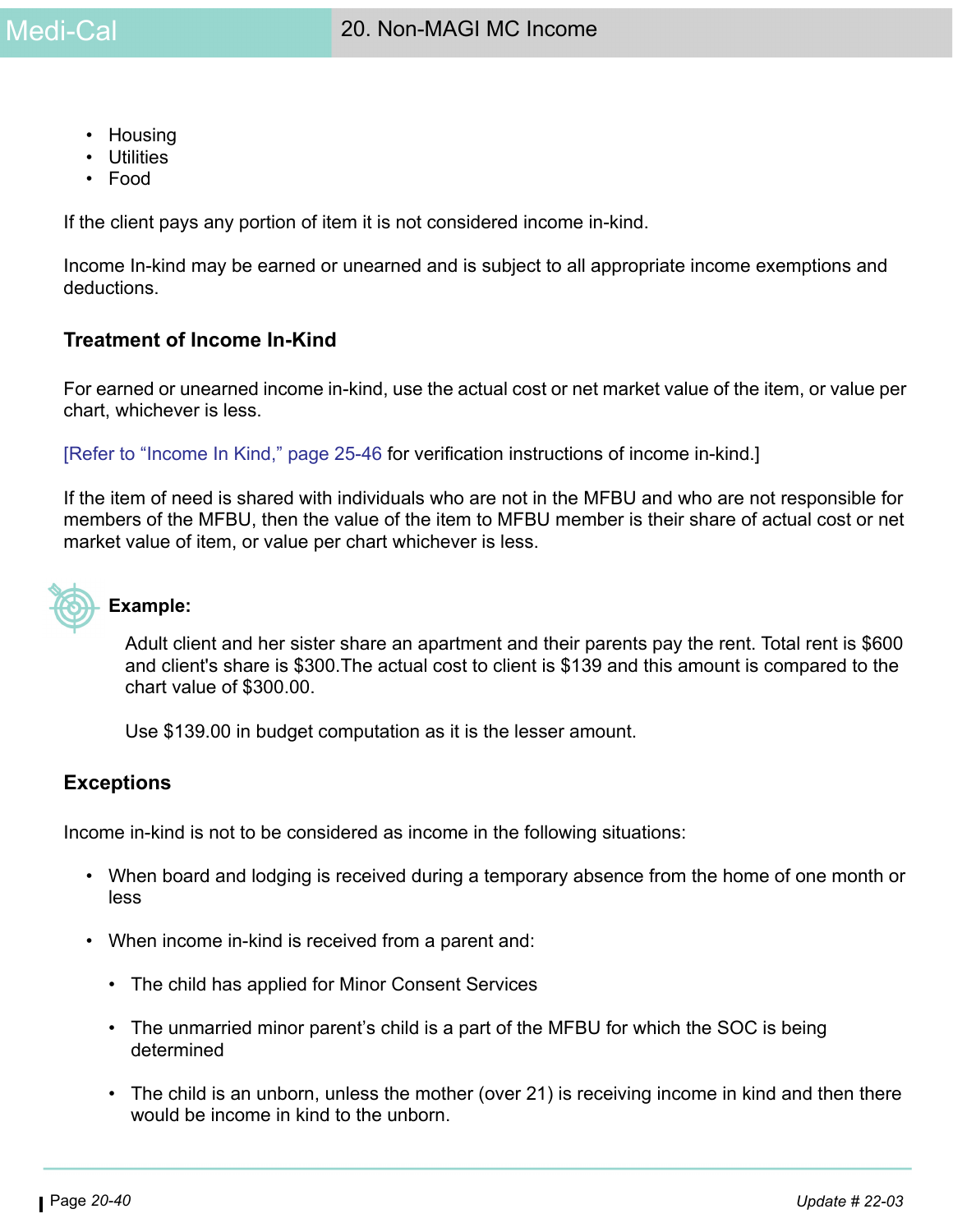- The child (age 20 or under) is living in the home.
- When income in kind is received as a loan, the loan agreement is verified in writing, and the provider agreement is on file in the case record.

#### **Value of Income In-Kind**

[Refer to Chart Book, "Current Income In-Kind Values [50511, 50511, MEPM 10 F-1]," page 5-27.]

# **20.11 Income Verification**

# **20.11.1 Earned Income**

Earned income can be verified using:

- One pay stub (most current pay stub available to the client; not required to have been issued within the last 30 days but must accurately reflect the amount reported on the application).
- Copy of federal tax return that accurately reflects current income. For self employment, last years tax documents are sufficient. For all other income, the tax documents must have been filed within 90 days to be used as verification
- Signed letter from employer showing the gross amount and date of paycheck
- Receipts showing gross earnings and expenses
- Business records (Profit and Loss Statements)

Earned income must be verified prior to approval and at redetermination, restoration or reapplication. If there is a discrepancy between the pay stub submitted and the amount reported on the application, the EW may request additional pay stubs to determine the correct monthly income.

If the client receives income and items listed above are not available, EW must obtain a "Sworn Statement" (SCD 101) from the individual (as a last resort).

#### **Individuals Paid in Cash**

Individuals who are paid in cash often cannot provide proof of income. If all other options are exhausted (i.e. attempt to get employer statement, verification through the Federal Hub, etc.), the signature on an application is sufficient verification of income for clients paid in cash. Additionally, clients can complete an SCD 101 as verification.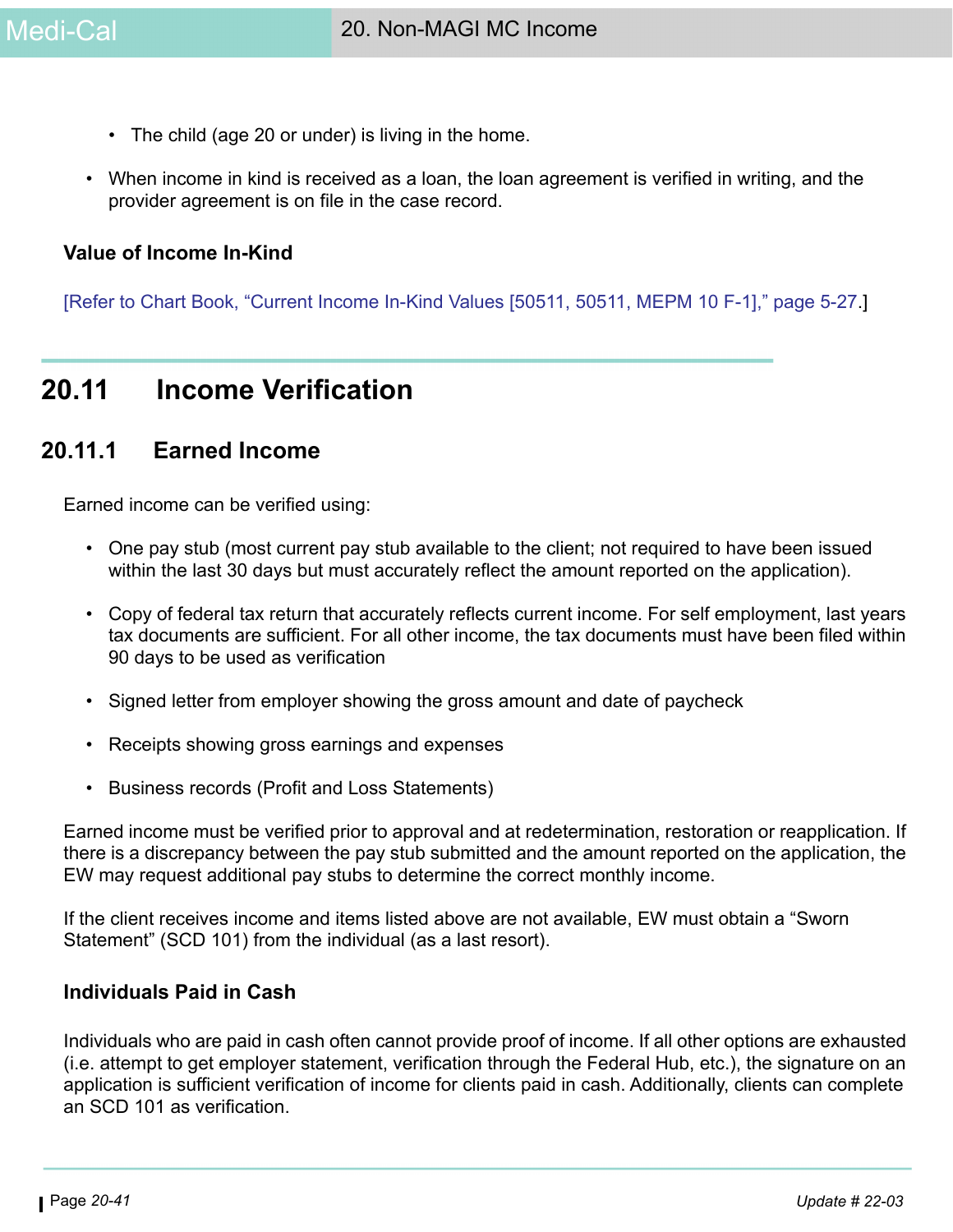#### **The Work Number**

The Work Number is not to be utilized to obtain verification of income for MC only cases. It may however be used for combination CalFresh/CalWORKs and MC households.Additionally, if one individual is on CalFresh on one case, and Medi-Cal in another, the Work Number may be used to verify income on the Medi-Cal only case.



#### **Example:**

Daisy is on a CalFresh only case, because her and her roommate purchase and prepare food together, however, they file taxes separately, so Daisy is on her own Medi-Cal case. Because Daisy is active on both CalFresh and Medi-Cal (despite the fact that it is on two different cases) the Work Number can be used as verification on the Medi-Cal only case. Document the circumstances thoroughly in the Maintain Case Comment window.

# **20.11.2 Unearned Income**

Unearned income can be verified using:

- Award letter or most recent cost-of-living increase notice
- IEVS/PVS abstract or printout
- Current bank statement if the applicant has direct deposit or copy of the applicants current benefit check

#### **Note:**

The deposit or check may not reflect gross income if Medicare premiums are being deducted or an overpayment is being collected from the client's check.

• Signed statement from the person or organization providing the income.

If the client receives income and items listed above are not available, EW must obtain a "Sworn Statement" (SCD 101) from the individual (as a last resort).

Unearned income must be verified prior to approval, and at each reapplication, restoration, or redetermination.

# **20.11.3 Zero Income**

When a client reports zero income at Application or Redetermination, the sworn statement on the Application/Redetermination forms is sufficient verification of income.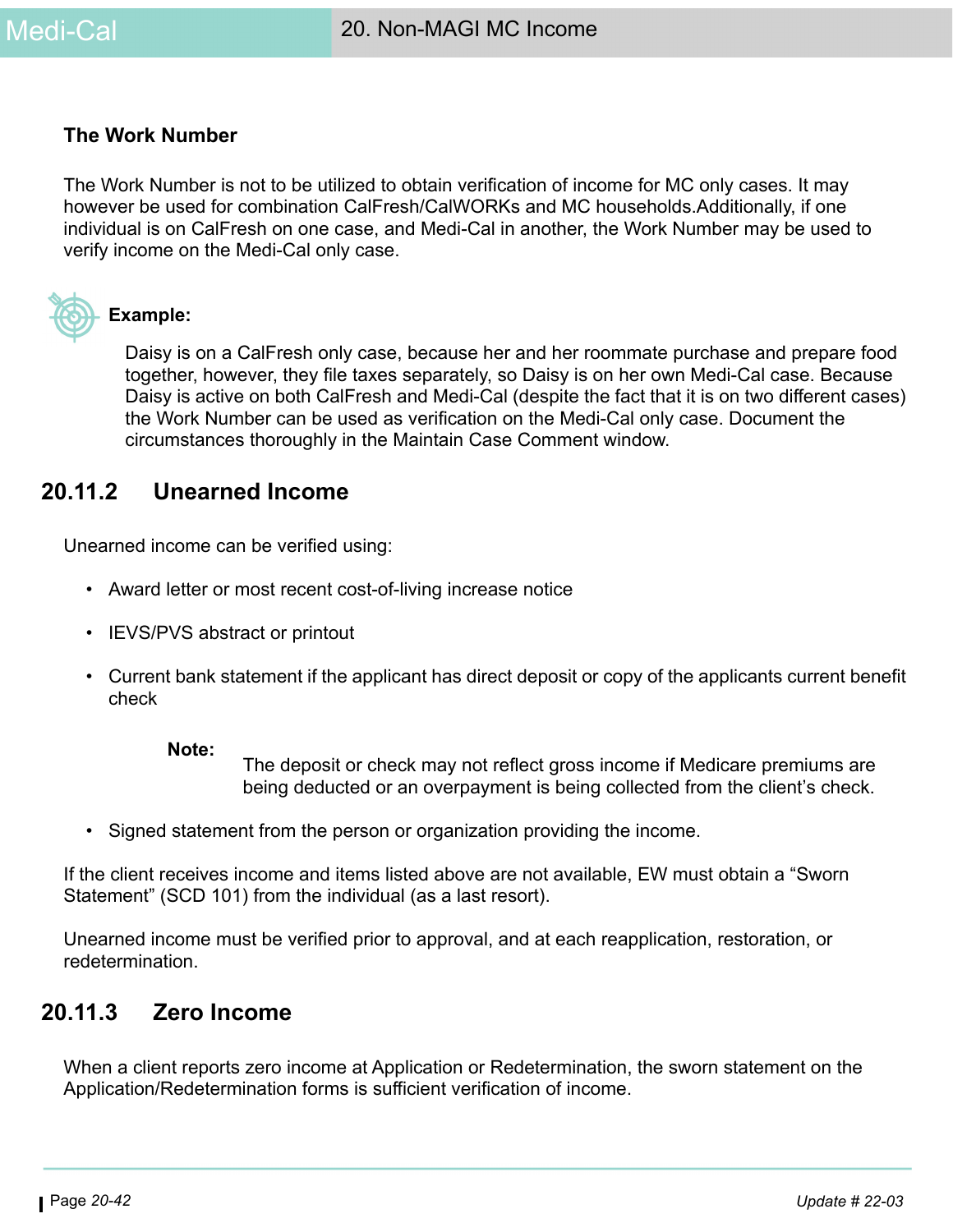If the client reports zero income, but there is an open employment record in CalWIN for that individual, the EW must request verification that the job has ended.

# **20.12 Income Deductions**

# **20.12.1 Deductions from Unearned Income**

# <span id="page-42-0"></span>**Educational Expenses**

Expenses incurred by an individual attending college or a similar training course must be deducted from:

- Any income received for educational purposes, including but not limited to:
	- Exempt student loans, grants, scholarships or fellowships.
	- Nonexempt student loans, grants, or fellowships which do not require repayment.
	- Payments to a child attending school which are based on a deceased or disabled parent's entitlement (i.e., Social Security, Veterans' Benefits).
	- Veterans' Educational Assistance Plan payments or the GI Bill.
- Any loans received for educational purposes which require repayment and are not exempt loans, grants, scholarships or fellowships.

These verified educational expenses must be apportioned over the period of time they are intended to cover to determine the monthly deduction.

#### Example 1:

Client attends San Jose State University, which is on the semester system. He paid \$475 in verified educational expenses, for the entire semester, which lasts from 8/17 through 12/17. His monthly deduction would be  $$475/5 = $95$  monthly.

#### Example 2:

Client attends De Anza College, which is on the quarter system. She paid \$183 in verified educational expenses for the Winter quarter from 1/18 through 3/18. Her monthly deduction would be \$183/3 = \$61 monthly.

Educational expenses include any of the following items or services necessary for school attendance: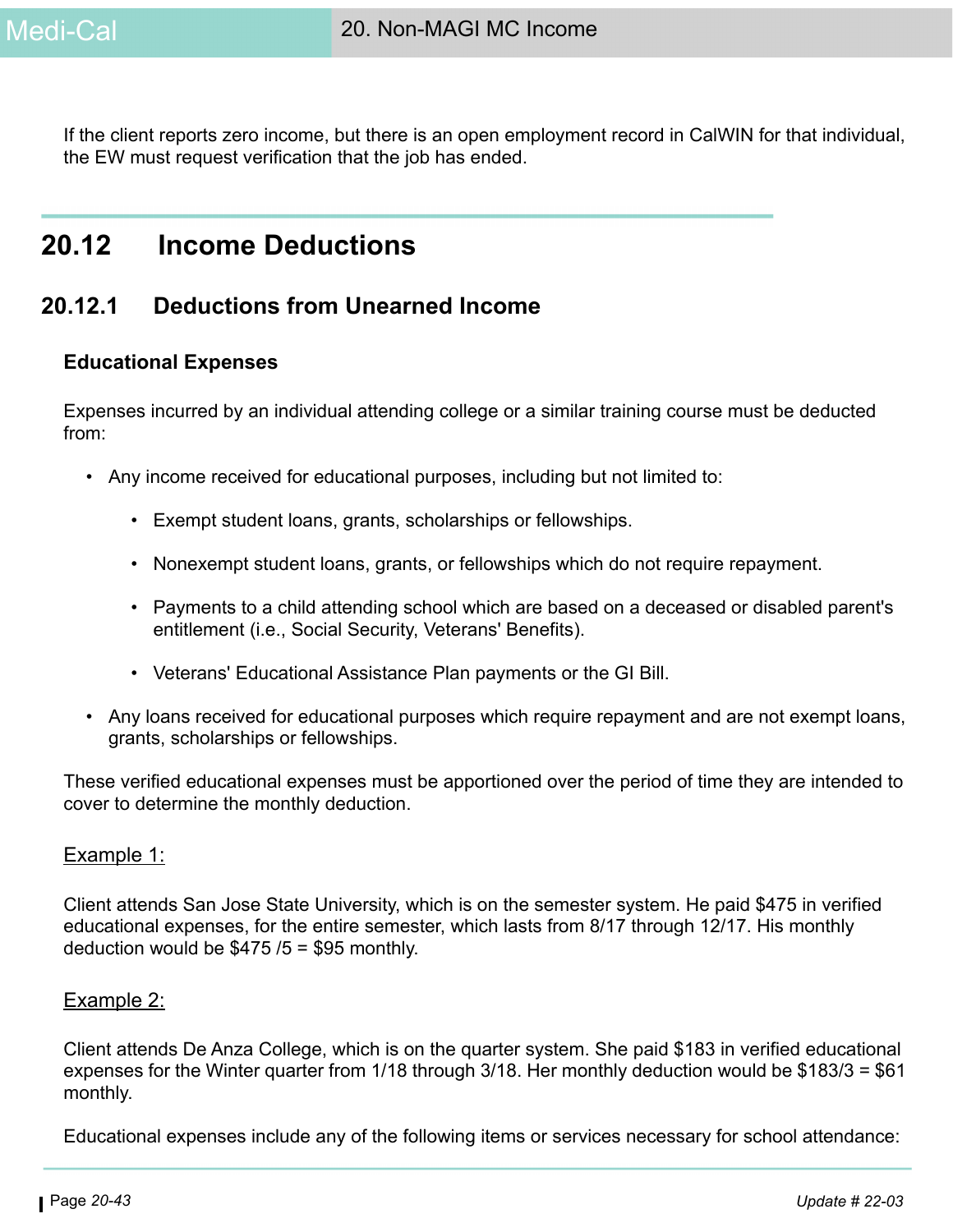- Tuition
- Books
- Fees
- Equipment and supplies
- Special clothing needs
- Child care services
- Transportation costs to and from school.

#### **Note:**

If it is determined that a personal car meets this criteria, all actual transportation costs will be prorated based on the percentage of miles driven to and from school, compared to the total miles driven each month. Allowable transportation costs include, but are not limited to car payments, car insurance, vehicle registration and gasoline.

The verified educational expenses must first be deducted from any totally exempt loans or grants. Any remaining educational expense must next be deducted from other educational loans which require repayment and are not exempt, and finally from other income received for educational purposes.

#### **ABD-MN MFBUs**

These deductions must be subtracted from the nonexempt income of MFBUs which include ABD-MN individuals. These deductions are applied only if a member of the MFBU applied and is found eligible as aged, blind, or disabled. Each deduction applies only to the income specified. [Refer to "Budgeting," page 9-1]

#### **Support Payment from an Absent Parent**

One-third of any payment made by an absent parent for the support of a disabled or blind child shall be deducted from the total payment.

#### "Any Income" Deduction—Unearned Income

- 1. Twenty dollars must be deducted from the combined nonexempt unearned income of all ABD-MN individuals and the spouse or parents of these individuals.
- 2. Any portion of the twenty dollar deduction which may remain after the subtraction above must then be subtracted from the combined nonexempt earned income.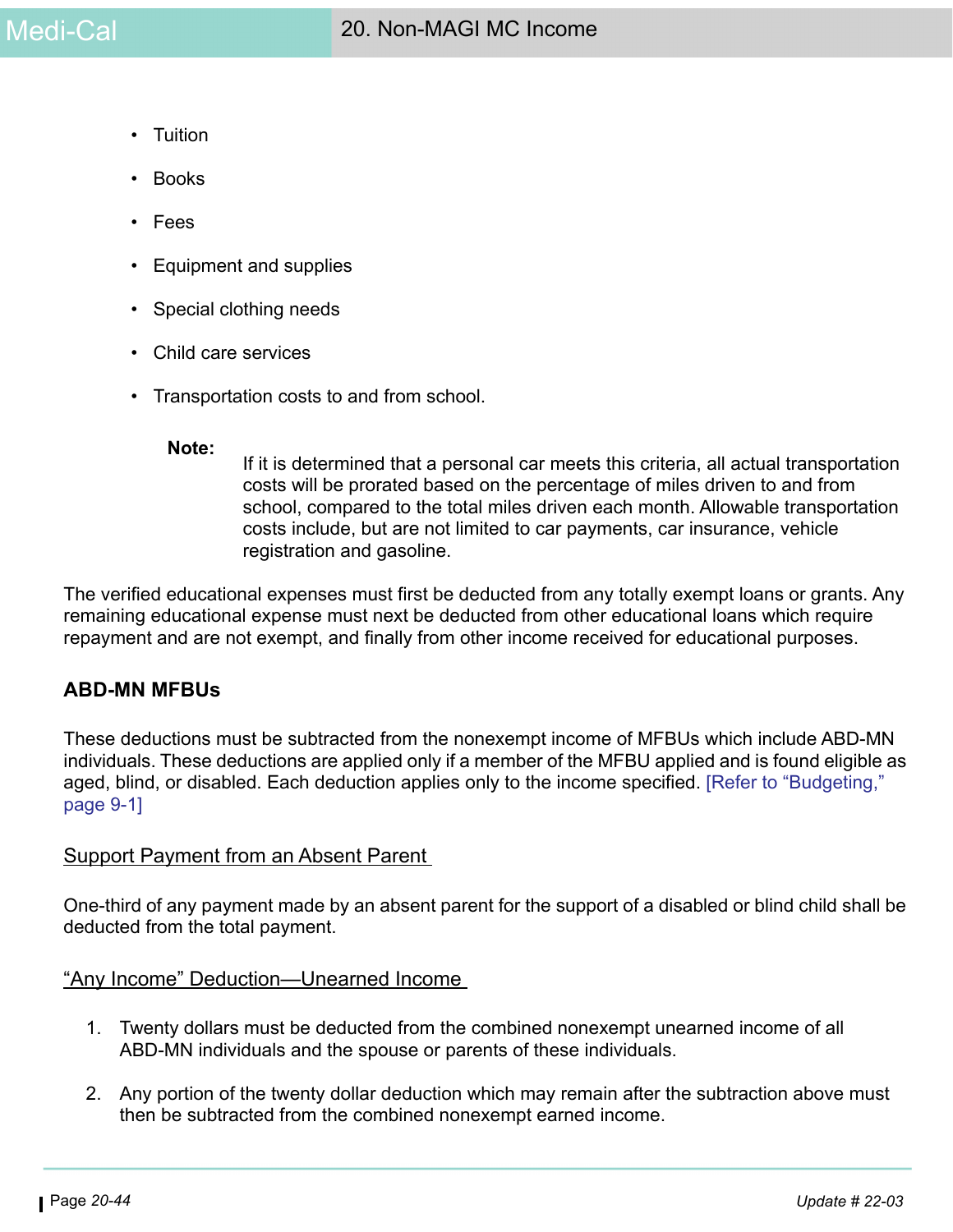

### **Example:**

Mr. Abbott is disabled and receives \$15 monthly in Veteran's Benefits. He is also employed and earns \$930 monthly. He would receive the \$20 deduction on the VA Benefits and the \$5 remaining (\$20-\$15) would then be deducted from his earned income.

### Court-Ordered Spousal or Child Support

Court-ordered spousal or child support, or child support paid pursuant to an agreement with the district attorney, must be deducted from the income of an MFBU which includes an ABD-MN individual when it is actually paid by someone in the MFBU.

The amount deducted must be the lesser of the amount:

- Actually paid.
- Specified in the court order or agreement with the district attorney.

Voluntary support payments are not an allowable deduction.

#### Income Necessary to Achieve Self-Support

This deduction applies only to a blind or disabled person's earned or unearned income.

- Deduct all the earned or unearned income if the plan for self-support:
- Is in writing, and
- Was initiated and approved while the person was receiving SSI/SSP, and
- Has not been subsequently abandoned.

#### IHSS for ABD-MN and Substantial Gainful Activity (SGA)

The amount actually paid for IHSS services provided to any ABD-MN person or to a SGA-disabled person must be deducted from the combined nonexempt income of the SGA-disabled or ABD-MN person.



#### **Note:**

The amount paid to IHSS can change monthly so the deduction must not be allowed as an ongoing expense but entered when verification of the amount paid for a particular month is provided.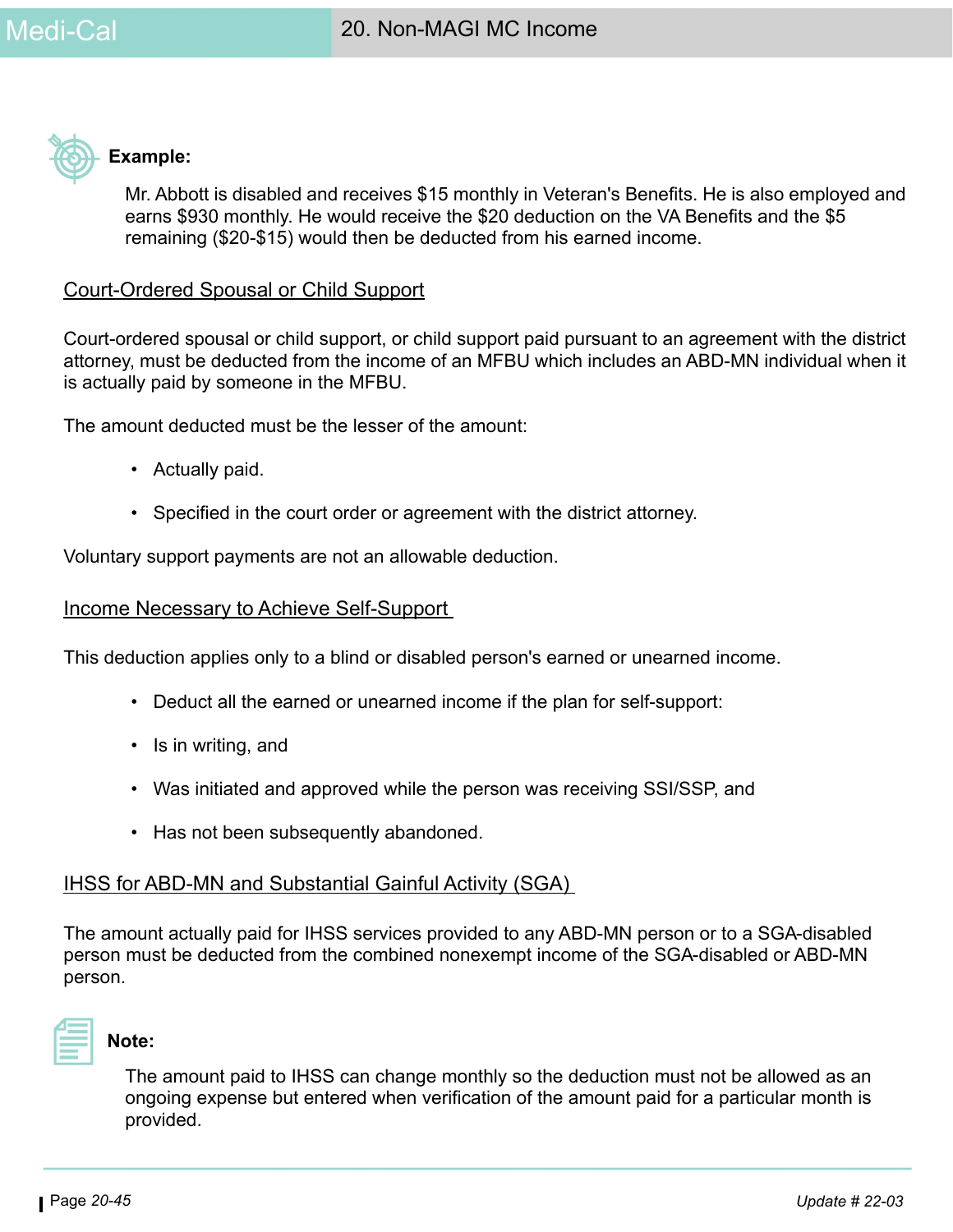The cost of in-home supportive services can only be a deduction when the services are:

- Provided by a person other than a family member living in the home and,
- Determined necessary based on the IHSS needs assessment.

For ABD-MN individuals, the provisions of this section must be limited to individuals who, without IHSS, would require 24-hour-a-day care in a health facility or community care facility verified by a signed physician's statement.

#### Guardian and Conservator Fees

Fees paid to a court-appointed guardian or conservator are allowable deductions from unearned income provided all the following conditions are met:

- The fees are paid to a court-appointed guardian or conservator of an individual who has been declared by a court to be incapable of handling his/her own financial affairs and then only to the extent that the fees are actually owed in the month in which the payment is made.
- A court-appointed guardian or conservator is **required** by the agency/entity paying the unearned income as a condition of rendering payment to incompetent individuals.
- The guardian or conservator provides a signed statement from the agency/entity making such payment verifying the requirement as set forth above.



#### **Example:**

Mr. Singh is a comatose, disabled individual. His representative applies for retirement benefits from ABC Corporation on Mr. Singh's behalf. The ABC Corporation requires a court-appointed conservator prior to awarding the benefits to Mr. Singh's representative. Mr. Singh's representative also applies for MC benefits on Mr. Singh's behalf. He provides our Agency with a letter from ABC Corporation stating the requirement of a court-appointed conservator. If the representative is appointed as Mr. Singh's conservator by the court, and monthly fees are charged, these fees would be allowed.



#### **Example:**

Santa Clara County Public Guardian's Office is the court-appointed conservator of an individual who receives MC benefits under the ABD Program. This individual also receives RSDI disability benefits payable to the Public Guardian. The Public Guardian collects a monthly conservator fee. As the Social Security Administration does not require a court-appointed guardian or conservator as a condition to pay disability benefits, these fees would not be allowed as a deduction. The guardian or conservator must be informed of the above requirements when submitting guardian/conservator fees for processing.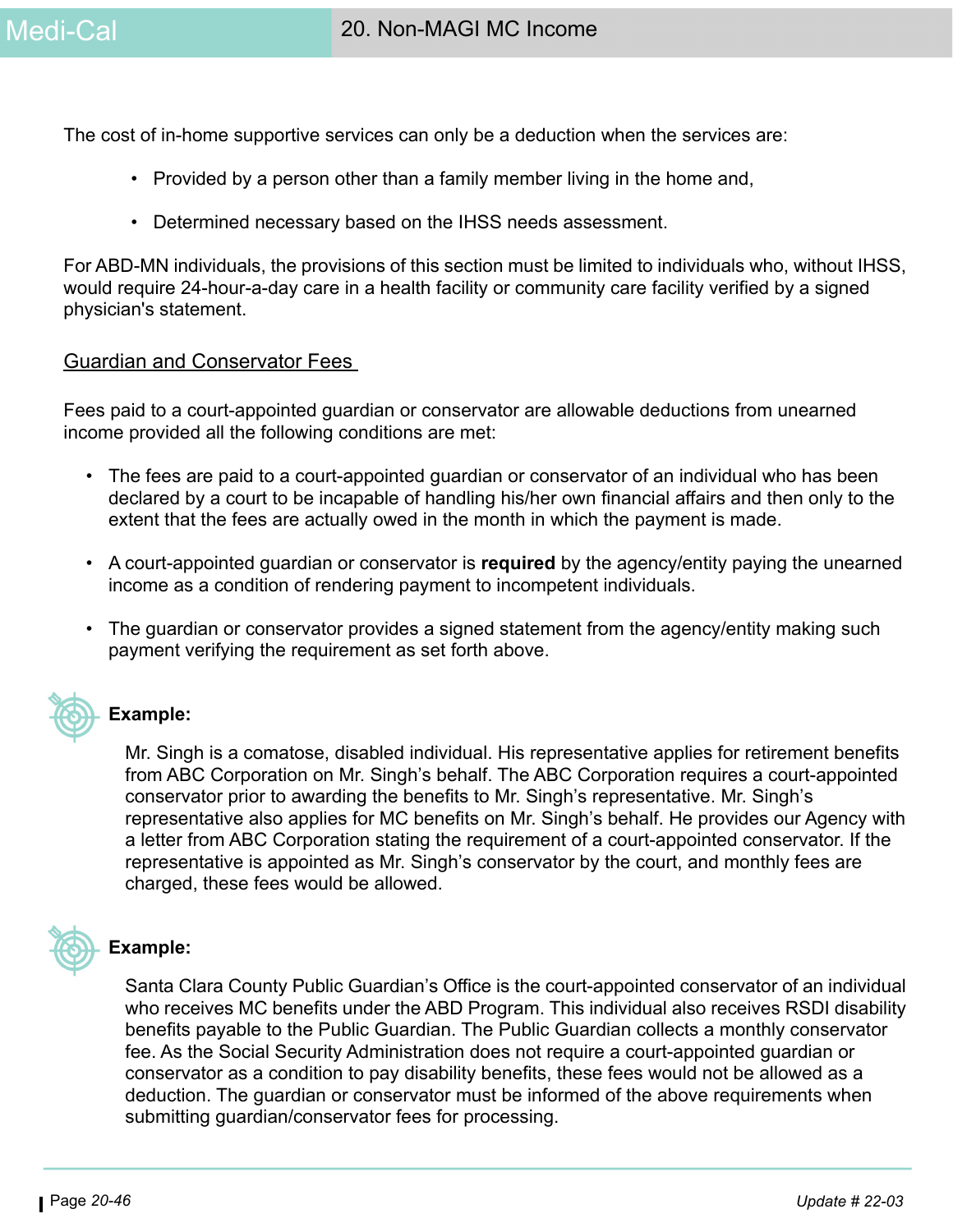### AFDC-MN, MI, or Ineligible Members of the MFBU

Court-ordered spousal or child support, or child support paid pursuant to an agreement with the district attorney, must be deducted from the income of an AFDC-MN or MI individual when it is actually paid by that individual. The amount deducted must be the lesser of:

- The amount actually paid.
- The amount specified in the court order or agreement with the district attorney.

# **Note:**

Voluntary support payments are NOT an allowable deduction.

#### **All MN or MI Programs**

The following deductions must be subtracted from any nonexempt income that remains after the application of all preceding exemptions and deductions.

- That portion of income of an MN or MI individual or an individual responsible for the MFBU, which is counted in determining the eligibility of a spouse, parent, or child as a public assistance (PA) or other PA recipient must be deducted.
- Income of a stepparent and the value of income in-kind provided by a stepparent which is counted in determining the eligibility of a spouse or stepchildren as PA or other PA recipients must be deducted.

# **Note:**

This computation must also be done when one or more family member receives an SSI/SSP grant or IHSS. These individuals are not included in the MFBU, but the computation must be done to determine how much of the family's income was used to compute their SSI/SSP grant or IHSS eligibility. This amount of income is called an "Allocation to SSI/SSP or IHSS recipient" and is deducted from the nonexempt income of the MFBU. The actual computation is completed by CalWIN.

#### **Health Insurance Premiums**

Health insurance premiums must be deducted if paid by and purchased for any family member.If the premium is paid less often than monthly it must be averaged on a monthly basis.

> **Example:** \$66.00 premium paid quarterly  $$66.00/3 = $22.00$  per month is the allowable deduction.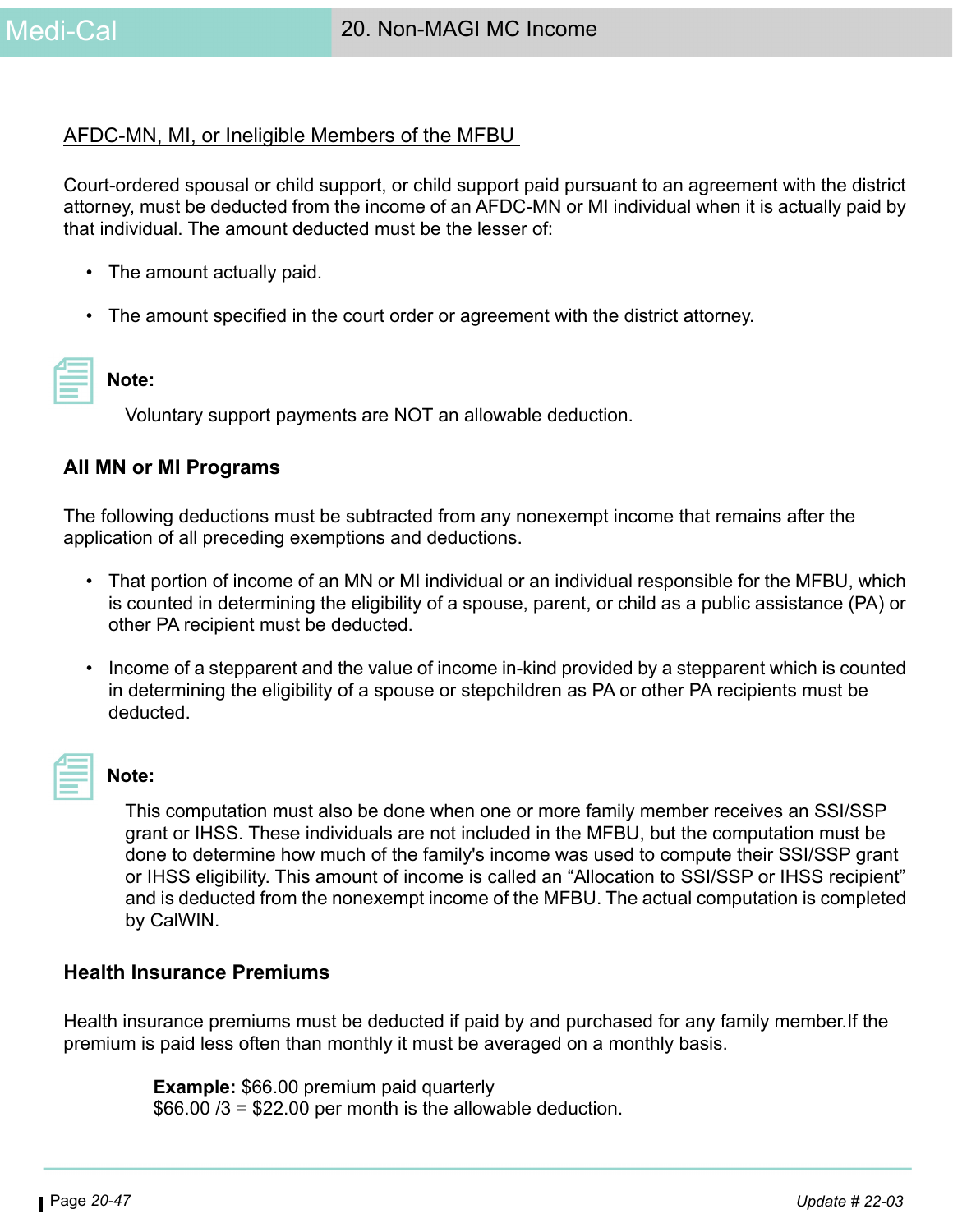Health insurance premiums paid for by a nonfamily member (e.g.,absent parent) are not an allowable deduction.

Medicare Premium, Part B, must be deducted when actually paid by the client.

#### Allocation to Excluded Children

The rules for allocation income deduction to excluded children apply to any MC program.

This deduction is applied only when children who have separate income and/or property have been excluded from the MFBU.

The amount of the deduction is equivalent to the difference in the maintenance need with the children in or out of the MFBU, minus any income of the excluded child/children.

Example: The family consists of a stepfather, his wife and wife's two separate children. The family decides to exclude the eldest child from the MFBU because the child receives \$165 gift from his natural father each month. If the income standard for 4 is \$1571 and \$1306 for 3 (excluding the eldest child). The difference (\$265) less the child's own income of \$165 is equal to the child's unmet need of \$100, which is allowed as an "income allocation" deduction for the excluded child, towards the MFBU's budget.

If the children have enough income to meet their own needs based on this computation there is no allocation.

# **20.12.2 Deductions from Earned Income**

# **ABD-MN MFBUs**

The following deductions must be subtracted from the nonexempt earned income of MFBUs which include ABD-MN individuals. Each deduction will apply only to the income specified.

#### Student Earned Income Exclusion

The Student Earned Income Exclusion (SEIE) applies to all individuals in the MFBU who are working students under the age of 22, including those that meet the Supplemental Security Income program's definition of a child.

Deductions must be taken from the earned income of each student who is under the age of 22, who is regularly attending school, and who is in the MFBU of an ABD individual. SEIE will apply to the earnings from an ineligible spouse or parent(s). It will also apply to the joint earned income of eligible couples who are both working students and under age 22.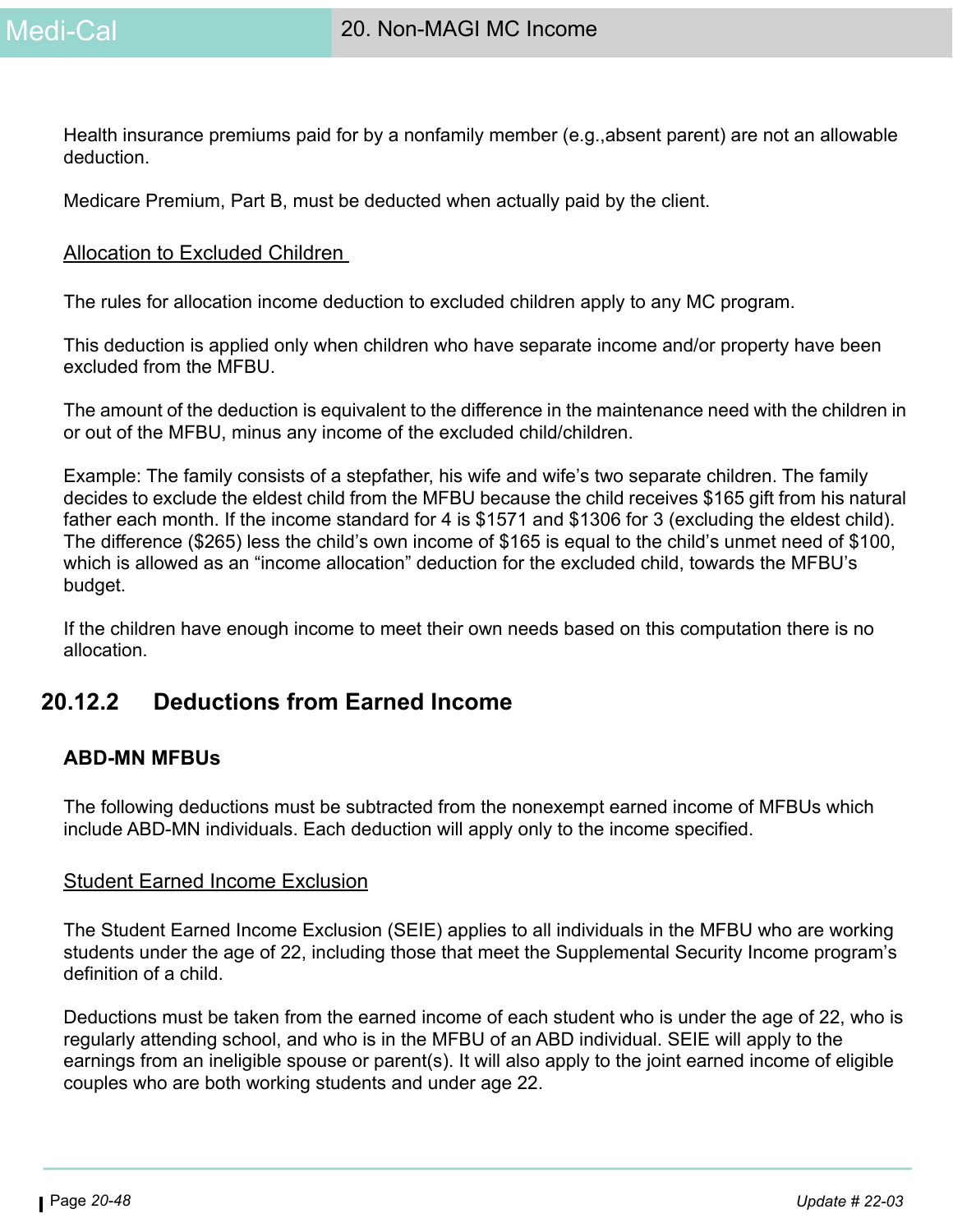The amount of the student income deductions increased in accordance with the table below.

| <b>For Year</b> | <b>Monthly Exclusion</b> | <b>Maximum Exclusion for Calendar Year</b> |
|-----------------|--------------------------|--------------------------------------------|
| 2001            | \$1,290                  | \$5,200                                    |
| 2002            | \$1,320                  | \$5,340                                    |
| 2003            | \$1,340                  | \$5,410                                    |
| 2004            | \$1,370                  | \$5,520                                    |
| 2005            | \$1,410                  | \$5,670                                    |
| 2006            | \$1,460                  | \$5,910                                    |
| 2007            | \$1,510                  | \$6,100                                    |
| 2008            | \$1,550                  | \$6,240                                    |
| 2009            | \$1,640                  | \$6,600                                    |
| 2010            | \$1,640                  | \$6,600                                    |
| 2011            | \$1,640                  | \$6,600                                    |
| 2012            | \$1,700                  | \$6,840                                    |
| 2013            | \$1,730                  | \$6,960                                    |
| 2014            | \$1,750                  | \$7,060                                    |
| 2015            | \$1,780\$                | \$7,180                                    |
| 2016            | \$1,780                  | \$7.180                                    |
| 2017            | \$1,790                  | \$7,200                                    |
| 2018            | \$1,820                  | \$7.350                                    |

#### **Table 63: Student Earned Income Exclusion Amounts**

#### ABD-MN Student Deduction

A maximum of \$1,620 per calendar year is deducted from the nonexempt earned income of a blind or disabled person who is:

- Under age 22, and
- Not currently married, and
- Not a parent, and
- Enrolled or will be enrolled in a school for at least 8 hours per week during one month of either:
	- Current calendar quarter, or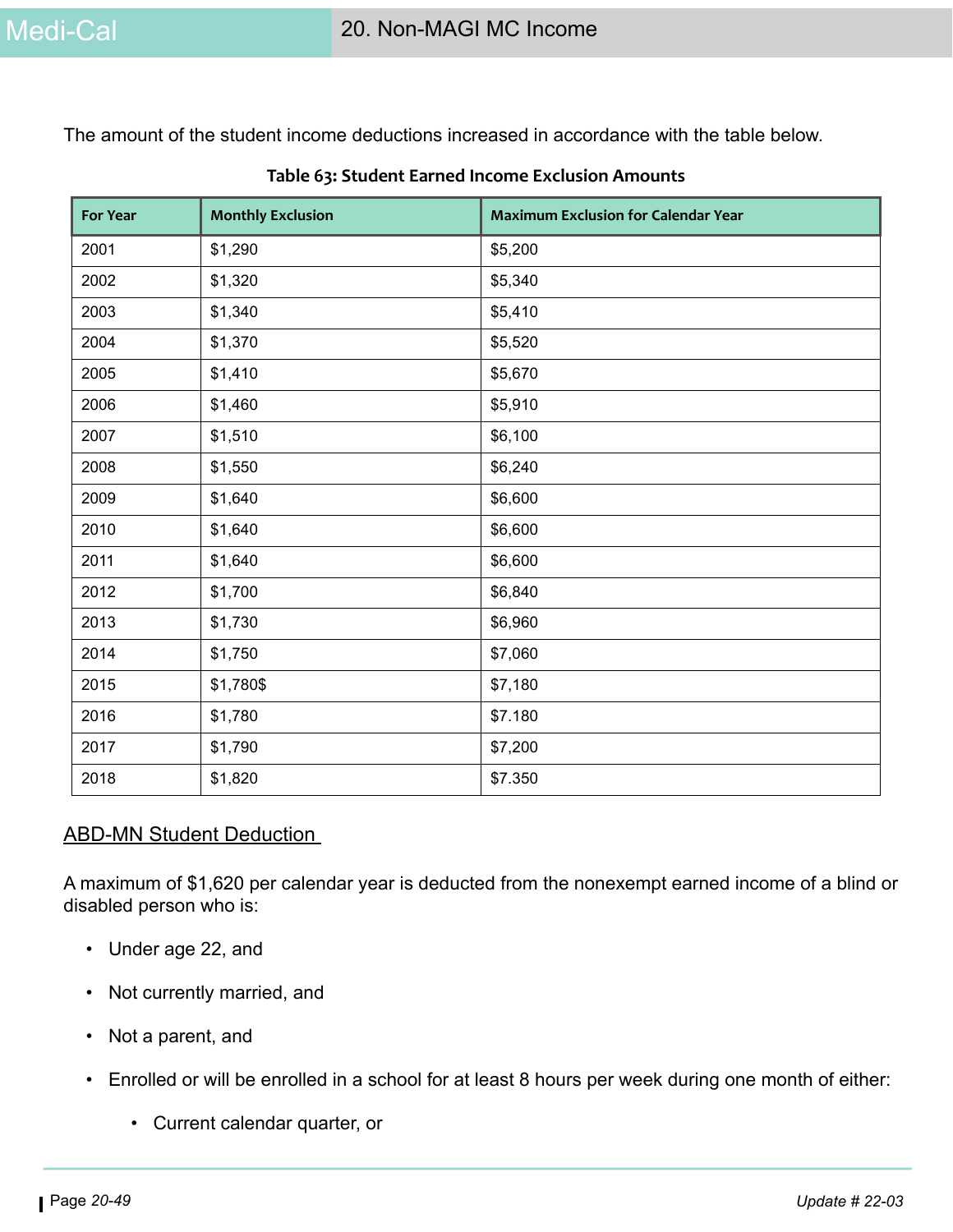• Next calendar quarter.

The deduction of \$1,620 is be applied beginning at the end of each year until exhausted.

#### "Any Income" Deduction

That portion remaining from the "any income" deduction noted in the unearned income section, is the amount of the deduction. (It could be \$20, if there is no unearned income.)

This applies to the combined nonexempt earned income of the parent /spouse of the ABD-MN individual.

#### Court-Ordered Spousal or Child Support

Court-ordered spousal or child support, or child support paid pursuant to an agreement with the district attorney, must be deducted from the income of an MFBU which includes an ABD-MN individual when it is actually paid by someone in the MFBU.

The amount deducted must be the lesser of the amount actually paid or specified in the court order or agreement with the district attorney.

| $\mathcal{L}(\mathcal{L})$ and $\mathcal{L}(\mathcal{L})$ and $\mathcal{L}(\mathcal{L})$ and $\mathcal{L}(\mathcal{L})$ and $\mathcal{L}(\mathcal{L})$ |  |
|--------------------------------------------------------------------------------------------------------------------------------------------------------|--|
|                                                                                                                                                        |  |
|                                                                                                                                                        |  |
|                                                                                                                                                        |  |
| ________                                                                                                                                               |  |
|                                                                                                                                                        |  |
|                                                                                                                                                        |  |

# **Note:**

Voluntary support payments are not an allowable deduction.

#### Sixty-Five Plus One-Half

The first \$65 plus 1/2 of the remainder must be deducted from the combined nonexempt earned income of all aged, blind or disabled individuals and the spouse or parents of those individuals.

There is no additional deduction for WRE or mandatory deductions. These are included in the \$65 plus 1/2.

#### Work Expenses of the Blind

In addition to the \$65 plus 1/2 deduction, a blind individual is allowed a deduction for the actual cost of work related expenses from the nonexempt earned income.

This includes child care, clothing, tools, materials, licenses, personal incidentals, food, lodging, union or employee association dues, employment agency fees and transportation when required for employment.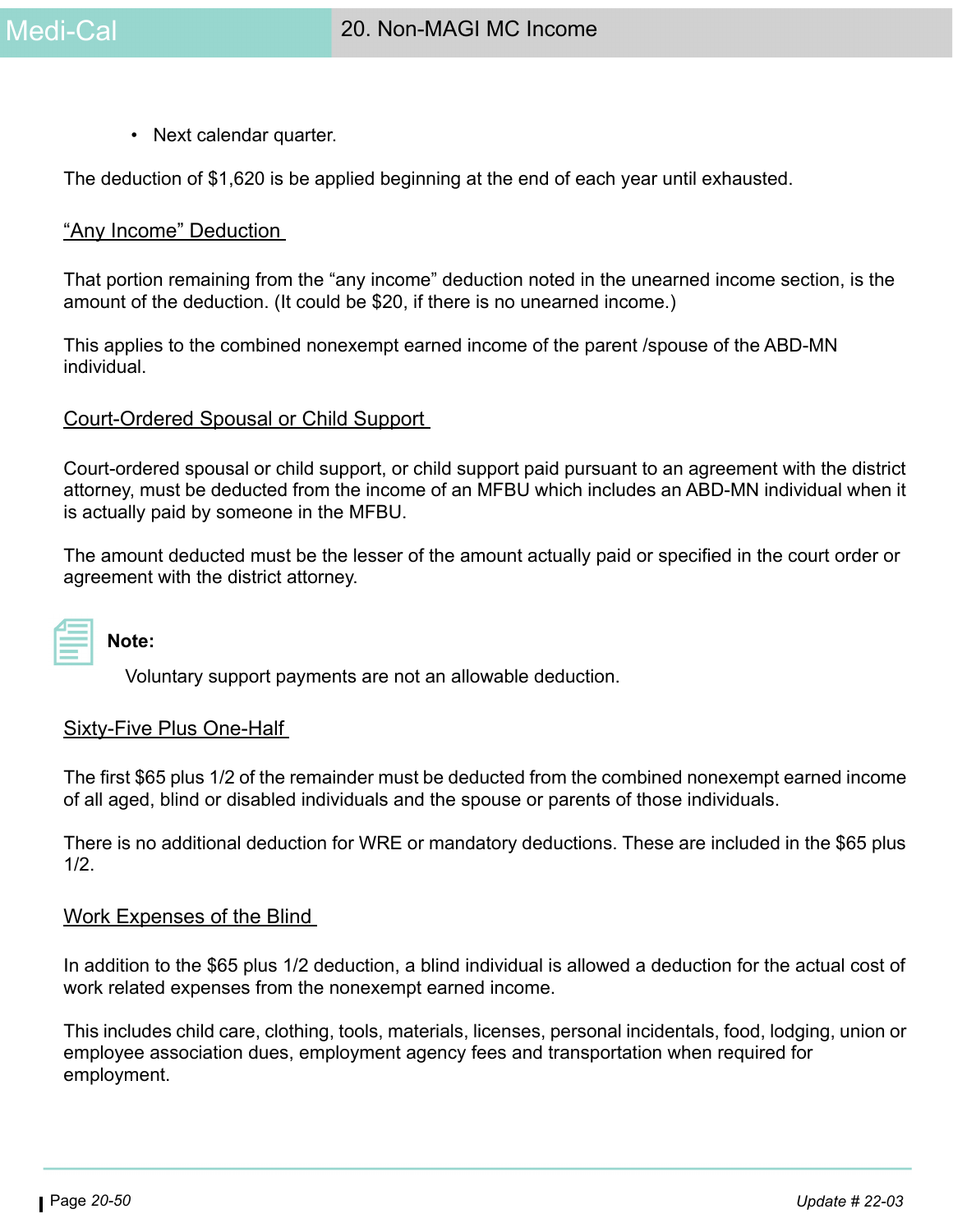#### Income Necessary to Achieve Self-Support

This deduction only applies to a blind or disabled individual's earned or unearned income. Only the amount necessary to implement and maintain the plan for self support is deducted.

The deduction may equal the amount of earned or unearned income if the plan for self-support:

- Is in writing (a copy of the plan must be obtained), AND
- Was initiated and approved while the person was receiving SSI/SSP, AND
- Has not been subsequently abandoned. Current receipts and a sworn statement are necessary to show active participation.

|--|

A plan is drawn up between SSA and the SSI recipient. If the person continues to follow this plan after SSI discontinuance, the income spent on the plan can be deducted.

#### IHSS for ABD-MN and Substantial Gainful Activity Disabled (SGA)

The amount actually paid for IHSS provided to any ABD-MN person or to a SGA-disabled person must be deducted from the combined nonexempt income of the SGA-disabled or ABD-MN person and the responsible relative.The cost of in-home supportive services is a deduction only when the services are:

- Provided by a person other than a family member living in the home, and
- An IHSS needs assessment determined the services to be necessary.

For ABD-MN individuals, the provisions of this section is limited to individuals who, without IHSS, would require 24-hour-a-day care in a health facility or community care facility verified by a signed physician's statement.

#### **AFDC-MN, MI, or Ineligible Members of the MFBU**

The following deductions must be subtracted from the nonexempt gross earned income of each AFDC-MN or MI person, or individuals who are ineligible members of the MFBU. An AFDC-MN or MI person, or an ineligible member of the MFBU, cannot receive these deductions if they are included in the same MFBU as their aged, blind or disabled spouse or child.

#### Deduction for Work-Related Expenses (WRE)

Effective October 1, 1989, ninety dollars (\$90) for mandatory deductions and work-related expenses must be deducted from the earned income of each AFDC-MN or MI person.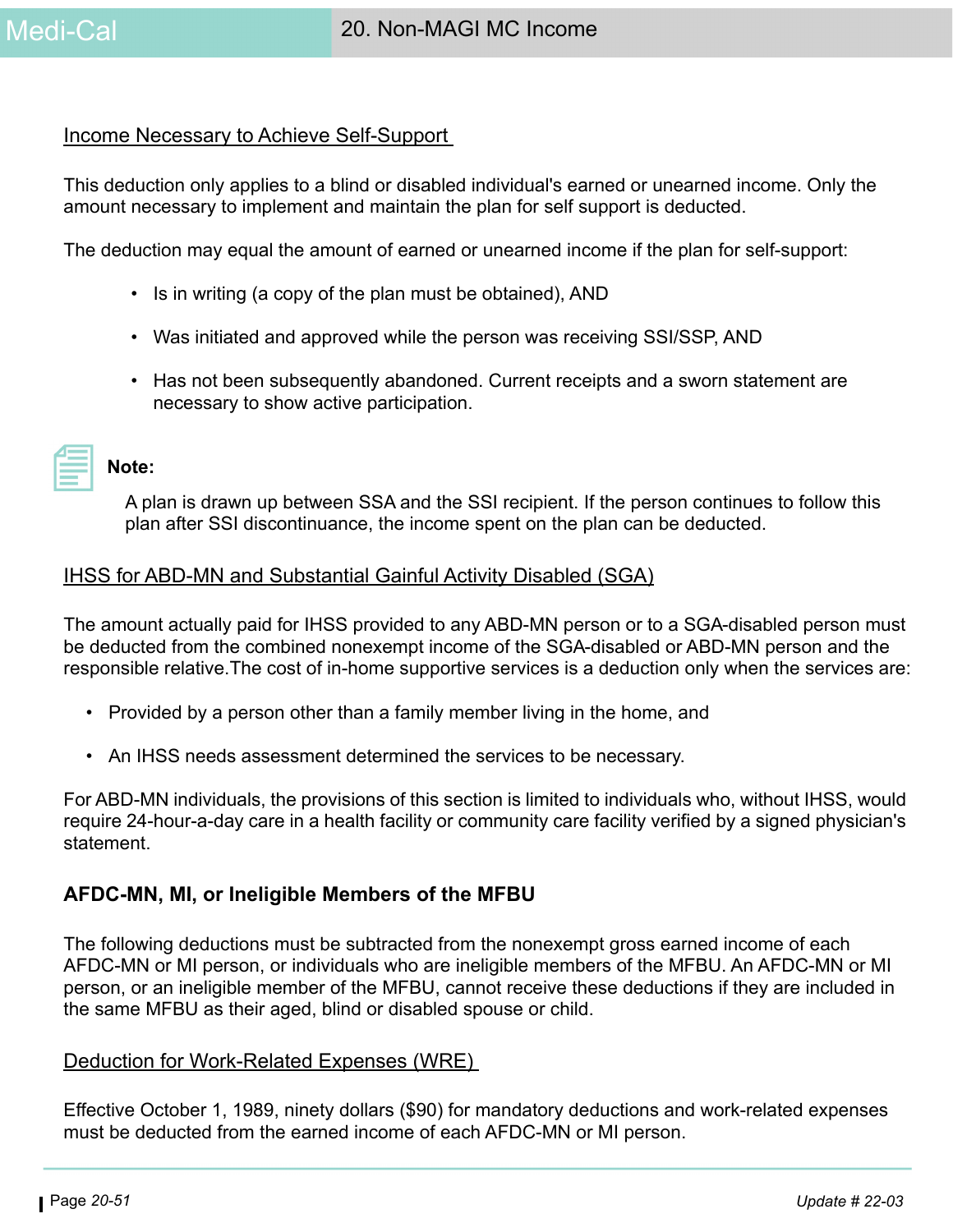#### Dependent Care

An individual is eligible for a deduction for dependent care when:

- The person has reasonable and necessary costs of obtaining child care for a child in the MFBU or care for an incapacitated person in the MFBU, AND
- The EW determines that adequate dependent care cannot be provided by another member of the MFBU.



#### **Note:**

This deduction will generally not be applicable against Disability Insurance Benefits (DIB) because the DIB recipient will be available to care for the children. It is allowable only if there is no other family member able to care for the child(ren) and the DIB recipient is too disabled to care for the chil(dren).

The amount deducted is the actual amount paid as limited by the following:

• A maximum of \$200 per child under two years old.

#### **Note:**

The EW will need to set a case alert for the month prior to the child's second birthday, in order to change the deduction for dependent care.

- A maximum of \$175 per child two years of age or older.
- A maximum of \$175 per incapacitated person.

This deduction also applies when the care is provided by a member of the MFBU, other than a spouse or parent, who terminated employment specifically to provide the necessary care.

#### Spousal or Child Support

Court-ordered spousal or child support, or child support paid pursuant to an agreement with the district attorney, must be deducted from the income of an AFDC-MN or MI recipient when it is actually paid by that individual

The amount deducted is the lesser of the amount:

- Actually paid.
- Specified in the court order or agreement with the district attorney.



**Note:** 

Voluntary support payments are not an allowable deduction.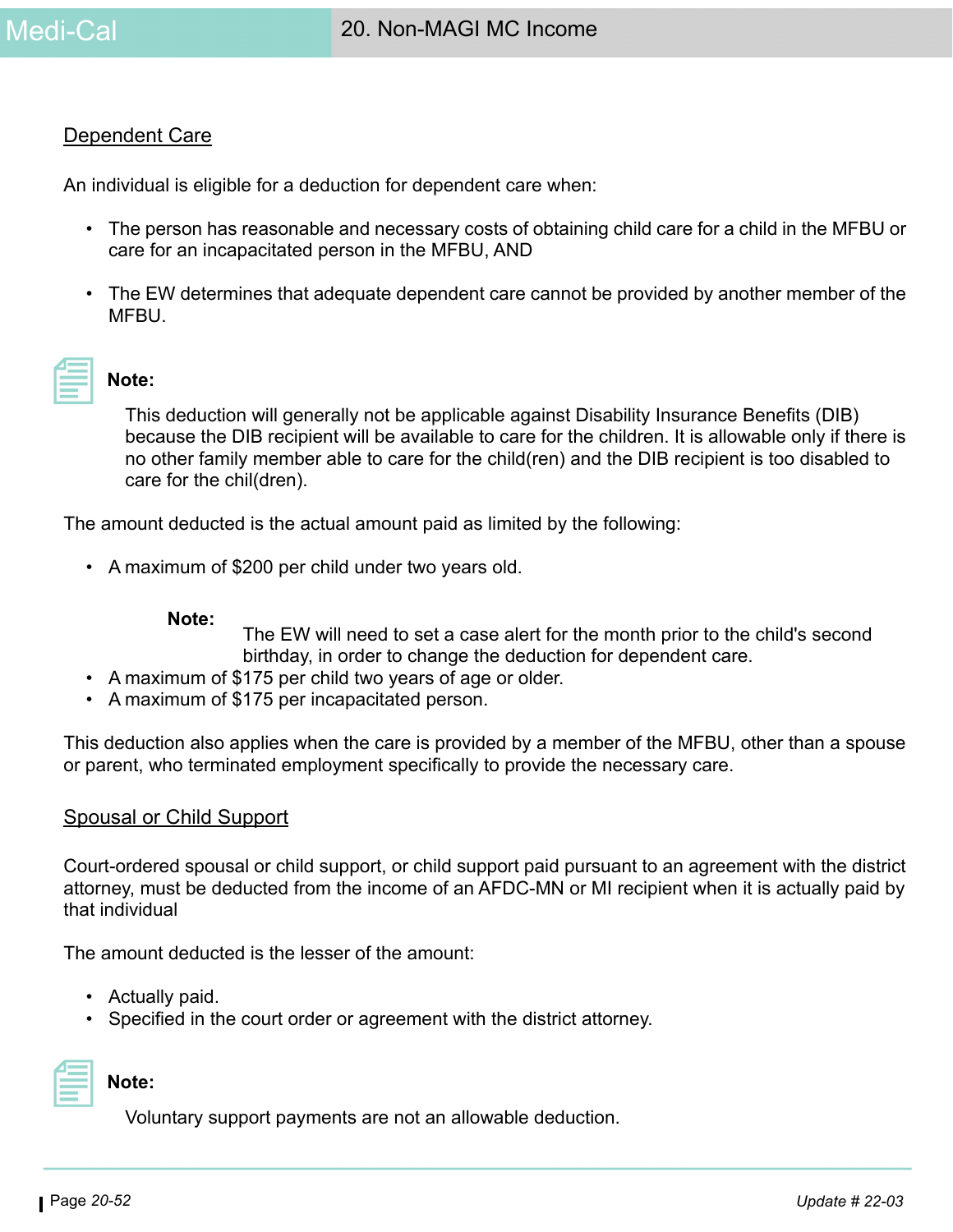#### **All MN or MI Programs**

The following deductions must be subtracted from any nonexempt income that remains after the application of all preceding exemptions and deductions.

- 1. Income of an MN or MI individual used to determine public assistance eligibility of another family member.
	- a. That portion of income of an MN or MI person or a person responsible for the MFBU, which is counted in determining the eligibility of a spouse, parent, or child as a public assistance (PA) or other PA recipient must be deducted.
	- b. Income of a stepparent and the value of income in-kind provided by a stepparent which is counted in determining the eligibility of a spouse or stepchildren as PA or other PA recipients must be deducted.

**Note:** 

This computation must also be done when one or more family members receives an SSI/SSP grant or IHSS. These individuals are not included in the MFBU, but the computation must be done to determine how much of the family's income was used to compute their SSI/SSP grant or IHSS eligibility. This amount of income is called an "Allocation to SSI/SSP or IHSS recipient" and is deducted from the nonexempt income of the MFBU. The actual computation is completed in CalWIN.

#### Health Insurance Premiums

Health insurance premiums are deducted if paid by and purchased for any family member.

| and the state of the state of the state of the state of the state of the state of the state of the state of th |  |
|----------------------------------------------------------------------------------------------------------------|--|
| ________                                                                                                       |  |
|                                                                                                                |  |

#### **Note:**

If the premium is paid less often than monthly it must be averaged on a monthly basis.

\$66.00 premium paid quarterly  $$66.00 / 3 = $22.00$  per month is the allowable deduction.

Health insurance premiums paid for by a non-family member are not an allowable deduction; (i.e., absent parent).

Medicare Premium, Part B, must be deducted when actually paid by the client.

#### **Allocation to Excluded Children**

The rules for allocation income deduction to excluded children apply to any MC program.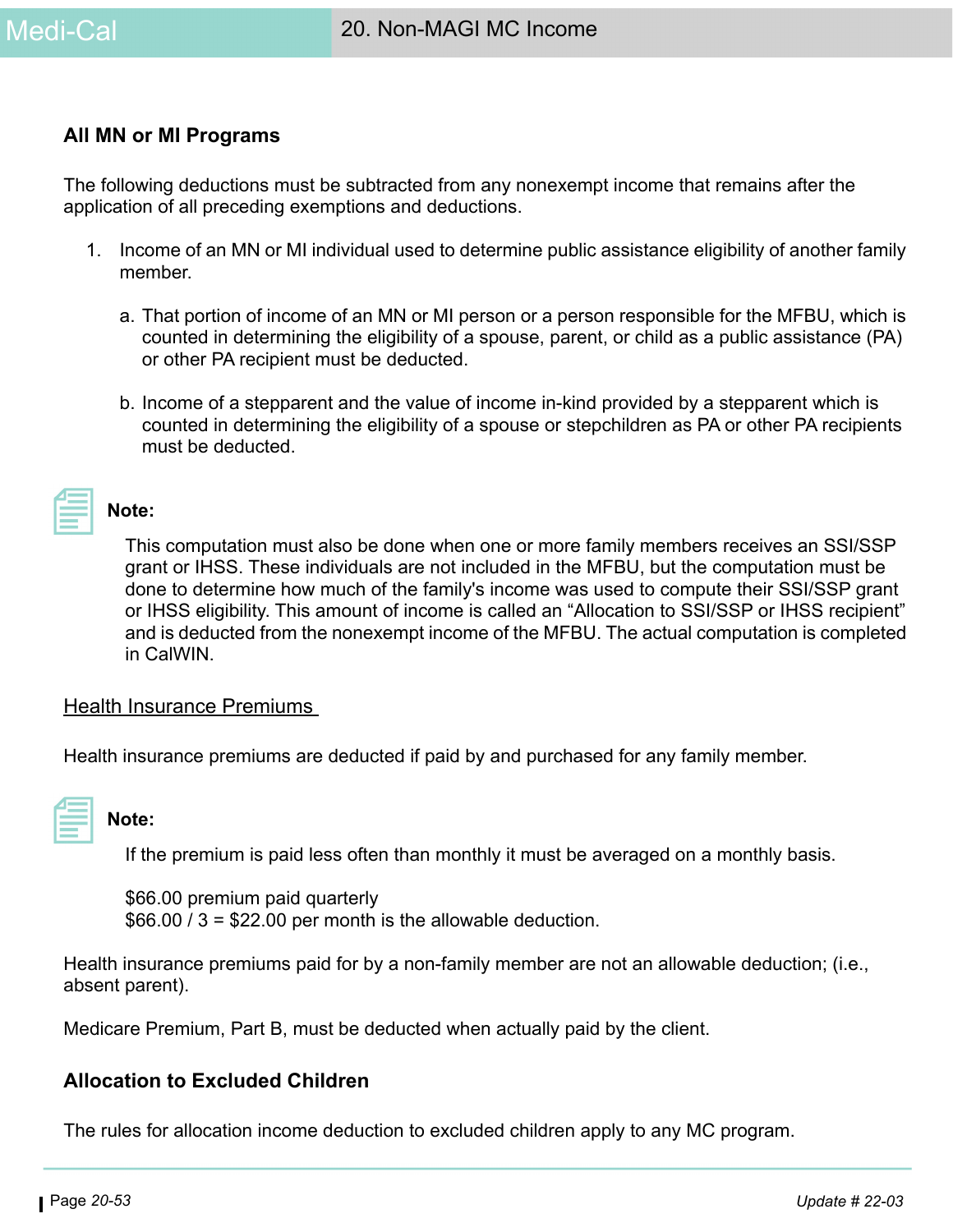This deduction is applied only when children who have separate income and/or property have been excluded from the MFBU.

The amount of the deduction is equivalent to the difference in the maintenance need with the children in or out of the MFBU, minus any income of the excluded child/children.

**Example:** The family consists of a stepfather, his wife and wife's two separate children. The family decides to exclude the eldest child from the MFBU because the child receives \$100 gift from his natural father each month. If the maintenance need for 4 is \$1,100 and \$934 for 3 (excluding the eldest child). The difference (\$166) less the child's own income of \$100 is equal to the child's unmet need of \$66, which is allowed as an "income allocation" deduction for the excluded child, towards the MFBU's budget.

If the children have enough income to meet their own needs based on this computation there is no allocation.

# **20.13 Special Circumstances Income**

# **20.13.1 Stepparent Income**

#### **Income Deemed Available from the Stepparent**

If there is a stepparent living in the home and only the parent and the parent's separate children are included in the MFBU, the income deemed available from the stepparent is determined as follows:

- The stepparent's gross earned income less the deduction for work expenses are combined with the stepparent's nonexempt unearned income.
- Deduct from the above, the following amounts:
	- Amounts actually paid by the stepparent to individuals not living in the home but who are claimed as dependents for purposes of determining the stepparent's federal personal income tax liability.
	- Voluntary or court-ordered spousal and child support payments made by the stepparent to individuals not living in the home.
	- The maintenance need for the stepparent unit which includes:
		- Stepparent
		- Mutual children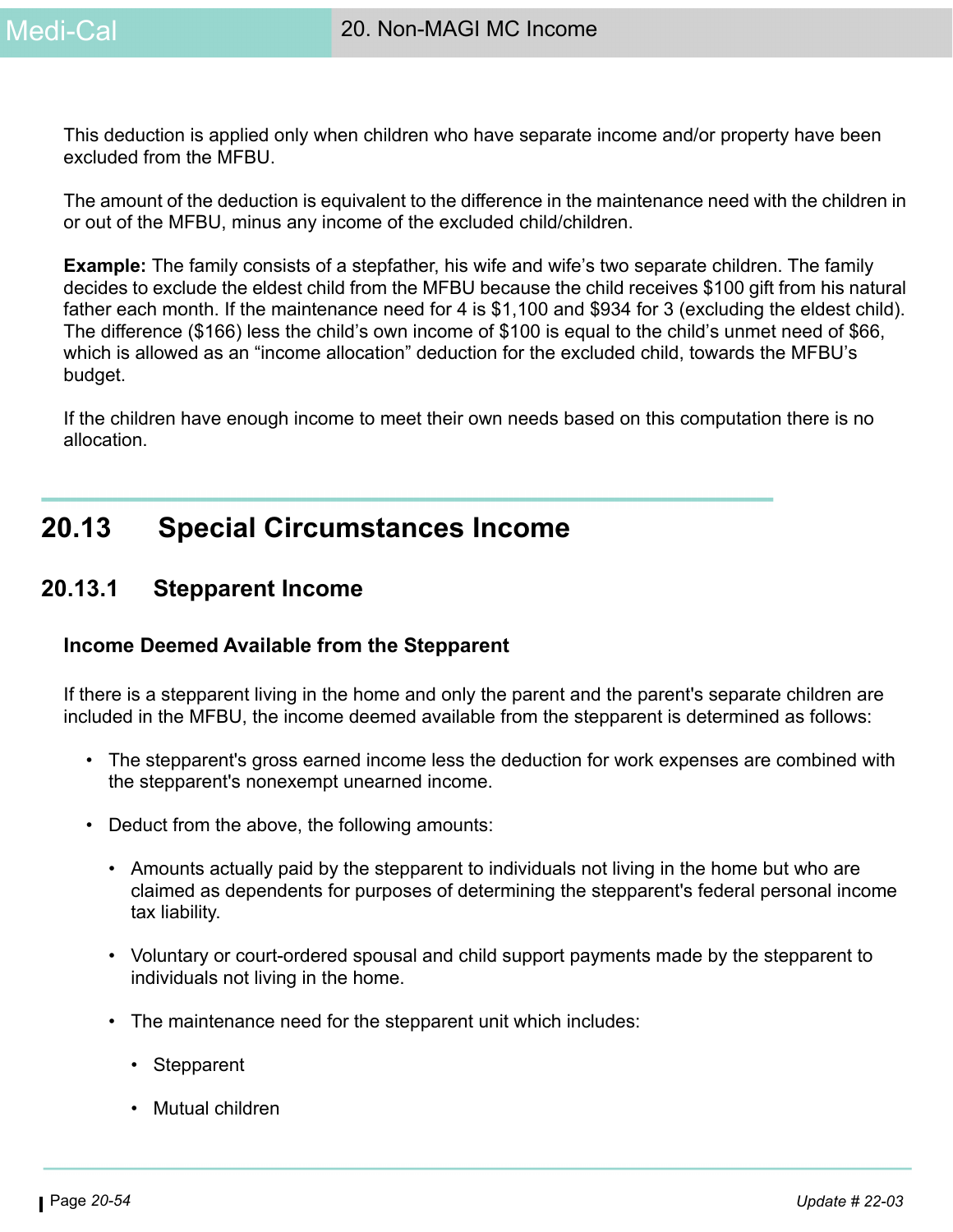• Stepparent's children

The remainder, if any, is income available to the MFBU.This computation is completed by CalWIN.

#### **Treatment of Income: Stepparent Cases**

If there is a stepparent living in the home and only the parent and the parent's separate children are included in the MFBU, the income considered in determining the share of cost must be:

- The income of the children, plus
- The income of the parent, plus
- The income available from the stepparent as determined above.

# **20.14 Child Support Payments**

### **Current Child Support Payments (Not Arrearages)**

A current month child support payment that is received timely is considered income to the child.

- A \$50 disregard is allowed from current child support payments.
- One-third of the current child support payment made to a disabled child must be disregarded.

# **Delayed Past Month Payments Paid Timely But Received In A Subsequent Month (Not Arrearages)**

Past month child support payments that were paid timely but received in a subsequent month for a child under 18 years of age are considered income to the child.

In order for a disregard to be applied for past month payments, both of the criteria listed below must be met:

- The payments for past months are received by the MFBU family member in the current month, and
- The past month payment was made by the absent parent in the month the payment was due.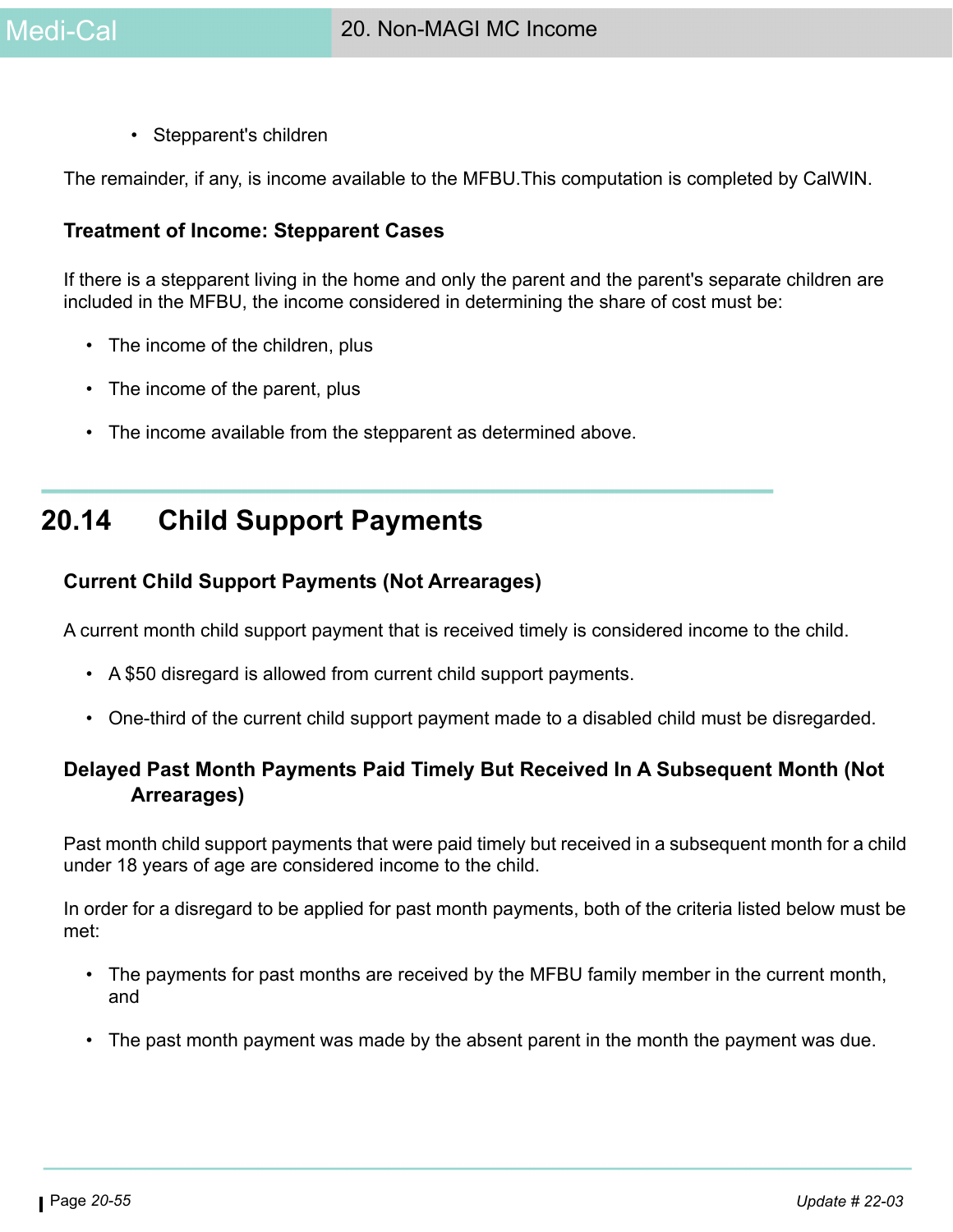

### **Example:**

In June a family member receives a child support payment for May. The absent parent made a direct payment to the LCSA on May 25th; however, the payment was not sent to the family by the LCSA until June 3rd. This is considered a delayed, past month payment, not arrearages; therefore, the disregard would be allowed.

Disregards are not to be allowed on delayed past month payments unless the following criteria are met:

- The agreement or court order specifies a payment schedule which requires annual, semi-annual, quarterly or other multiple month payments for reasons other than payment of past due amounts.
- Payment is made but not received due to circumstances beyond the control of both the absent parent and the MFBU family member. Such circumstances include, but are not limited to the following:
	- Payment is made timely to the LCSA or court and not passed on to the MFBU family member until a subsequent month.
	- Payment is made through payroll deduction or garnishment of wages and is not forwarded to the MFBU family member until a subsequent month.

# **Child 18 or Older**

For a child over 18 years of age, whether living with a parent or not, child support payments are treated as follows:

- Any amount of the payment that the parent receives and does not give to the child is considered income to the parent.
- Any amount of the payment that the parent gives to the child is considered income to the child in the month given, and is not income to the parent.
- When a child receives a delayed, past month child support payment directly from the absent parent, the past month payment is income to the child.
- A \$50 child support deduction would apply, unless the child is disabled, then one-third of the child support payment may be disregarded.

# **20.14.1 Arrearage Payments**

All current, delayed, and arrearage non-exempt child support payments provided either voluntarily or by court order are considered unearned income. Child support is not considered to be a nonrecurring lump sum social insurance payment.